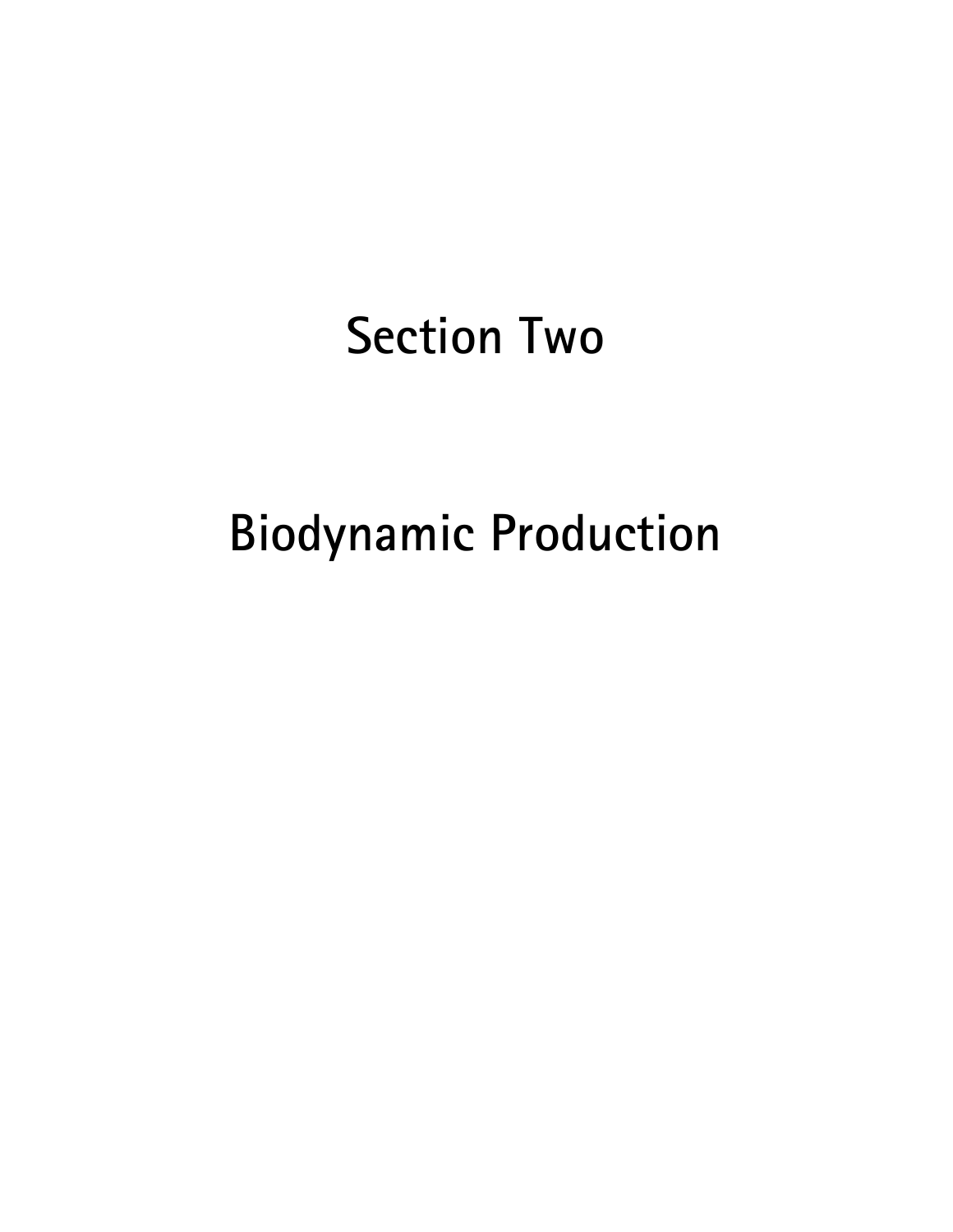# **Contents**

| What Makes a Biodynamic System                  | 3  |
|-------------------------------------------------|----|
| Timetable of Biodynamic Activities              | 4  |
| Land Capability Classes                         | 4  |
| <b>Good Farm Practices</b>                      | 6  |
| Plants                                          | 7  |
| <b>Plant Families</b>                           | 8  |
| <b>Plants to Attract Beneficial Insects</b>     | 8  |
| <b>Companion Planting</b>                       | 10 |
| Mulching                                        | 13 |
| Pastures                                        | 15 |
| <b>Cropping Systems</b>                         | 19 |
| Cover Crops and Associate Crops                 | 21 |
| Resources                                       | 29 |
| Animals                                         | 32 |
| Grazing Management                              | 36 |
| Trace Elements and Their Importance for Animals | 39 |
| Supplements to Improve Wellbeing of Animals     | 40 |
| Seeds                                           | 43 |
| Biodynamic Fruit Tree Care                      | 49 |
| <b>Biodynamic Tree Paste</b>                    | 55 |
| <b>Biodynamic Viticulture</b>                   | 56 |
| Water                                           | 58 |
| Spreadsheets for All Your Records               | 59 |
| Key Performance Indicators                      | 64 |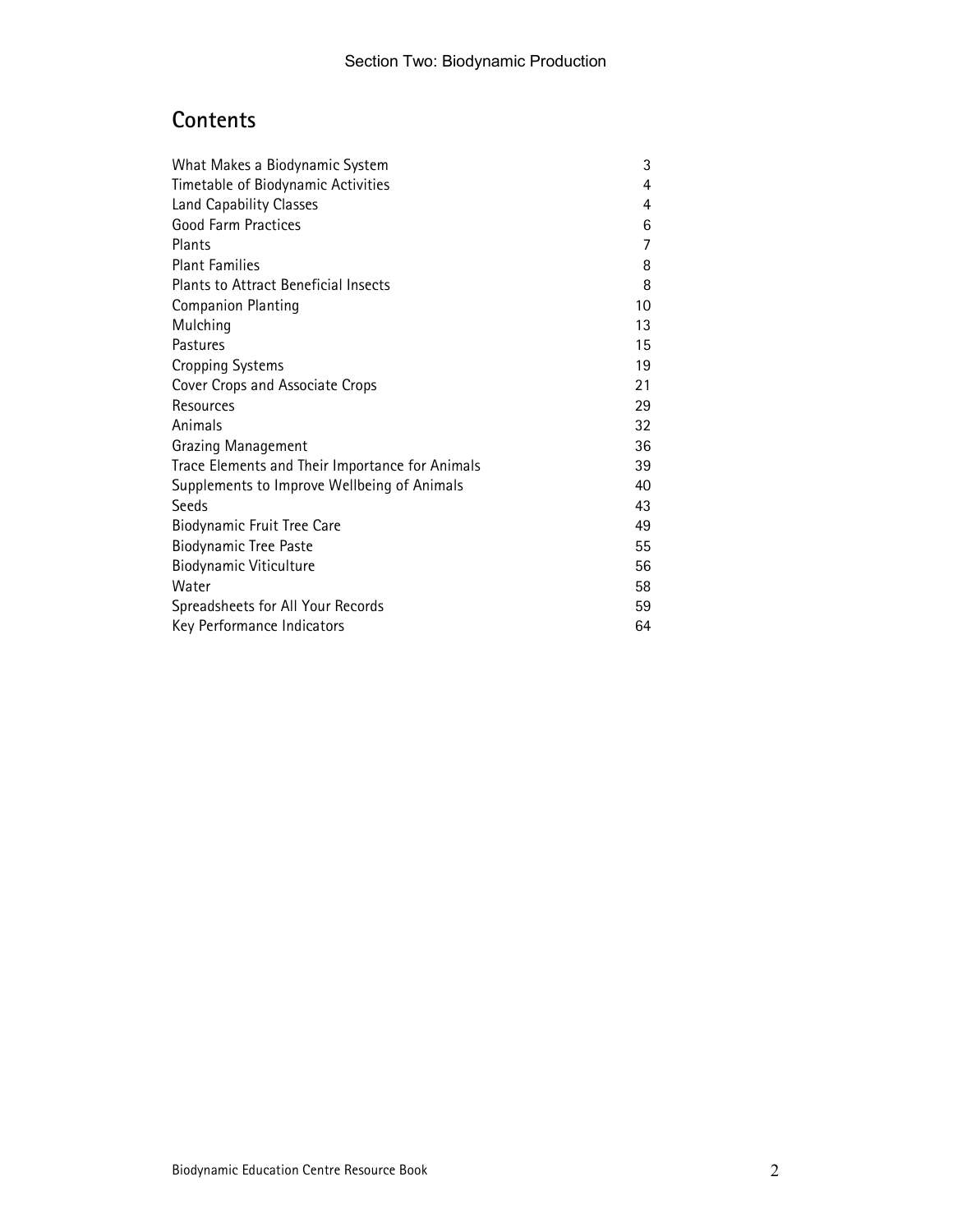### What Makes a Biodynamic System?

- Maintaining the soil as a living organism.
- Feeding the plant naturally according to its requirements.
- Careful care and attention to soil structure.
- Use of the full set of biodynamic preparations.
- Diversified farming systems.
- Working in harmony with natural rhythms.

### Success in Biodynamic Practice Depends Upon:

- Maintaining and increasing soil humus levels through:
	- o composting
	- o green manuring
	- o incorporating crop stubble
	- o harrowing manures
	- o crop rotations
	- o rotational grazing.
- Use of the biodynamic preparations:
	- o regular use of all nine biodynamic preparations.
- Diversified farming systems which includes:
	- o diversity of both plants and animals.
- Working in harmony with daily, seasonal and lunar rhythms when undertaking:
	- o cultivating
	- o sowing
	- o harvesting
	- o applying BD preparations.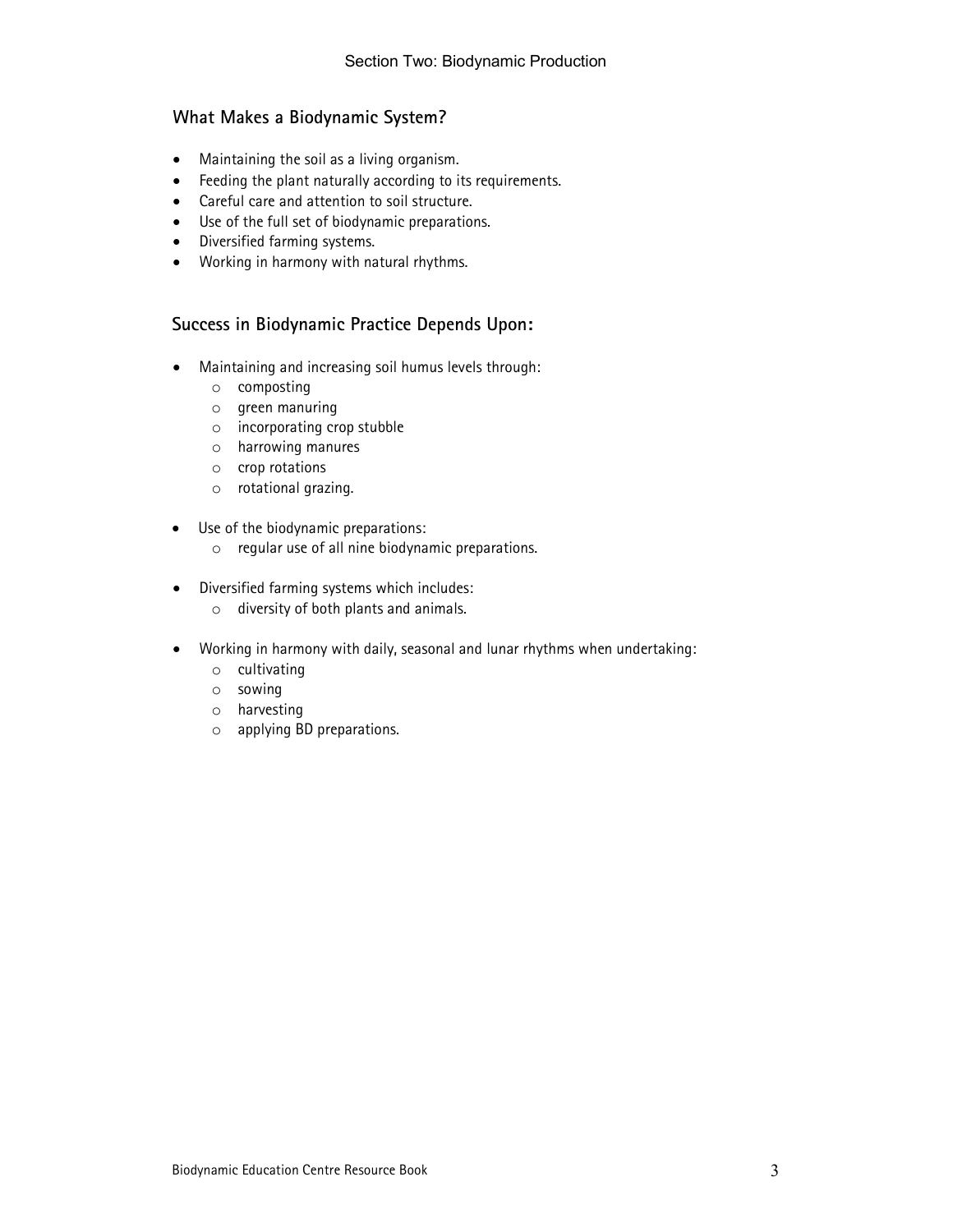# Timetable of Biodynamic Activities

Please note; these are general guidelines. The exact time and conditions for each of the following activities can only be determined by your observations of site conditions and the timing of production activities.

| Activity                                                   | <b>Season</b>                                                                                                                                                          |                                                                                                  |                                                                                                                                    |                     |  |  |
|------------------------------------------------------------|------------------------------------------------------------------------------------------------------------------------------------------------------------------------|--------------------------------------------------------------------------------------------------|------------------------------------------------------------------------------------------------------------------------------------|---------------------|--|--|
|                                                            | Spring                                                                                                                                                                 | Summer                                                                                           | Autumn                                                                                                                             | Winter              |  |  |
| <b>BD500</b><br>X2 year                                    | Afternoon<br>$\blacksquare$<br>Terrestrial<br>п<br>conditions<br>Descending<br>П<br>moon if<br>possible.                                                               |                                                                                                  | Afternoon<br>$\blacksquare$<br>Terrestrial<br>$\blacksquare$<br>conditions<br>Descending<br>П<br>moon if<br>possible.              |                     |  |  |
| <b>BD501</b><br>X3 year<br>(most crops)                    | Four leaf stage:<br>Sidereal rhythm<br>п<br>Ascending<br>٠<br>moon<br>Morning.<br>$\blacksquare$                                                                       | First fruits form:<br>Sidereal<br>rhythm<br>Ascending<br>П<br>moon<br>Morning.<br>$\blacksquare$ | Two weeks before<br>harvest:<br>Sidereal rhythm<br>Afternoon.<br>п                                                                 |                     |  |  |
| <b>BD508</b>                                               | Preventative to fungal diseases:<br>Morning<br>٠<br>Perigee Moon<br>п<br>Full moon.<br>$\blacksquare$                                                                  |                                                                                                  |                                                                                                                                    |                     |  |  |
| Compost<br>applications;<br>most<br>beneficial<br>seasons. | Afternoon<br>$\blacksquare$<br>Terrestrial<br>п<br>conditions<br>Descending<br>Ξ<br>moon if<br>possible.                                                               |                                                                                                  | Afternoon<br>$\blacksquare$<br>Terrestrial<br>$\blacksquare$<br>conditions<br>Descending<br>$\blacksquare$<br>moon if<br>possible. |                     |  |  |
| Manure<br>concentrate<br>(barrel<br>preparation)           | Whenever organic matter is available; after cropping, grazing, as a<br>general spray.<br>Afternoon<br>Terrestrial conditions<br>Ξ<br>Descending moon if possible.<br>Ξ |                                                                                                  |                                                                                                                                    |                     |  |  |
| Liquid<br>manures                                          | Applied at suitable times throughout the growing season.<br>Afternoon<br>Terrestrial conditions<br>Descending moon if possible.<br>п                                   |                                                                                                  |                                                                                                                                    |                     |  |  |
| Tree paste                                                 |                                                                                                                                                                        |                                                                                                  |                                                                                                                                    | All trees and vines |  |  |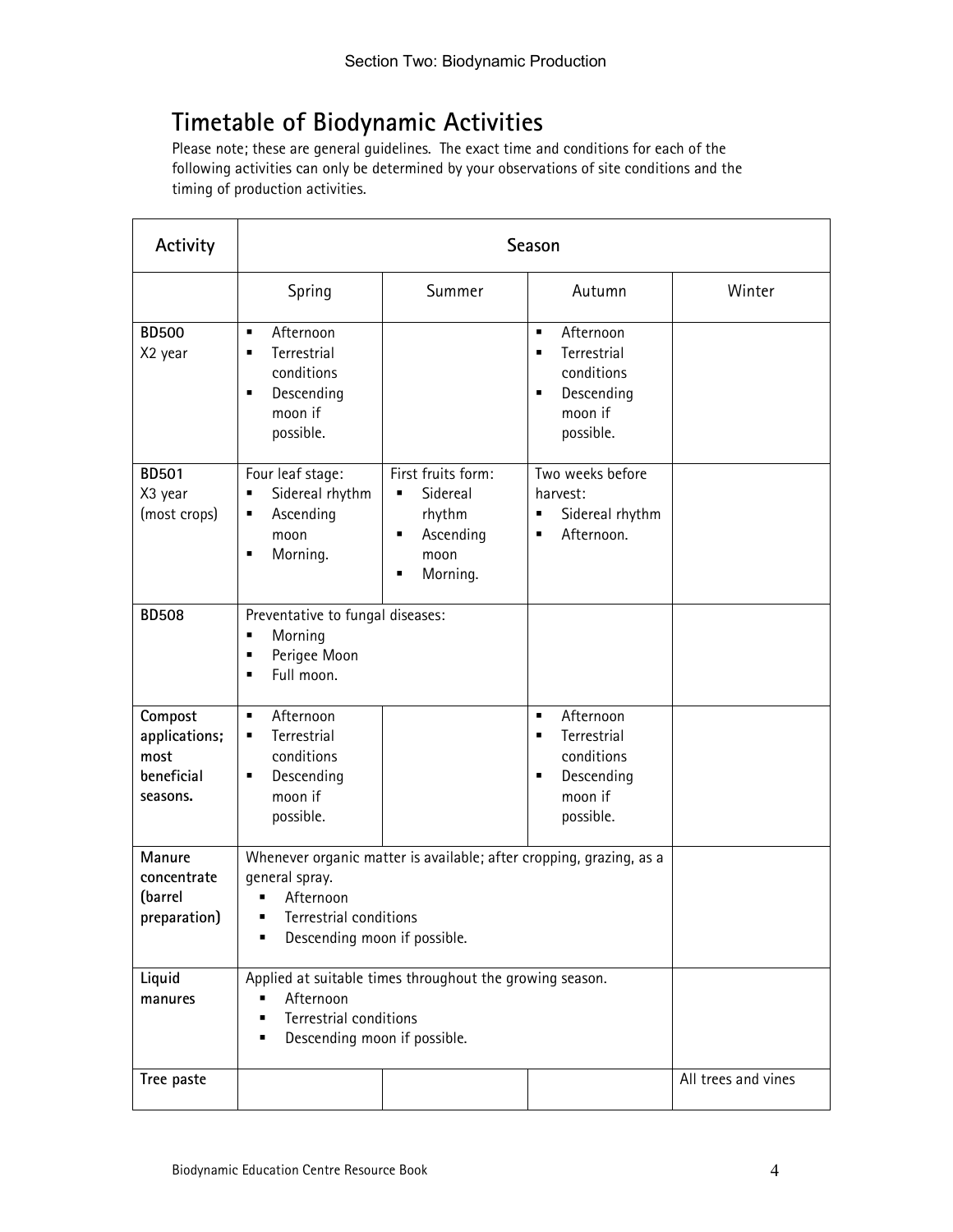# Land Capability Classes

| Classes      | Land use                      | Management options                                                                                                                                                                                                                                                                                                                               |
|--------------|-------------------------------|--------------------------------------------------------------------------------------------------------------------------------------------------------------------------------------------------------------------------------------------------------------------------------------------------------------------------------------------------|
| $\mathbf{1}$ |                               | Wide variety of uses - vegetables and fruit production,<br>grain crops, energy crops and fodder, sugar cane. No<br>special soil conservation works or practices necessary.                                                                                                                                                                       |
| 2            | Mainly cropping               | Soil conservation practices such as strip cropping,<br>conservation tillage and adequate crop rotations.                                                                                                                                                                                                                                         |
| 3            |                               | Structure soil conservation works such as graded banks and<br>waterways are necessary, together with soil conservation<br>practices as in Class 1.                                                                                                                                                                                               |
| 4            | Mainly grazing                | Occasional cultivation, better grazing land. Soil<br>conservation practices such as pasture improvement, stock<br>control, minimal cultivation for the establishment and re-<br>establishment of permanent pasture, maintenance of good<br>ground cover.                                                                                         |
| 5            |                               | Similar to 4, structural soil conservation works such as<br>diversion banks and contour ripping, together with the<br>practices in Class 4, like the maintenance of good ground<br>cover.                                                                                                                                                        |
| 6            | Grazing                       | Not capable of cultivation, less productive grazing, can<br>have saline areas. Soil conservation practices including<br>limitation of stock, broadcasting of seed, promotion of<br>native pasture regeneration, prevention of fire and<br>destruction of vermin. This may require some structural<br>works and maintenance of good ground cover. |
| 7            | Tree cover                    | Land best protected by trees. Very important habitat areas<br>for protecting biodiversity. Timber production and honey is<br>possible.                                                                                                                                                                                                           |
| 8            | Unsuitable for<br>agriculture | Cliff, lakes or swamps or other lands where it is impractical<br>to grow agricultural produce or timber.                                                                                                                                                                                                                                         |

Farming for the Future, Physical Property Planning, Page 52, 1999, ISBN 0 7313 0521 3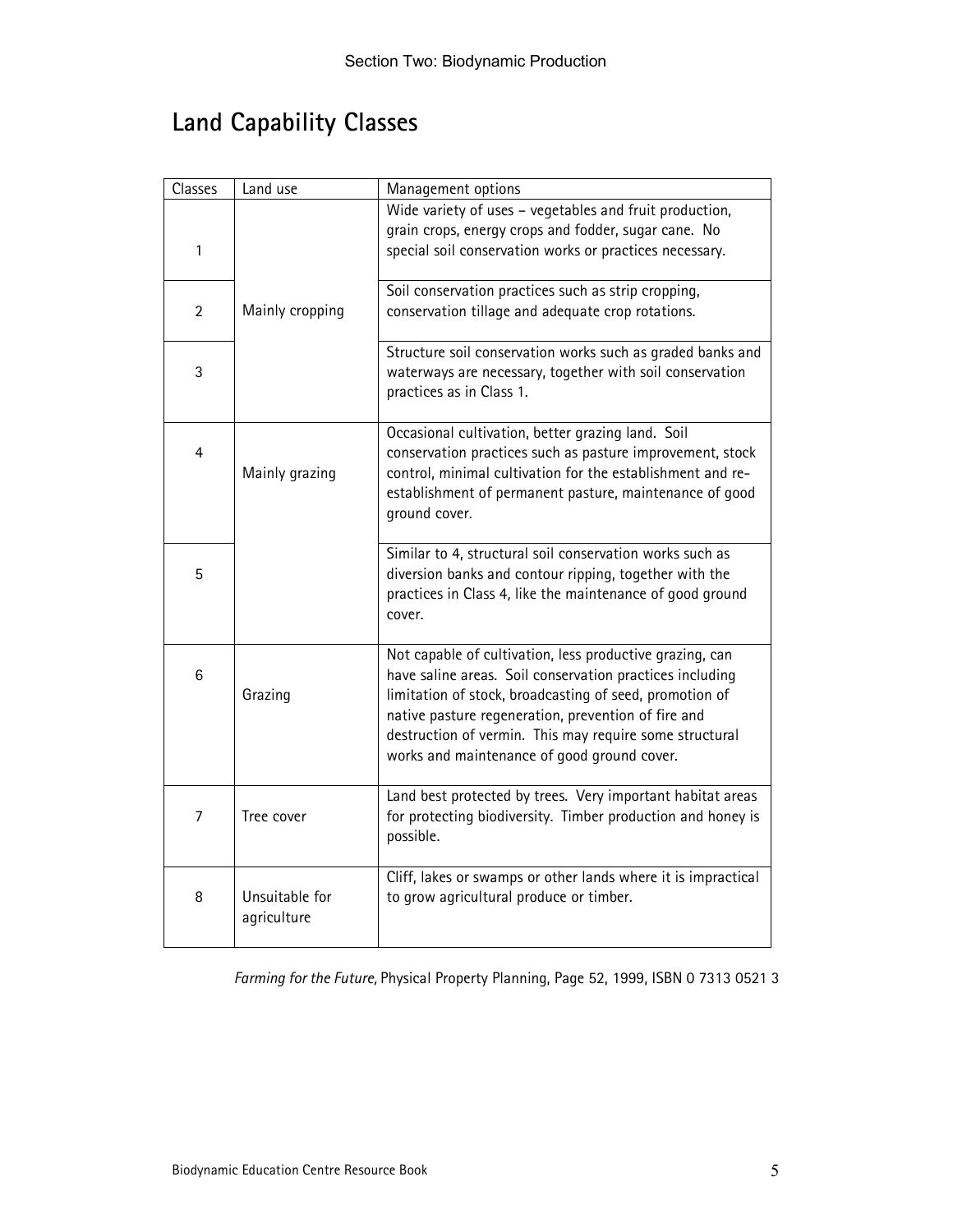# Good Farm Practices

Biodynamic applications are most effective when combined with good farm practice. This includes:

- Creating diversity through a broad range of grasses and herbs planted to encourage diversity in soil bacteria and fungi and applying compost, kelp, fish emulsion and weed teas.
- Aerating paddocks with renovating ploughs or weighed spikes followed by a soil spray allows air (oxygen and nitrogen) down into the sub-soil
- Always mulch mow or slash each paddock once a year to provide for earthworms and stimulate root development.
- Strip graze paddocks so that pasture is not eaten to bare ground. Graze down to a fixed height to allow stock to tread down ("put down") 1/3rd of the grass back into the soil.
- Make a deliberate policy of always under-stocking to ensure enough feed is available through drought periods and the pasture is not damaged and debilitated –this practice will ensure you have enough hay for compost making.

Good farming practice applies the ecological mind set when confronted with weed, animal or insect problems – i.e. do not rush into treating the symptoms but look back to find the real cause.

Elementals, Journal of BD Tasmania, December 2006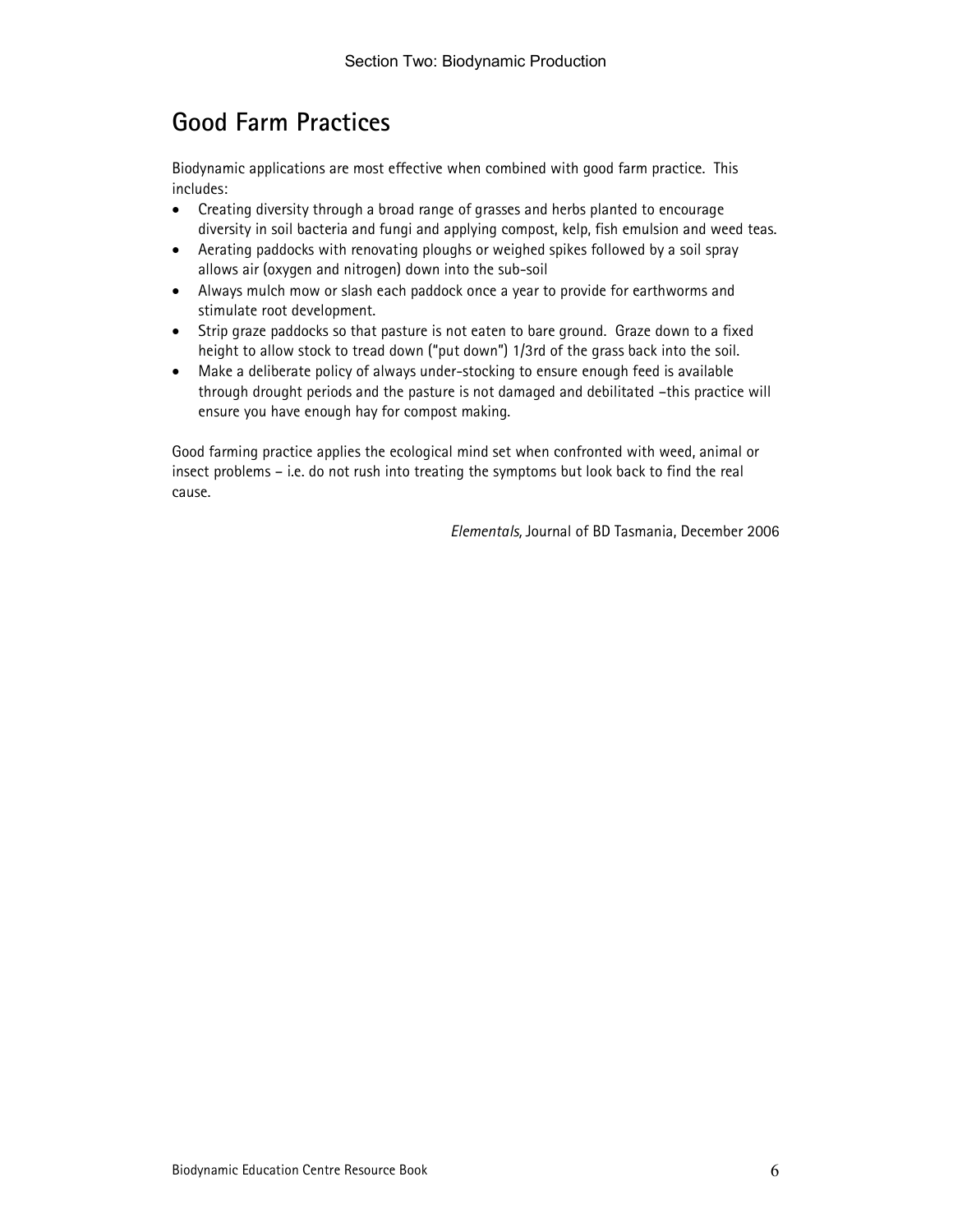# **Plants**

#### Suitable Varieties for a Biodynamic System

Many years of reliance on chemical inputs and supplements to maintain fertility, production outcomes and combat weeds, pests and diseases has significantly weakened the genetic strength of our plants and animals. Plants and animals which have been raised with chemical inputs may not thrive under the natural conditions of a biodynamic system.

Make every effort to source the plants and animals you need from either biodynamic or organic systems as these will have the genetic strength required in a more natural system.

#### Selection Criteria for Seeds, Plants and Trees

- plants and animals suitable to biodynamic production
- suited to local and regional conditions
- non hybrid, open pollinated seed
- derived from biodynamic and/or organic seed and /or plant material
- eating quality; includes the flavour, tenderness and aroma of the vegetable, both raw and cooked.
- appearance; colour, size and shape
- water requirements
- pest and disease resistance
- frost tender or hardy
- sowing dates (seasons only)
- physical management required; pruning, staking, tying etc.
- days to maturity
- storage; suitable for long and short periods in storage
- vigour; includes quick germination and quick growth
- performance; vigour under a wide range of conditions
- standability; describes non-cracking tomatoes, non splitting cabbages, and so forth
- ease of harvest
- time of harvest
- frost resistance and hardiness
- adaptability
- nutrition; selected for higher levels of nutrition
- marketability; specialty, ethnic, and gourmet varieties.

Coleman, E., The New Organic Grower, Chelsea Green Publishing, White River Junction, VT 05001, p44, 1995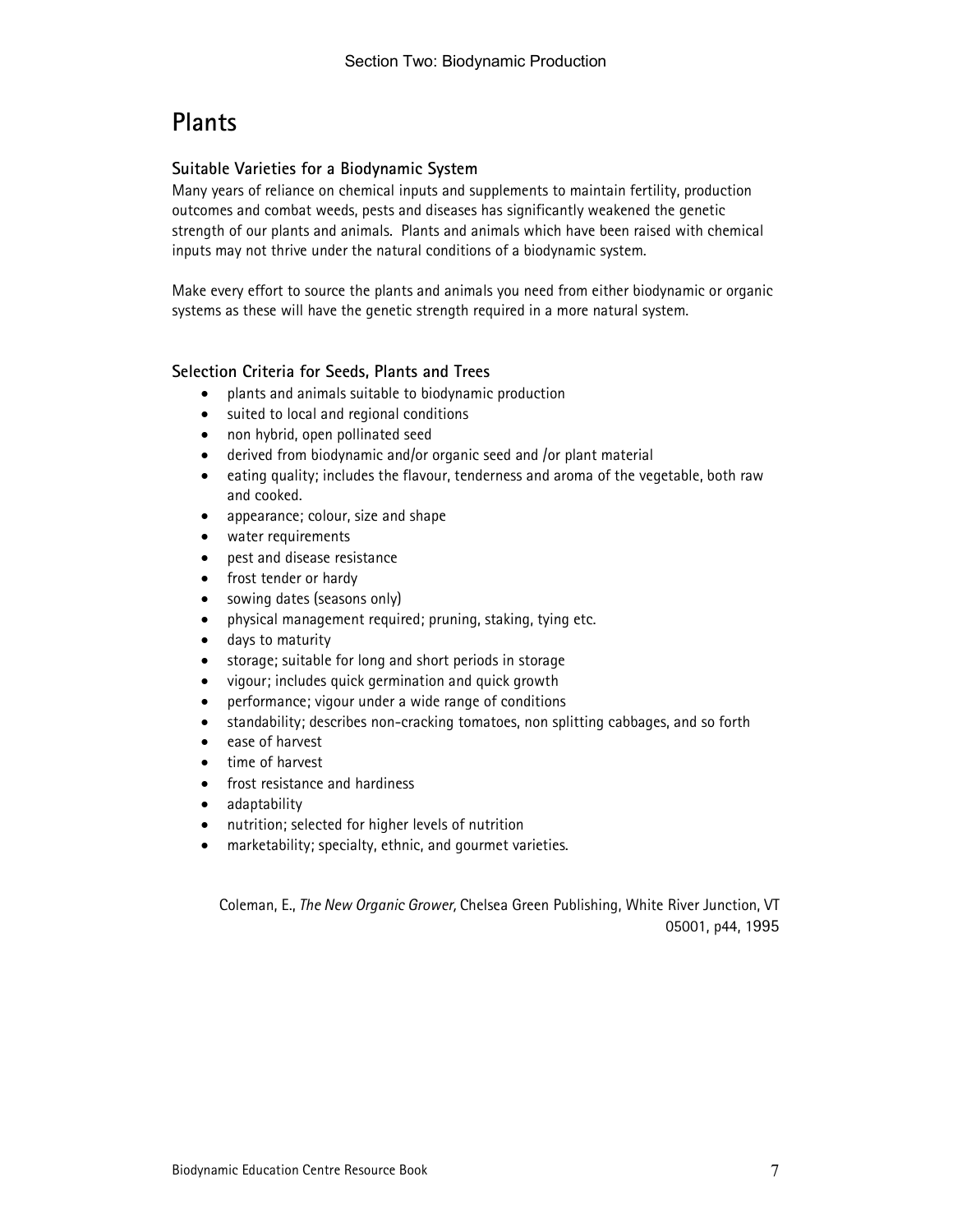# Plant Families

| Poaceae                                                                                                                                                                      | <b>Brassicaceae</b>                                                                                                                                                                                                         | Apiaceae                                                                                                                                                          |
|------------------------------------------------------------------------------------------------------------------------------------------------------------------------------|-----------------------------------------------------------------------------------------------------------------------------------------------------------------------------------------------------------------------------|-------------------------------------------------------------------------------------------------------------------------------------------------------------------|
| Corn<br>$\bullet$                                                                                                                                                            | Broccoli<br>$\bullet$                                                                                                                                                                                                       | Carrot<br>$\bullet$                                                                                                                                               |
| Maize<br>$\bullet$                                                                                                                                                           | Cauliflower<br>$\bullet$                                                                                                                                                                                                    | Parsley<br>$\bullet$                                                                                                                                              |
| Wheat                                                                                                                                                                        | Cabbage<br>$\bullet$                                                                                                                                                                                                        | Celery                                                                                                                                                            |
| Rice                                                                                                                                                                         | Brussels sprouts<br>$\bullet$                                                                                                                                                                                               | Parsnip<br>$\bullet$                                                                                                                                              |
| Millet                                                                                                                                                                       | Radish<br>$\bullet$                                                                                                                                                                                                         | Fennel                                                                                                                                                            |
| Barley                                                                                                                                                                       | Turnip<br>$\bullet$                                                                                                                                                                                                         | Dill<br>$\bullet$                                                                                                                                                 |
| Sorghum                                                                                                                                                                      | Swede<br>$\bullet$                                                                                                                                                                                                          | Coriander<br>$\bullet$                                                                                                                                            |
| Oats                                                                                                                                                                         | Rocket                                                                                                                                                                                                                      |                                                                                                                                                                   |
|                                                                                                                                                                              | Kohlrabi<br>$\bullet$                                                                                                                                                                                                       | Solanaceae                                                                                                                                                        |
|                                                                                                                                                                              |                                                                                                                                                                                                                             |                                                                                                                                                                   |
| <b>Beet</b><br>$\bullet$                                                                                                                                                     |                                                                                                                                                                                                                             |                                                                                                                                                                   |
| Chard                                                                                                                                                                        |                                                                                                                                                                                                                             |                                                                                                                                                                   |
| Silverbeet<br>$\bullet$                                                                                                                                                      |                                                                                                                                                                                                                             |                                                                                                                                                                   |
|                                                                                                                                                                              |                                                                                                                                                                                                                             |                                                                                                                                                                   |
|                                                                                                                                                                              |                                                                                                                                                                                                                             |                                                                                                                                                                   |
| Cucurbitaceae                                                                                                                                                                |                                                                                                                                                                                                                             |                                                                                                                                                                   |
| $\bullet$                                                                                                                                                                    | $\bullet$                                                                                                                                                                                                                   | Asteraceae                                                                                                                                                        |
|                                                                                                                                                                              | $\bullet$                                                                                                                                                                                                                   | Lettuce<br>$\bullet$                                                                                                                                              |
|                                                                                                                                                                              |                                                                                                                                                                                                                             | $\bullet$                                                                                                                                                         |
| ٠                                                                                                                                                                            |                                                                                                                                                                                                                             |                                                                                                                                                                   |
|                                                                                                                                                                              |                                                                                                                                                                                                                             |                                                                                                                                                                   |
|                                                                                                                                                                              |                                                                                                                                                                                                                             |                                                                                                                                                                   |
|                                                                                                                                                                              |                                                                                                                                                                                                                             |                                                                                                                                                                   |
|                                                                                                                                                                              |                                                                                                                                                                                                                             |                                                                                                                                                                   |
|                                                                                                                                                                              |                                                                                                                                                                                                                             |                                                                                                                                                                   |
| $\bullet$                                                                                                                                                                    |                                                                                                                                                                                                                             |                                                                                                                                                                   |
|                                                                                                                                                                              |                                                                                                                                                                                                                             |                                                                                                                                                                   |
| $\bullet$                                                                                                                                                                    |                                                                                                                                                                                                                             |                                                                                                                                                                   |
| Asparagus                                                                                                                                                                    |                                                                                                                                                                                                                             |                                                                                                                                                                   |
| Chives                                                                                                                                                                       |                                                                                                                                                                                                                             |                                                                                                                                                                   |
| Chenopodiaceae<br>Spinach<br>Squash, summer &<br>winter<br>Cucumber<br>Pumpkin<br>Zucchini<br>Melons<br>Liliaceae<br>Onion<br>$\bullet$<br>Leek<br>Garlic<br><b>Shallots</b> | Mizuna<br>$\bullet$<br><b>Bok Choy</b><br>$\bullet$<br>Mustard<br>$\bullet$<br>Rutabaga<br>Kale<br>$\bullet$<br>Fabaceae (legumes)<br>Pea<br><b>Bean</b><br><b>Broad beans</b><br>Lucerne<br>$\bullet$<br>Clover<br>Lentils | Potato<br>$\bullet$<br>Tomato<br>Pepper<br>٠<br>Capsicum<br>$\bullet$<br>Chilli<br>Eggplant<br>$\bullet$<br>Endive<br>Chicory<br>$\bullet$<br>Jerusalem artichoke |

# Plants to Attract Beneficial Insects and Predators

- Yarrow
- Rosemary
- Buckwheat
- Rue
- White clover
- Cosmos
- Sweet Alice
- Dill tansy
- Queen Anne's Lace
- Chinese mustard
- Parsley daises
- Daisy family; feverfew and Chrysanthemum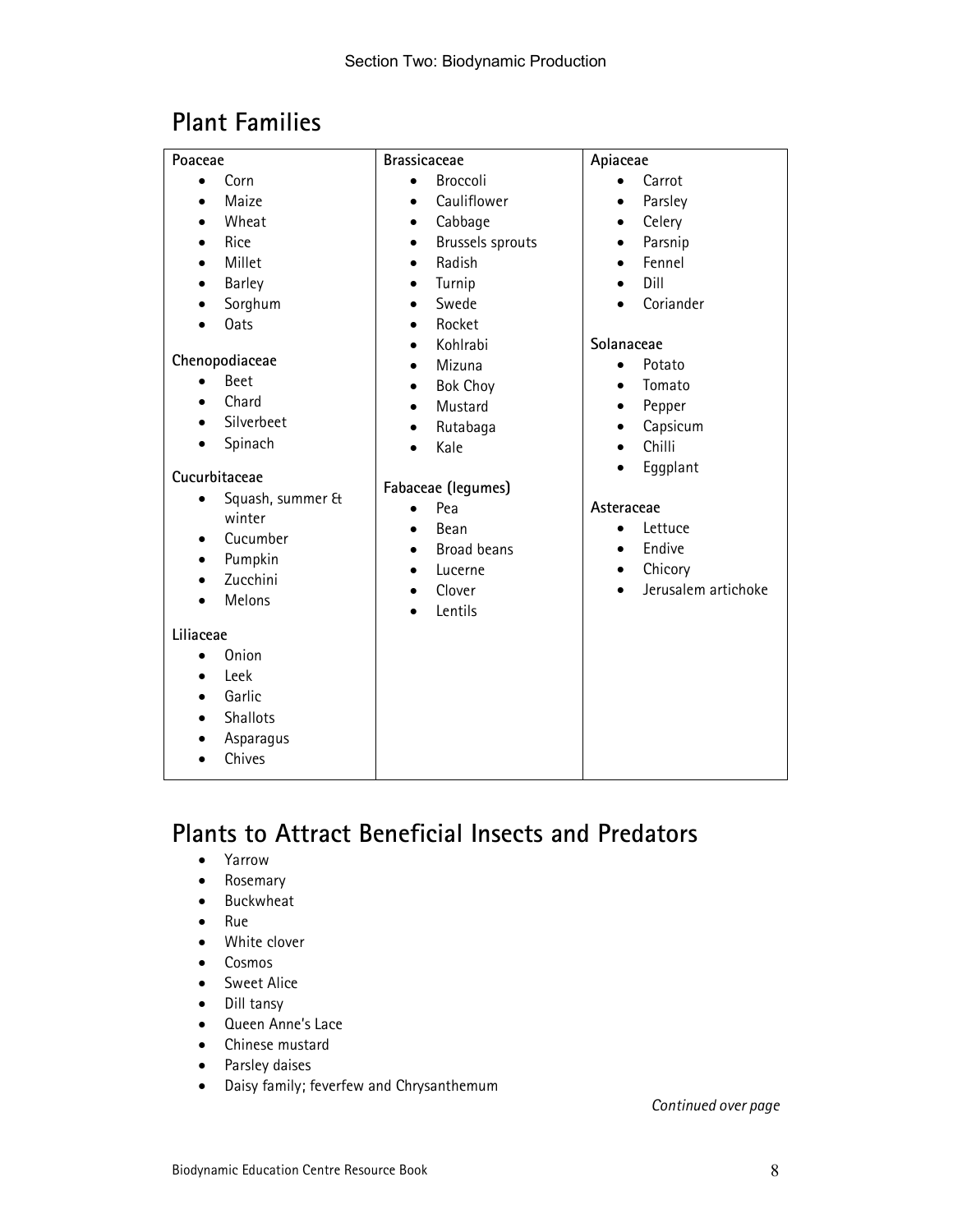Umbelliferae family plants include:

- Carrots (Daucus carota)
- Parsnips
- Parsley (Caruim petroselunium)
- Corinader
- Dill
- Fennel.

Compositae family plants include:

- Common or pot marigolds (Calendula officinalis)
- Cornflower (Centaurea cyanus or C. montanta)
- Common daisy (Bellis perennis)
- Felicia (Felicia amelloides)
- Sunflower (Helianthus).

# Flowering Plants for Beneficial Insects

| Agent                 | Targets                                                                   | <b>Feeding Plants</b>                                                                                                                                       |
|-----------------------|---------------------------------------------------------------------------|-------------------------------------------------------------------------------------------------------------------------------------------------------------|
| Hover flies           | Larvae eat aphids and small<br>caterpillars                               | phacelia, buckwheat, parsley, mustard,<br>alyssum                                                                                                           |
| Lacewings             | Larvae eat aphids, spider mites                                           | angelica, buckwheat, canola, coreopsis,<br>mustard, pak choi, sunflower, alyssum,<br>Phacelia                                                               |
| Ladybirds             | Adults and larvae eat aphids,<br>spider mites                             | angelica, buckwheat, buddleia, coreopsis,<br>coriander, dill, fennel, yarrow, alyssum,<br>phacelia                                                          |
| Parasitic wasps       | Pests parasitised (eggs laid in<br>pests)                                 | canola, cow parsley, dill, fennel, Queen<br>Anne's lace, different species of wasps<br>for mustard, pak choi, buckwheat,<br>alyssum, different pest species |
| <b>Tachinid flies</b> | Adult flies lay eggs on cutworms,<br>leaf roller caterpillars, grass grub | broad bean, buckwheat, canola, cow<br>parsley, mustard, pak choi, Queen Anne's<br>lace, phacelia, buckwheat                                                 |

Biodiversity on Farmland, Good Management Practices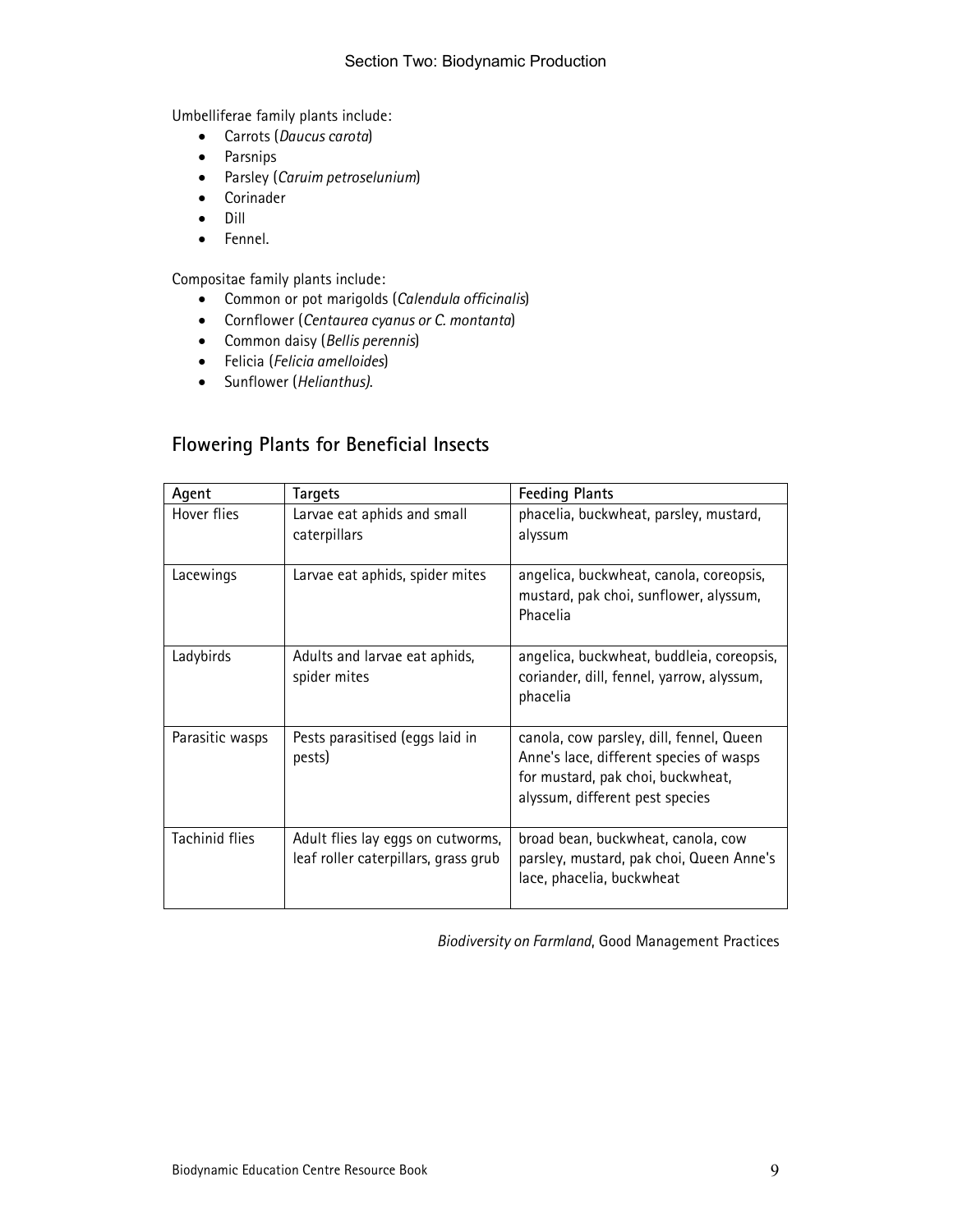# Companion Planting

Allelopathy is the scientific name given to the compatibility of plants, companion planting. The experiments necessary to turn it into an exact science have not yet been made, but gardening has been going on for a long time and people make observations. E.g. When tomatoes and potatoes planted close together, have for three years in a row, produced tomatoes too languid to hold their fruit and potatoes like marbles, but have come up with bumper crops when they were planted at opposite ends of the garden, something clicks. The reason may be obscure, but the result is obvious and once you have proof of the pudding you stick to the recipe.

For those who pine for scientific reasons as to why plants can make good or bad neighbours, it has much to do with exhalations, scents and root excretions. Halitosis, body odour and whiffy socks are no higher in the plant popularity stakes than our own. But there's no accounting for tastes; plants can prefer strange bedfellows. Like us they have their Dr Fells and seemingly irrational love-objects. Contentment is a matter of who's with whom. That's what allelopathy or companion planting is all about.

> Companion Planting in Australia, Brenda Little Reed Books, NSW, 1986, ISBN 0 7301 01223

Other books of interest on companion planting: Richard Bird Companion Planting ISBN 0 7318 0158 X Helen Philbrick & Richard Gregg Companion Plants and how to use them Devin-Adair Co. Conneticut 1966 ISBN 0 8159 5210 4 Louis Riotte Secrets of Companion Planting for Successful Gardening Garden Way Publishing Vermont 1978 ISBN 0 88266 064 0 Simon Schuster Companion Planting ISBN 0 7225 0694 5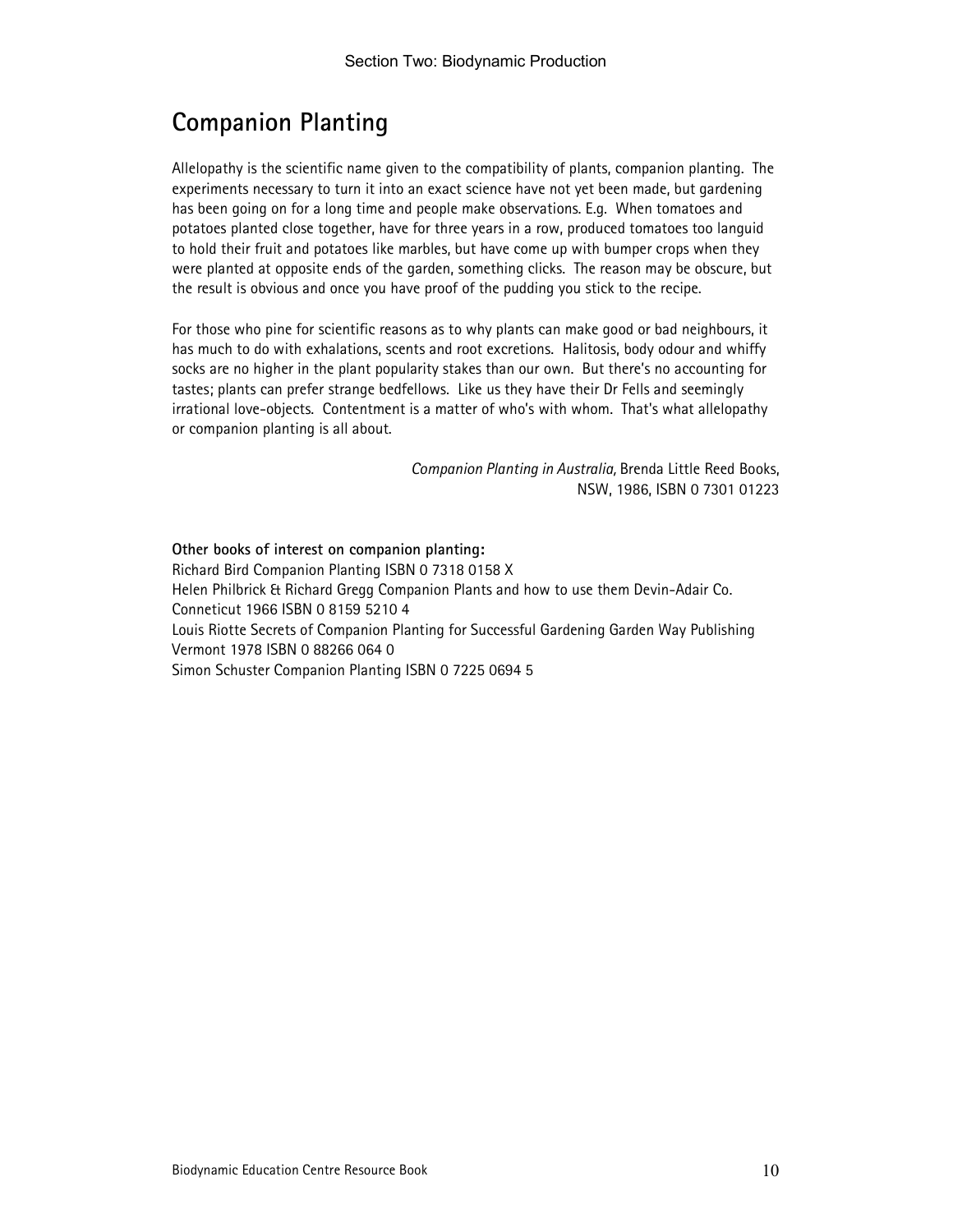# Companion Herbs and Their Uses

| Herb            | Companion and their effects                                                                                                                                     |
|-----------------|-----------------------------------------------------------------------------------------------------------------------------------------------------------------|
| Basil           | Companion to tomatoes; dislikes rue intensely. Improves growth and<br>flavour, repels flies and mosquitoes.                                                     |
| Beebalm         | Companion to tomatoes. Improves growth and flavour.                                                                                                             |
| Borage          | Companion to tomatoes, squash and strawberries. Deters tomato worm,<br>improves growth and flavour.                                                             |
| Caraway         | Plant here and there; loosens soil.                                                                                                                             |
| Catnip          | Plant in borders; deters flea beetle.                                                                                                                           |
| Camomile        | Companion to cabbages and onions. Improves growth and flavour.                                                                                                  |
| Chervil         | Companion to radishes. Improves growth and flavour.                                                                                                             |
| Chives          | Companion to carrots. Improves growth and flavour.                                                                                                              |
| Dead nettle     | Companion to potatoes. Deters potato bug; improves growth and flavour.                                                                                          |
| Dill            | Companion to cabbage; dislikes to carrots. Improves growth and health of<br>cabbage.                                                                            |
| Fennel          | Plant away from gardens; most plants dislike it. Plant near roses and<br>raspberries; deters Japanese beetles. Improves growth and flavour.                     |
| Horseradish     | Plant at corners of potato patch to deter potato bug.                                                                                                           |
| Hyssop          | Deters cabbage moth; companion to cabbage and grapes. Keep away from<br>radishes.                                                                               |
| Lamb's Quarters | This edible weed should be allowed to grow in moderate amounts in the<br>garden, especially in corn.                                                            |
| Lovage          | Improves flavour and health of plants if planted here and there.                                                                                                |
| Marigold        | The workhorse of the pest deterrents; plant throughout the garden it<br>discourages nematodes and other beetles.                                                |
| Mint            | Companion to cabbage and tomatoes; improves health and flavour. Deters<br>white cabbage moth.                                                                   |
| Marjoram        | Here and there in the garden; improves flavour.                                                                                                                 |
| Nasturtium      | Companion to radishes, cabbage and curcurbits; plant under fruit trees.<br>Deters aphids, squash bugs, striped pumpkin beetles. Improves growth and<br>flavour. |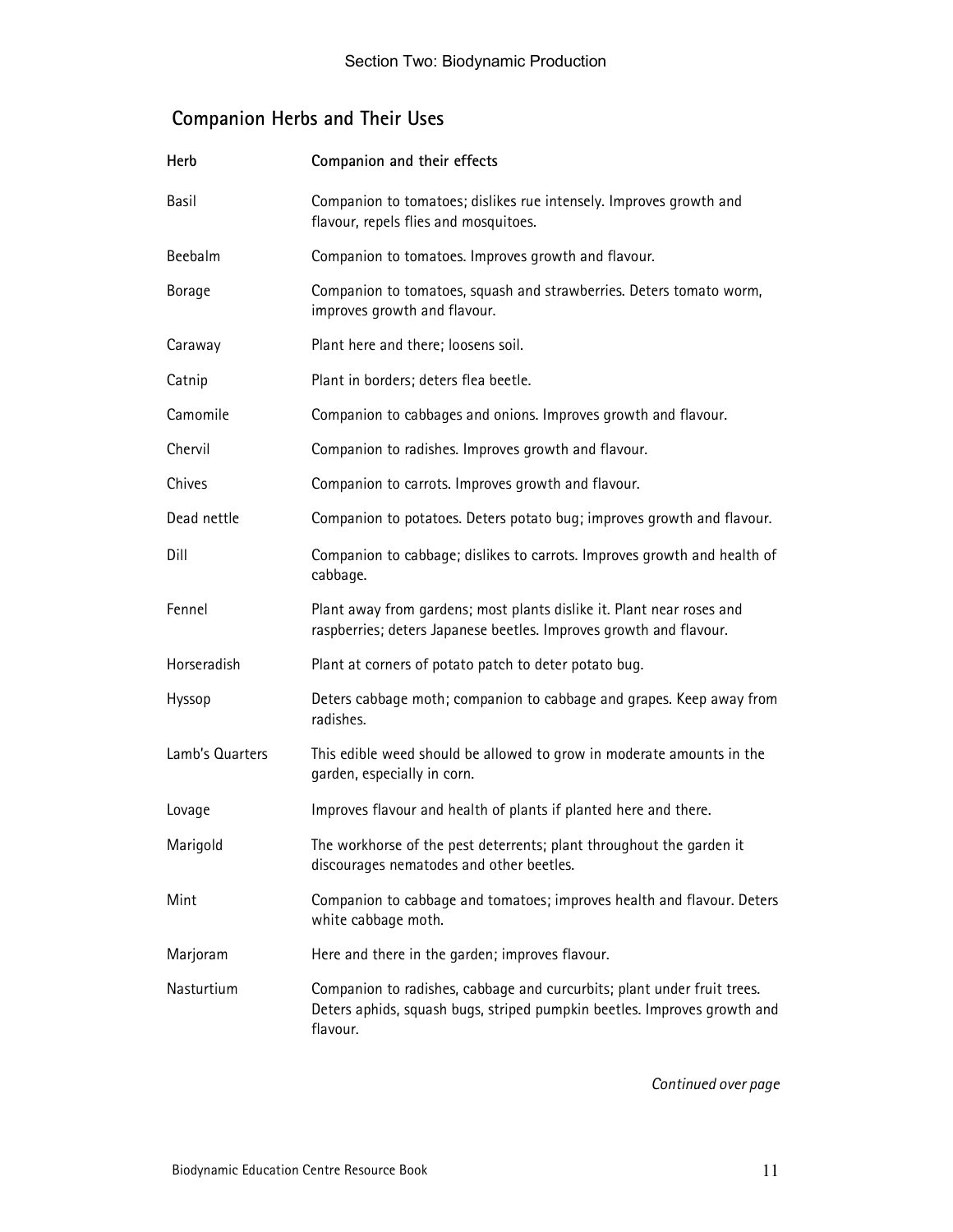#### Section Two: Biodynamic Production

| Pot marigold   | Companion to tomatoes, but plant elsewhere in garden. Deters asparagus<br>beetle, tomato worm and general garden pests.                                  |
|----------------|----------------------------------------------------------------------------------------------------------------------------------------------------------|
| Purslane       | This edible weed makes good ground cover in the corn.                                                                                                    |
| Pigweed        | One of the best plants for pumping nutrients from the subsoil. Especially<br>beneficial to potatoes, onion and corn. Keeps weeds thinned.                |
| Peppermint     | Planted among cabbages it repels the white cabbage butterfly.                                                                                            |
| Rosemary       | Companion to cabbage, bean, carrots and sage. Deters cabbage moth,<br>bean beetles and carrot fly.                                                       |
| Rue            | Keep it away from sweet basil; plant near roses and raspberries. Deters<br>Japanese beetle.                                                              |
| Sage           | Plant with Rosemary, cabbage, and carrots; keep away from cucumbers;<br>deters cabbage moth, carrot fly.                                                 |
| Southernwood   | Plant here and there in garden; companion to cabbage. Improves growth<br>and flavour; deters cabbage moth.                                               |
| Sowthistle     | This weed in moderate amounts can help tomatoes, onions and corn.                                                                                        |
| Summer savoury | Plant under fruit trees; companion to roses and raspberries. Improves<br>growth and flavour; deters bean beetles.                                        |
| Tansy          | Plant under fruit trees; companion to roses and raspberries. Deters flying<br>insects, Japanese beetles, striped cucumber beetles, squash bugs and ants. |
| Thyme          | Here and there in the garden; deters cabbage worm.                                                                                                       |
| Wormwood       | As a border, it keeps animals from the garden.                                                                                                           |
| Yarrow         | Plant along borders, paths, near aromatic herbs. Enhances essential oil<br>production.                                                                   |

This information was collected from many sources, most notably the Biodynamic Association and Herb Society of America.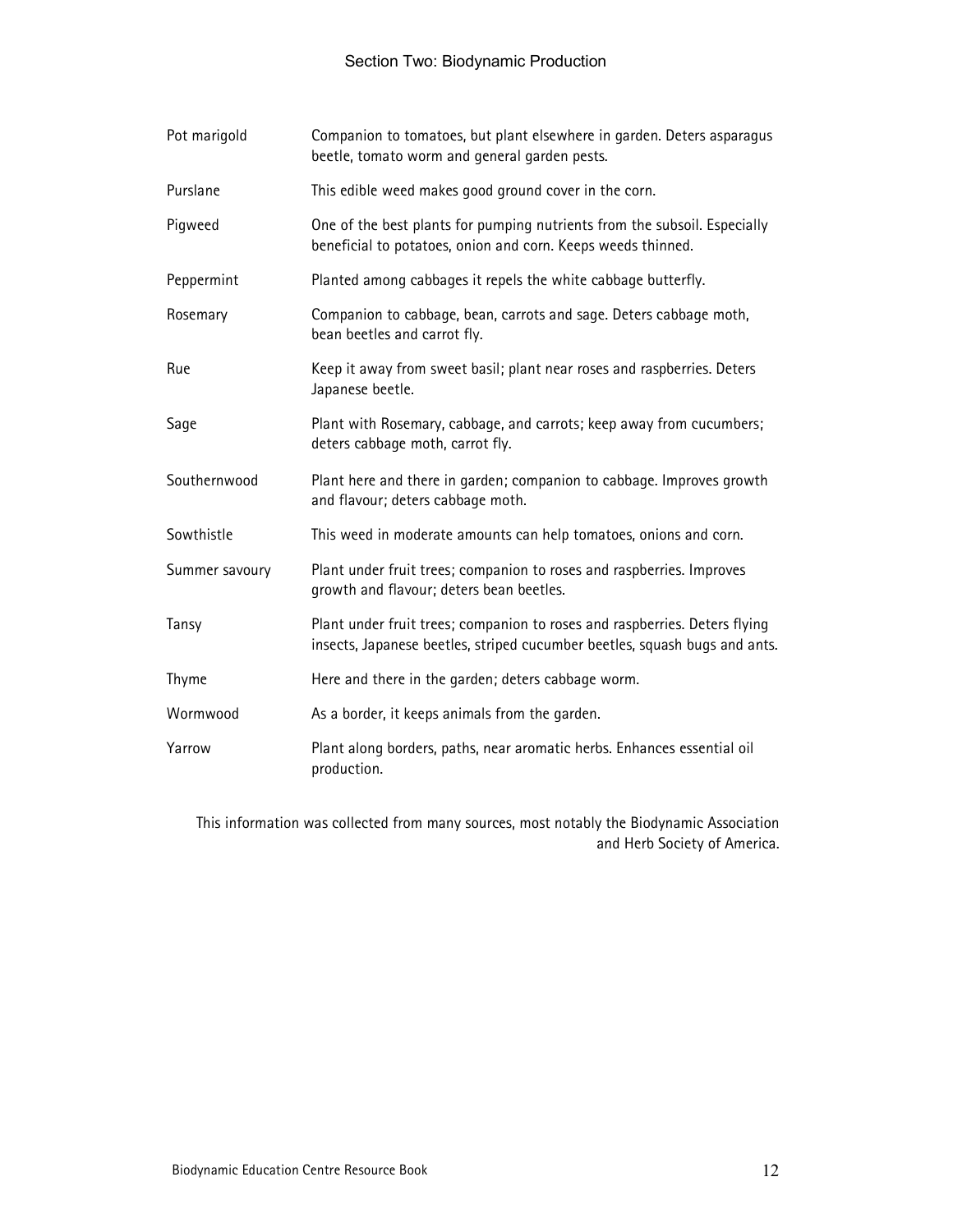# Mulching

#### Guidelines for Mulching

"Mulching is not a practice to be followed stubbornly under all circumstances but should be done with common sense and an understanding of its function. The effects of mulching depend on conditions of the soil and weather, wet or dry."

"Under climatic conditions where frost plays a role, there is nothing more natural and better than frost action on a soil to produce crumbly structure, provided the frost can freely penetrate and the soil is well drained. A waterlogged, soaky mulch which freezes and thaws is of no help and only acts as an insulator; does not even keep the soil warm and does not protect against frost damage to sensitive plants. The freezing out of plants during the winter is increased with waterlogged conditions of the soil or mulch. Even snow acts as mulch. Underneath the snow, the soil warms up to about a depth that the snow is thick. A half metre of snow would penetrate with its warming effect to about the same depth. The action of frost on a soil produces a crumbly soil structure."

Pfeiffer, E., Biodynamic Farming and Gardening, Vol.1, Mercury Press, USA, 1983

### Requirements for Use of Mulch in a Biodynamic System

- removal of mulch before applying biodynamic soil preparations
- using mulching in such a way as not to cause the following:
	- o retaining water with the possibility of increased water logging
	- o increase in acidity and the development of fungal diseases
	- o cold soil conditions
	- o use of high carbon materials that can cause temporary losses of nitrogen
	- o increasing weed seeds
	- o robbing the soil of oxygen
	- o proliferation of organisms which find shelter under mulch
	- o harbouring of pests and diseases.

### Benefits of Mulching

- reduces water evaporation
- helps soils retain water
- preserves humus
- reduces soil erosion
- protects soil biology
- suppress weeds
- buffering against wind and water erosion
- increases the organic matter content in soils
- modifying soil pH
- improving soil structure
- prevents surface crusting of soils
- source of plant nutrients as mulch breaks down.
- feeding and protecting soil organisms
- helping to cool soils.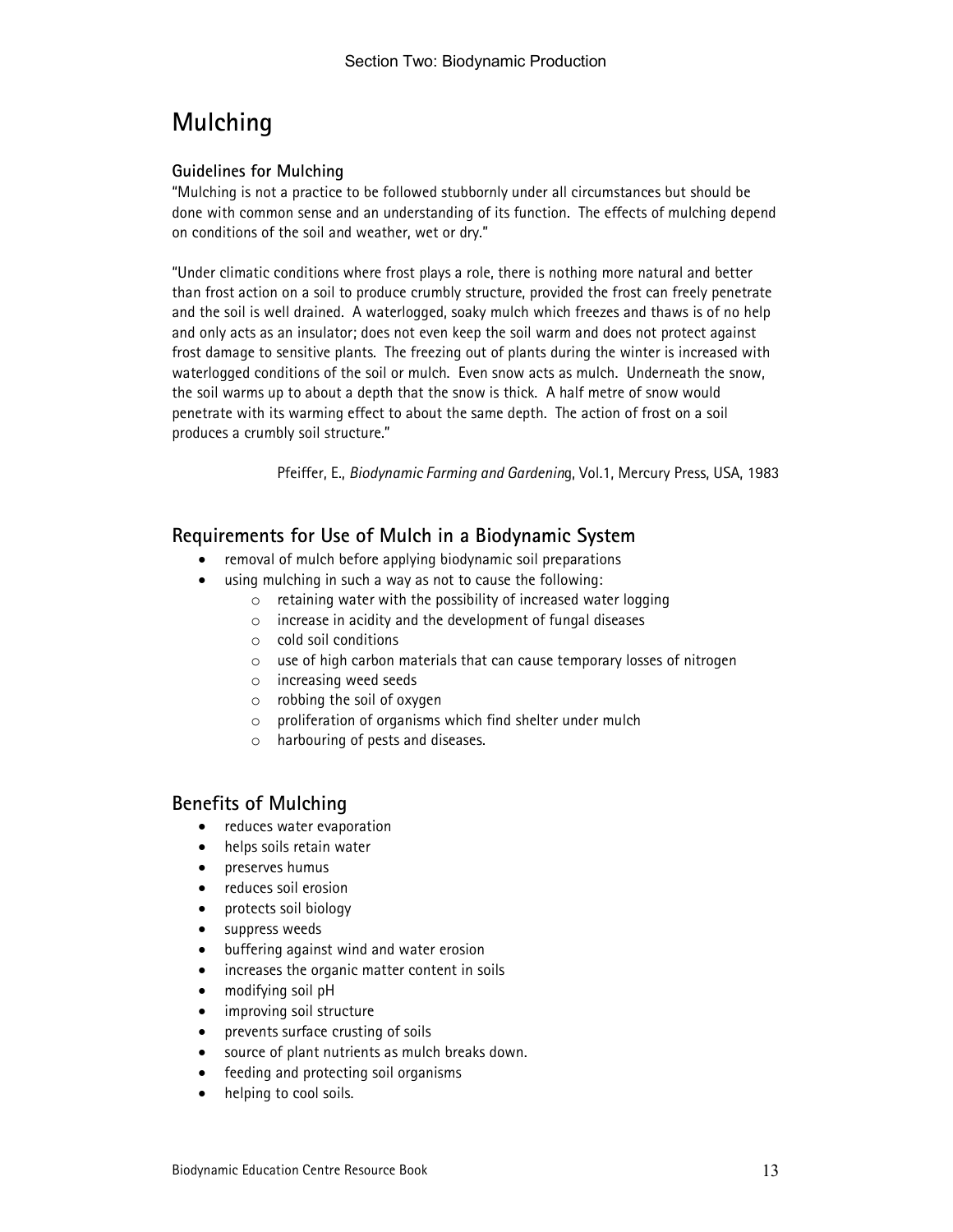### Problems of Mulching

- in wet, cold seasons mulching can do great damage
- collecting and retaining water
- water logging
- increases acidity and the development of fungal diseases
- soils take longer to warm up in spring
- some mulch materials with high C:N ratios cause a temporary loss of nitrogen for use by plants
- can be a source of weed seeds
- if applied too thickly can rob the soil of oxygen.

### Materials that Can be Used for Mulching

- 1. Compost however has a much higher value when mixed into the soil
- 2. Lucerne hay being a legume it is very high in nitrogen
- 3. Straw generally oaten or wheaten
- 4. Leaf litter very useful as a garden mulch
- 5. Seaweed high in trace elements excellent mulch for asparagus
- 6. Animal manures should always be composted
- 7. Lawn clippings preferable to compost rather than use as a mulch. Dried clippings can be used if only a thin layer
- 8. Weeds, cover crops or crop residues
- 9. Wood chips excellent cover for retaining moisture and protecting the soil
- 10. Sugarcane residue (bagasse) use organic sugarcane and conventionally grown may contain high levels of chemical residues.
- 11. Mushroom compost alkaline
- 12. Bracken high in potassium, good mulch for potatoes
- 13. Pine bark
- 14. Pine needles acidic, very useful for acid loving plants such as strawberries, blueberries, azaleas and camellias
- 15. Sawdust because of its high C:N (carbon to nitrogen) ratio (approx 400 500:1), use sparingly and ensure it is not from untreated timber
- 16. Newspaper don't apply in a thick layer, if allowed to completely dry out, it is very difficult for water (under normal weather conditions) to permeate.
- 17. Gravel and pebbles used not only for aesthetic purposes but also for mulching plants such as cacti ad succulents
- 18. Weed mat often covered with other material
- 19. Black plastic can be used to warm the soil before planting in spring
- 20. Clear plastic also warms the soil and can be used to kill weed seeds in hot weather. In cool weather, clear plastic can be used as a temporary cover to speed up the germination of seeds.
- 21. Rocks good mulch around trees if chickens are free ranging as it protects the roots.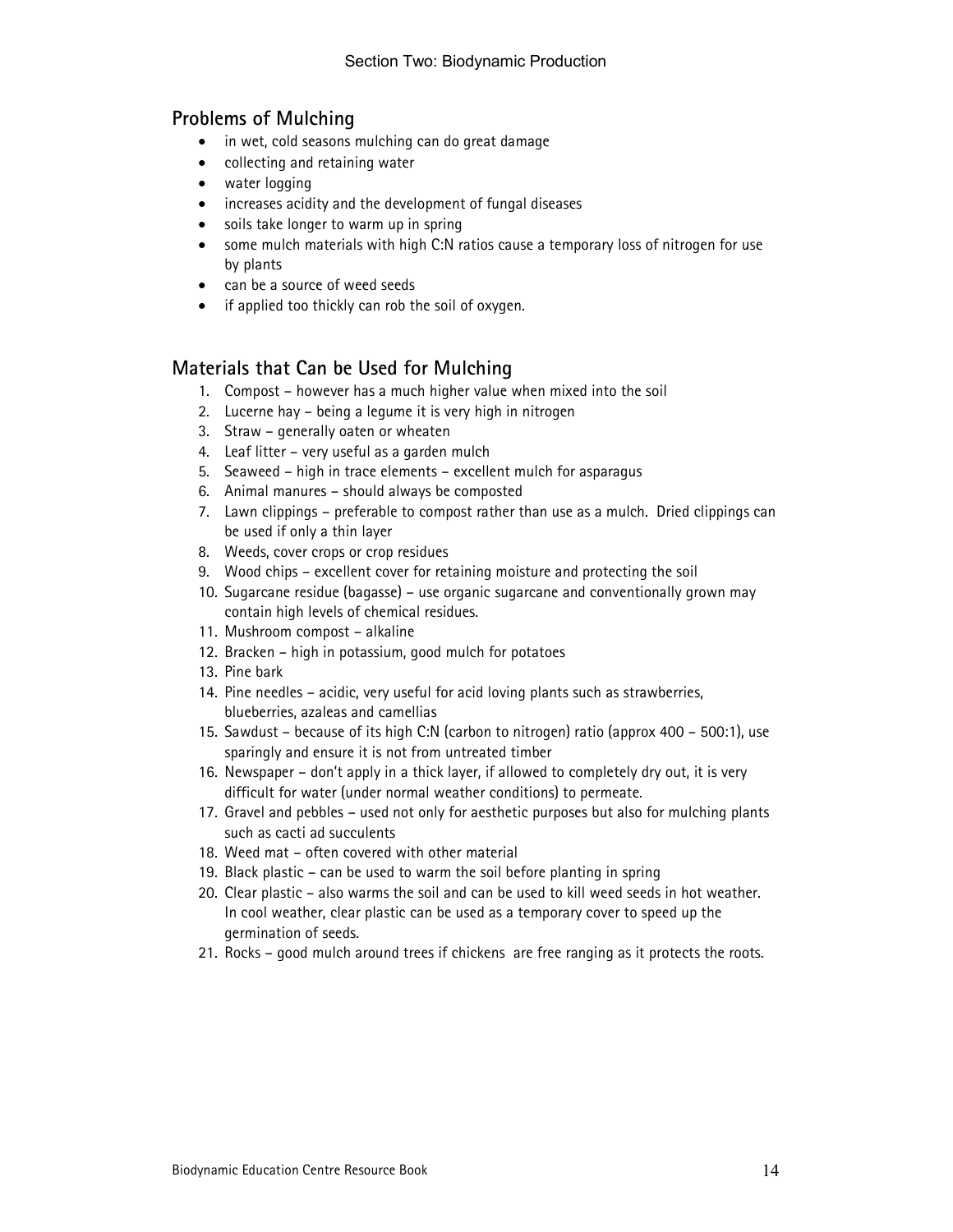# Water Evaporation With and Without Mulch

Tons of Water Evaporated from an Acre of Soil With and Without Mulch (Data for a period of 100 days)

| Depth of Mulch | Clay Loam | <b>Black Marsh</b> | Sandy Loam |
|----------------|-----------|--------------------|------------|
| None           | 2,414     | 588                | 741        |
| 2.5 cms        | 1.260     | 355                | 373        |
| 5 cms          | 979       | 270                | 339        |
| 8 cms          | 889       | 256                | 287        |
| 10 cms         | 883       | 252                | 315        |

'Under the conditions of the above test, the losses of water by surface evaporation were practically cut in half by use of mulch.'

Pfeiffer, E., Biodynamic Farming and Gardening, Vol.1, Mercury Press, USA, 1983

# Pastures

### Pasture Species

AgResearch Grasslands manager Gavin Milne says choosing the right seed to sow for a new pasture is often confusing. He says the easiest way to decide is to choose which species, then the type within a species and finally which cultivar.

#### Perennial Ryegrass

This is the most commonly used grass. This persistent species suits areas with reasonable summer rainfall, moderate summer temperatures and good soil fertility. It is quick to establish and easy to manage. However it grows poorly in either dry or hot summers. Stock does not perform on perennial ryegrass as well as on some species. It needs endophyte to survive which causes staggers. Italian ryegrass grows high quality feed, and lasts for one to two years. It is quick to establish and grows more than perennial over winter. Hybrid ryegrasses last three to five years and have similar features. Both the Italian and hybrid lack persistence, but suit a ryegrass mix.

#### Tall Fescue

Fescue is the 'prima donna' of the drought and insect resist grasses. It is often an alternative to ryegrass, and is best suited to fertile soils. It has better summer and autumn growth than ryegrass, but poorer in mid spring. Fescue has good tolerance of both dry and wet soils, hot summers and grass grub. Feed quality and animal performance is usually higher in summer and autumn, if managed correctly. However, tall fescue can have slow establishment, and different grazing management requirements. Grasslands suggests cropping or fallowing before sowing in early autumn or spring.

#### **Chicory**

Chicory is a tap-rooted leafy herb producing high-quality summer forage. It is a must for any farmer wanting to improve lamb production who can cultivate free draining paddocks. Chicory has higher mineral content than ryegrass. On the down side it has a short life span (three to five years), winter dormancy, and different grazing management.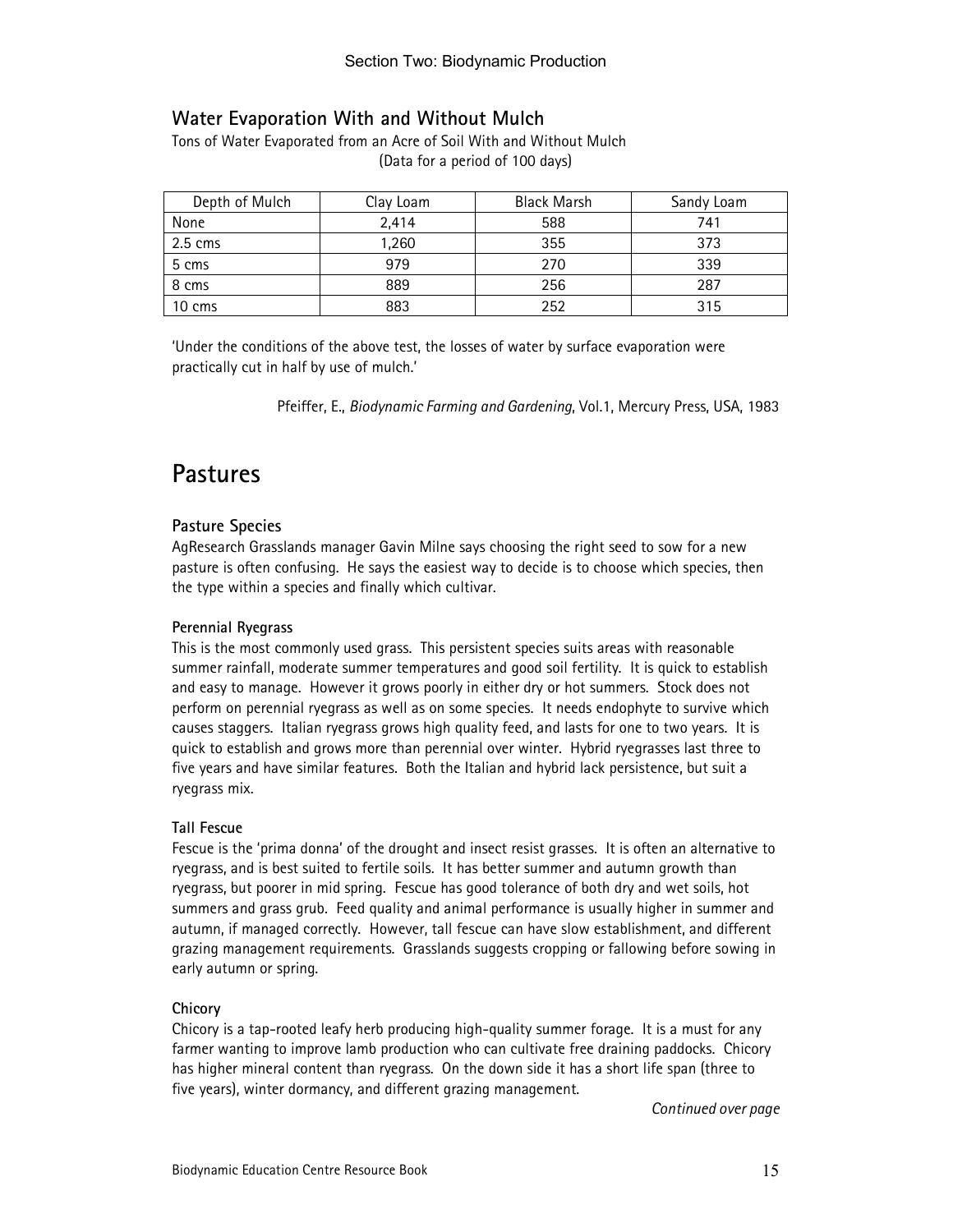#### **Cocksfoot**

Grasslands says in the 1920s cocksfoot was the most common grass, and has made a comeback in the past 10 years with new varieties having improved quality and performance. It is a hardy grass with good drought and pest tolerance. The new varieties have very good autumn and winter growth. It will survive better in lower soil fertility than ryegrass, though lambs do not usually grow as well as they do on tall fescue or ryegrass.

#### Phalaris

Phalaris is a new species with excellent winter growth, grass grub and porina resistance, and drought survival. It's often mixed with tall fescue or ryegrass, as it can be toxic in pure stands.

#### Prairie

The Prairie grass is the most winter active perennial grass. It is suitable for free draining and fertile soils and rotational grazing. Grasslands says it doesn't persist as long as other species, one to three years in northern regions and three to six years in central and southern regions.

#### Grazing Brome

Grazing brome is closely related to prairie grass. It persists better on light soils and under close grazing. Timothy is good in pasture mixes because of its palatability. However Grasslands says it doesn't persist well in hot regions or under close grazing.

#### Lucerne

Lucerne is often a solo legume that is valuable for making high quality hay and finishing lambs. New varieties are more disease and pest resistant. It suits free draining soils and lasts from five to 10 years.

#### White Clover

Grasslands says white clover shows one of the biggest improvements in plant breeding. New varieties are about 60% more productive than the old. If sown with a new grass or herb pasture it supplies up to 250kg of nitrogen annually. New varieties are suited to specific grazing systems and can increase feed value up to 100% more than ryegrass.

#### Red Clover

Red clover is quite an emotional legume. Grasslands say, "Farmers either love it or hate it". It has better summer and drought growth than white clover, so improves the overall pasture quality. However it is not as persistent as white, and lasts about three to five years.

Sourced from: The Wool Report, March 1994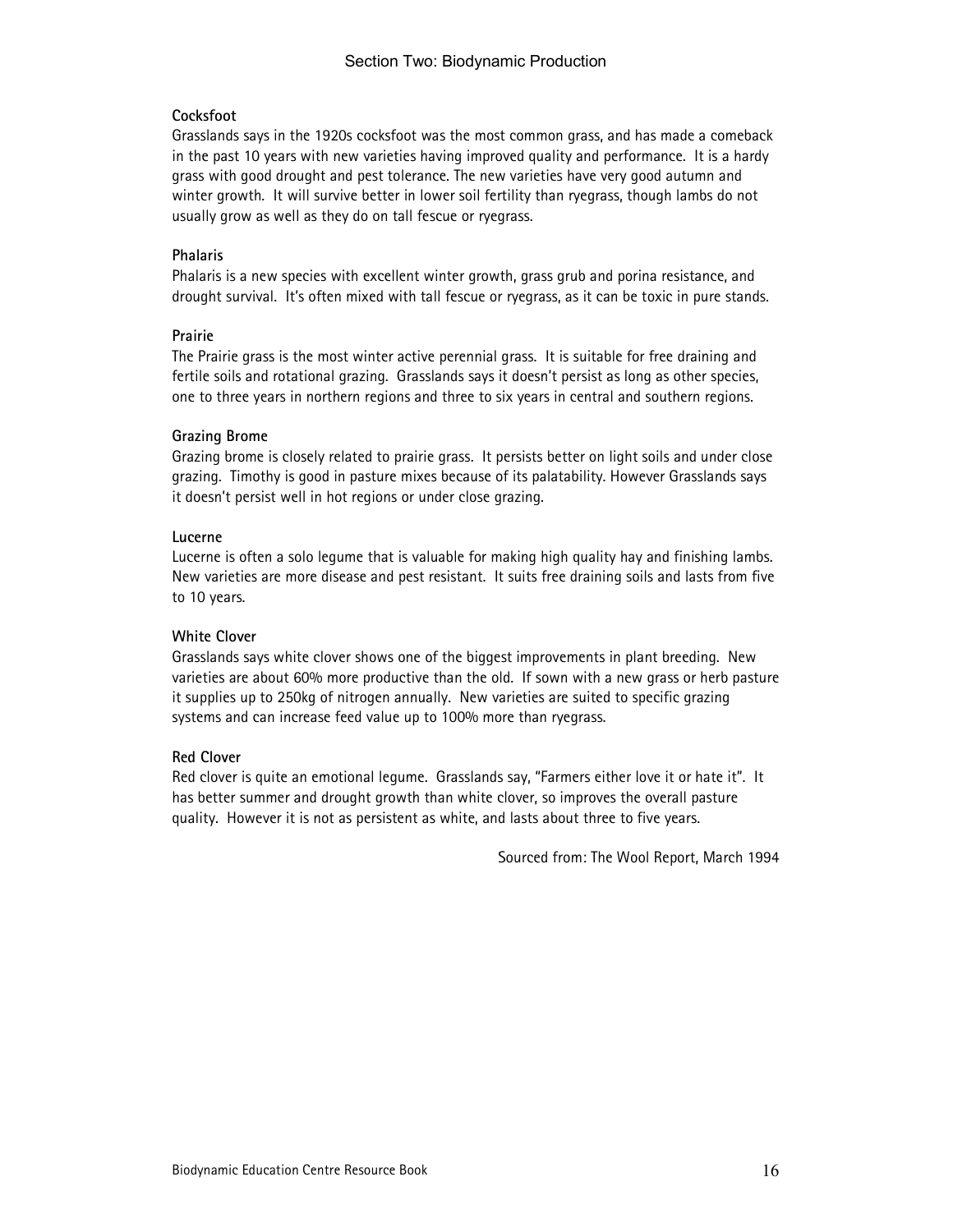# Maintaining Pastures

The following practices should be adopted to maintain health and diversity in pastures:

- encourage a wide range of species of pasture plants
- increasing diversity of species
- use of native grass species indigenous to the area
- use of intercrops and cover crops
- use of beneficial crop rotations, rotational grazing and green manures
- slashing excess pasture
- using legumes to increase soil nitrogen levels
- sod sowing of pasture plants to avoid cultivation of poor soils
- use of native grass species indigenous to the area
- careful grazing of pasture to maintain plant health and vitality
- allowing adequate regrowth of pasture
- limiting grazing to ensure animals do not graze pasture until there is at least the level of regrowth that there was before previous grazing
- occasionally letting the paddocks go through a full cycle without being grazed or cropped
- manage to maximise benefits and minimise damage to the soil, reduce tillage and other soil-damaging activities
- avoid pasture compaction through over-use of heavy machinery which will destroy soil structure
- harrowing of manures after grazing
- planting of fodder or cash crops for pasture management
- fallow periods in the rotation
- activities undertaken in accordance with daily, lunar and seasonal rhythms.

# Managing Fertility of Pastures in a Biodynamic System

- applying preparation 500 regularly, in spring and autumn to improve and maintain soil quality and structure
- applying preparation 501 to pasture particularly to the hay and silage paddocks to enhance fodder quality
- harrowing of manures after grazing
- using preparations 502 507 regularly by means of compost, various liquid manures or cow pat pit so as to bring their influence over the whole farm. These preparations allow the energies of the planets to balance the trace elements and major nutrients, and thus give the soil the ability to grow health giving plants. The beneficial effect on animal health of the regular and adequate use of these preparations is probably the one single factor on which all biodynamic farmers agree.

# Selection of Pasture Species for a Biodynamic System

Select of pasture species for a biodynamic system needs to consider the following:

- suitability to biodynamic production
- adaptability to the local environment
- good nutritional values
- will grow in harmony with other species
- free from pests and diseases.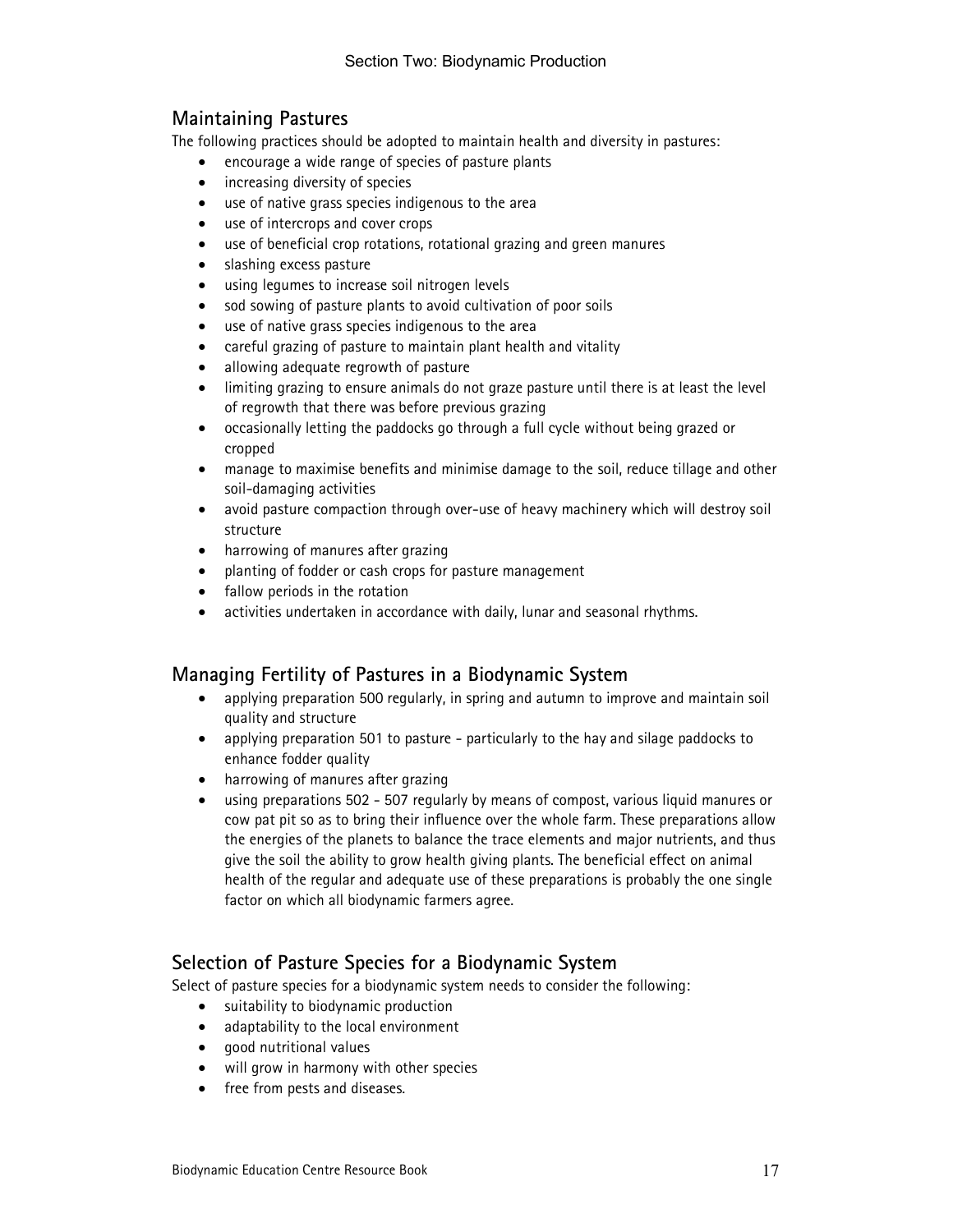## Rejuvenating Pastures

The following practices should be adopted to rejuvenate pastures:

- grazing paddock down
- spreading compost
- deep ripping
- spraying BD500
- over sowing the pasture with more diverse species of grasses
- sowing seeds on a root day so young plants can compete
- allowing pasture to develop their full cycle, flowering to seeding without grazing.

# Value of Lucerne Based Pasture

In the Williams rotation scheme the soil fertility and structure gradually declines during the cropping phase under the twin pressures of cultivation (leading to oxidation of humus) and nutrient removal (in exported crops). Between crops there is some recovery during the off year under medics.

The real fertility recovery comes during the pasture phase when the soil is left undisturbed for between four to six years allowing humus levels to recover. The central role which lucerne plays in this fertility recovery hinges on the fact that it is a deep rooted legume. The roots can go down as far as 40 feet so they use the whole soil profile. From here they draw soil moisture and recycle nutrients from deep in the sub soil to the surface. Being a legume, lucerne also fixes nitrogen. The fact that it is a tall growing plant means that it can be used to shade out weed competition if left to grow out and go to flower. David….lets the lucerne come to flower at least once a year as he believes that flowering is an essential process for perennial plants.

At those times when the lucerne-based pasture becomes overly lucerne dominant, David always ensures that stock have access to an adjoining hill paddock for roughage and variety of diet. He uses a long grazing rotation and never leaves stock in a paddock for more than 15 days as part of the strategy to break worm cycles. The alternating of sheep and cattle, which are susceptible to different parasites, assist this process.

Williams, Helen (1993), '"Demeter" A Closed System Farm Organism', New Leaf, No. 17, p.12.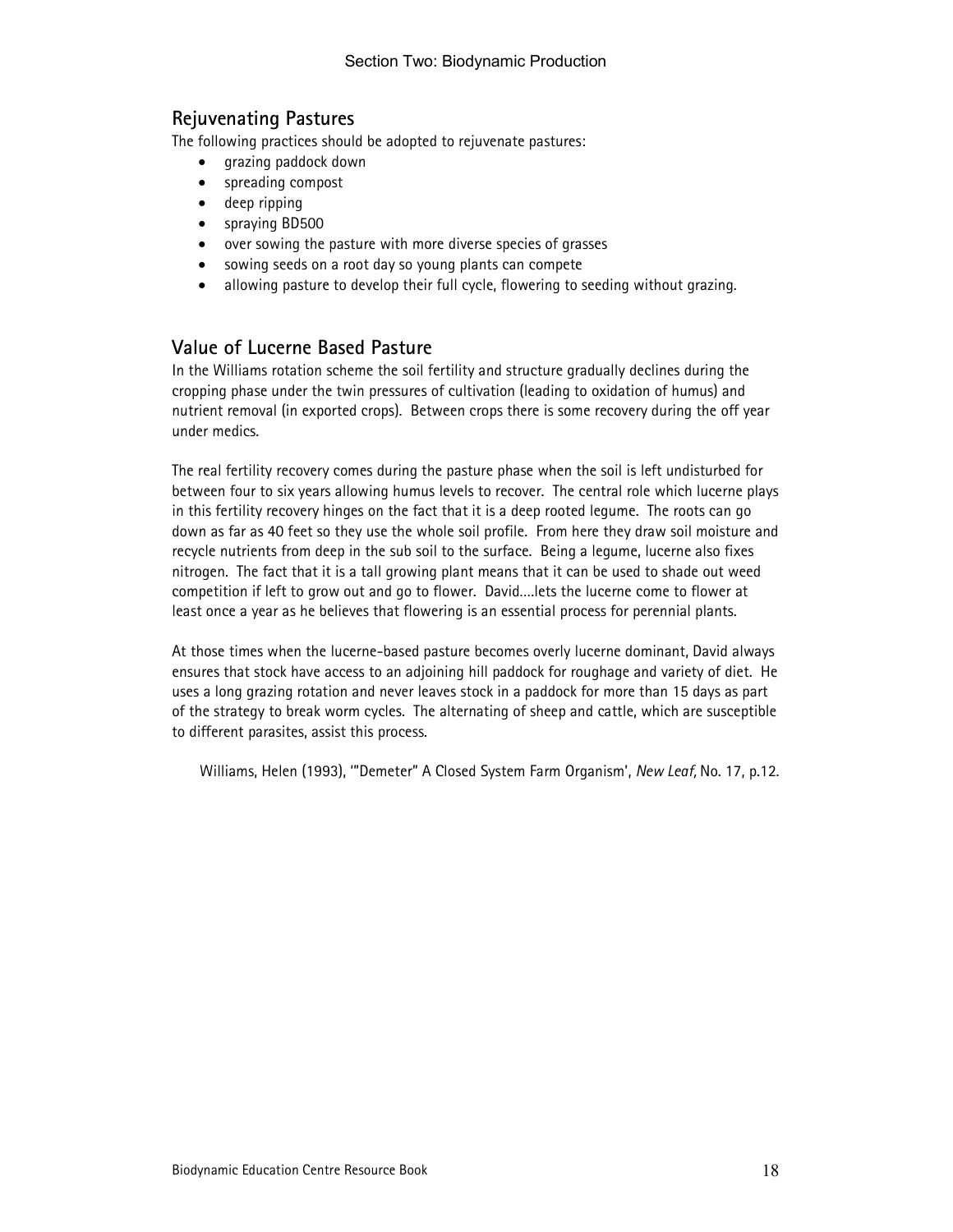# Cropping Systems

Cropping systems should be designed in such a way that the soil is almost permanently covered with plant canopy. In arable crops, careful timing of sowing and planting can help to avoid uncovered soil being washed away during the rainy season. After the main crops are harvested, a green manure crop may be sown. On slopes crops should be sown in lines across the slopes (along contour lines) rather than vertically. This can contribute enormously to reduce the speed of surface water.

In crops which take some time to develop a protecting canopy, intercropping of fast growing species such as beans or clover can help to protect the soil in the initial stage of the main crop.

Possible measures to ensure a permanent plant cover may have a focus on:

- timing of soil cultivation
- timing of planting or sowing
- producing seedlings and planting them
- mixed cultivation
- associating crops
- cover crops
- mulching
- timing of weeding
- sowing of a green manure crop in the off-season.

The following aspects must also be taken into account:

- expected effect on yields
- availability of suitable species
- costs of seeds
- availability of water
- availability of labour
- additional use of side-crops
- reduction of the risk
- food security.

IFOAM Training Manual for Organic Agriculture in the Tropics, 2003, Complied by FiBL, ISBN 3-934055-25-7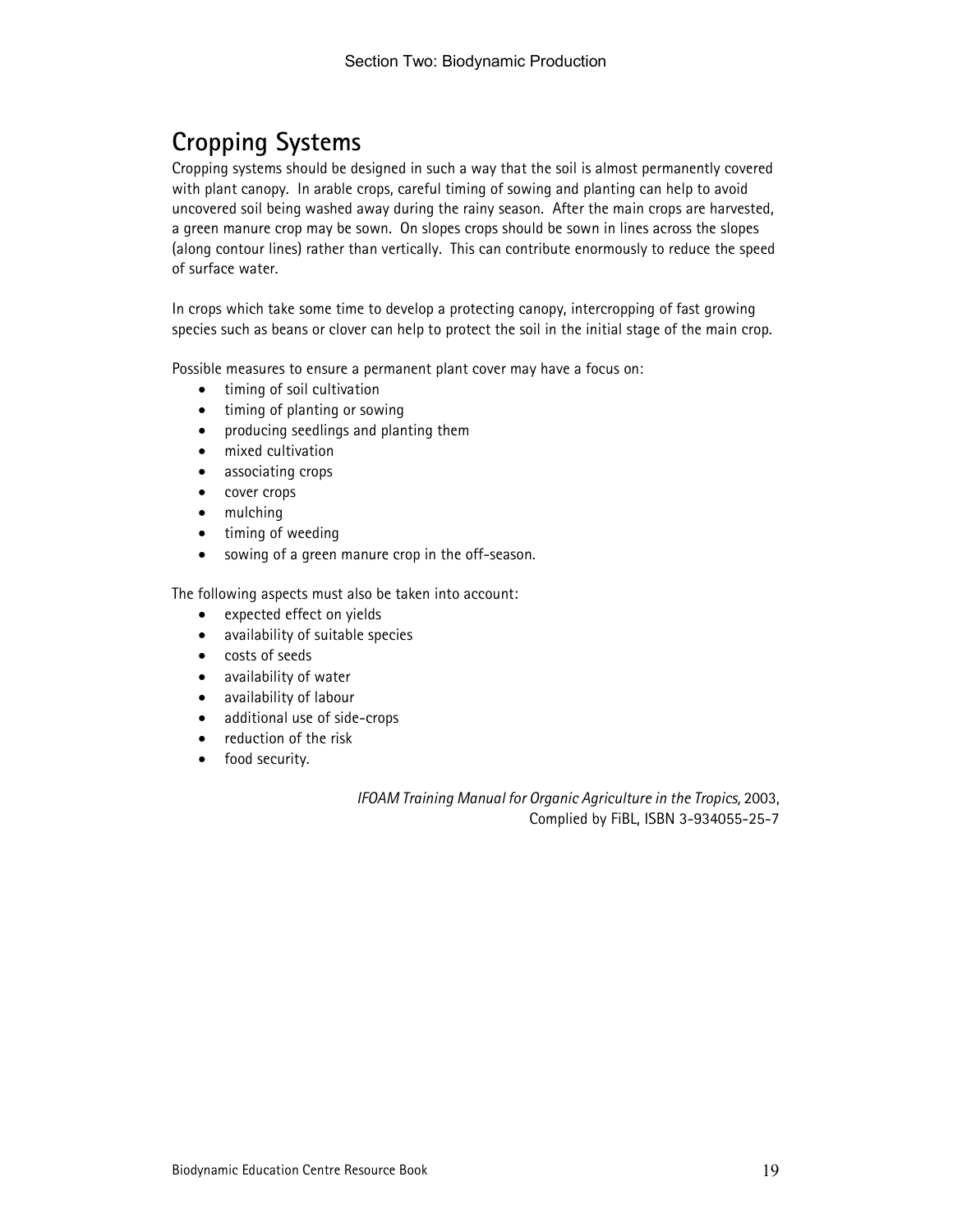# Fodder Crops

| Name<br>botanical                             | Life                               | <b>Site Requirements</b><br>Climate | Soil                             | <b>Uses</b>                                 |
|-----------------------------------------------|------------------------------------|-------------------------------------|----------------------------------|---------------------------------------------|
| Sheep's fescue<br>Festuca ovina               | perennial                          | all sites                           | light<br>also dry                | pasture<br>green manuring                   |
| Meadow foxtail<br>Alopecurus pratensis        | perennial                          | damp, fresh                         | not too light                    | meadow                                      |
| Creeping or red<br>fescue<br>Festuca rubra    | perennial                          | all sites, incl.<br>harsh climates  | all, incl. wet                   | pasture                                     |
| Smooth meadow<br>grass<br>Poa pratensis       | perennial                          | all sites                           | all, except wet,<br>heavy        | meadow and<br>pasture                       |
| Swamp meadow<br>grass<br>Poa palustrus        | perennial<br>not long-lived        | damp                                | damp, wet                        | meadow and<br>pasture                       |
| Cocksfoot<br>Dactylis glomerate               | perennial                          | damp                                | all, incl. light                 | grazing none too<br>frequent                |
| Perennial ryegrass<br>Lolium perenne          | perennial dense<br>tufts           | high rainfall                       | all damp soils                   | pasture, frequent<br>grazing                |
| Meadow fescue<br>Festuca pratensis            | perennial                          | high humidity<br>high rainfall      | medium to<br>better quality      | pasture, sensitive to<br>overgrazing        |
| Italian ryegrass<br>Lolium multiflorum        | annual or longer                   | high humidity<br>high rainfall      | almost all                       | winter catch crop                           |
| False oatgrass<br>Arrhenatherum<br>elatius    | perennial                          | warm, not too wet                   | well structured<br>rich in lime  | not for grazing, not<br>to be cut too often |
| Yellow oatgrass<br><b>Trisetum flavescens</b> | perennial                          | dry, warm                           | permeable rich<br>in lime        | pasture and<br>meadow                       |
| Hybrid ryegrass<br>Lolium hybridum            | biennial or longer                 | high humidity                       | almost all                       | winter catch crop<br>leys                   |
| Timothy<br>Phleum pretense                    | perennial                          | fresh and damp                      | medium to<br>good                | pasture                                     |
| Tall fescue<br>Festuca arundinacea            | perennial                          | wet and cold                        | heavy, cohesive                  | early mow<br>pasture                        |
| Fiorin<br>Agrostis alba                       | perennial does<br>not compete well | wet, cold sites                     | damp                             | pasture                                     |
| Annual ryegrass                               | annual not winter<br>hardy         | damp                                | high in<br>nutrients<br>cohesive | alternative to clover                       |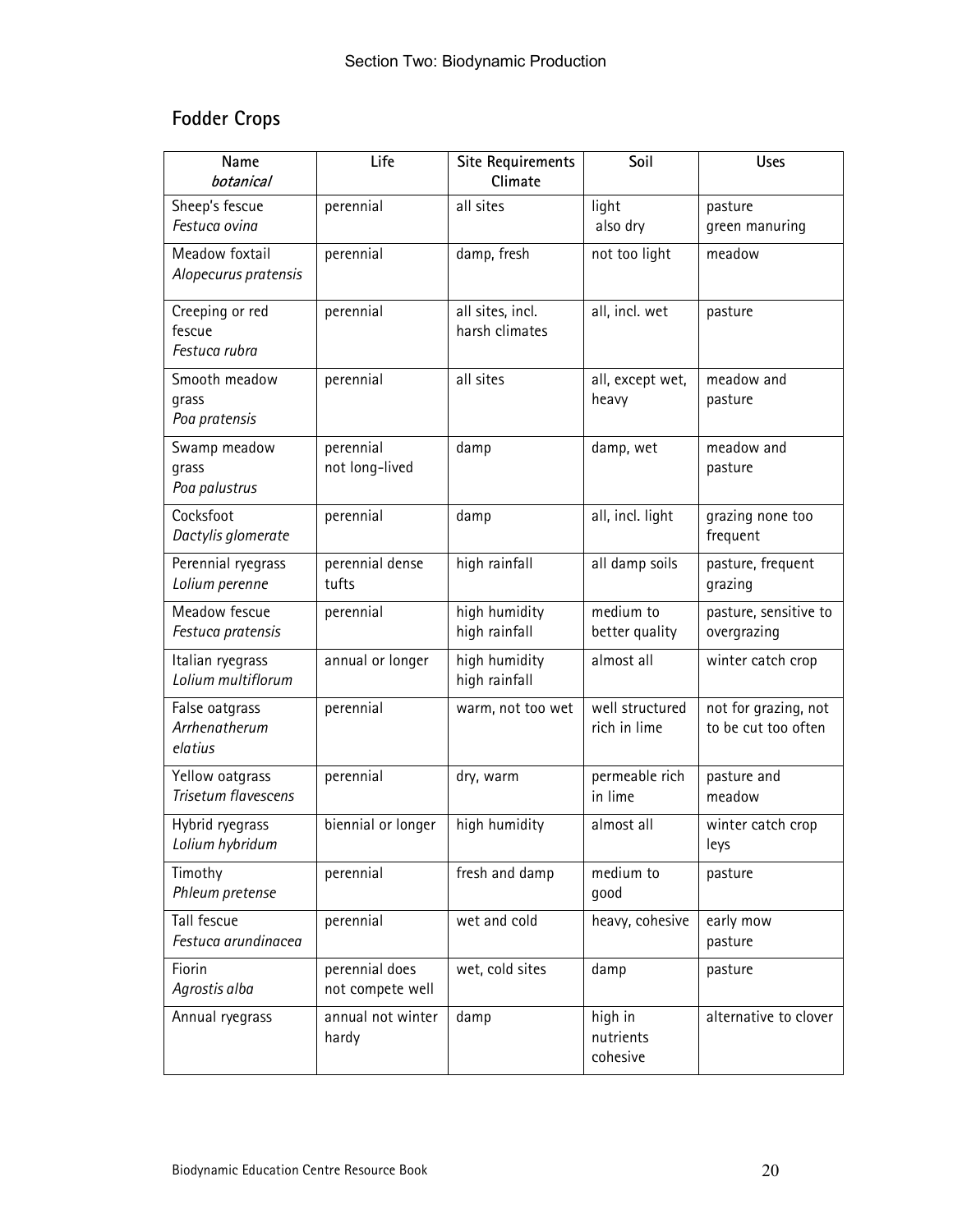# Cover Crops and Associate Crops

#### Cover Crops

Every plant which covers the soil and improves soil fertility can be a cover crop. It could be a leguminous plant with other beneficial side effects, or it could be a weed chacterised by its rapid growth and enormous production of biomass. The most important property of cover crops is their fast growth and the capacity of maintaining the soil permanently covered.

The following chacteristics make an ideal cover crop:

- the seeds are cheap, easy to get, to harvest, to store and to propagate
- be of a rapid rate of growth and be able to cover the soil in a short time
- be resistant against pests and diseases
- produce large amounts or organic matter and dry material
- fix nitrogen from the air and provide it to the soil
- have a de-compacting root system and regenerate degraded soils
- easy to sow and to manage as a single crop or associated with other crops
- can be used as fodder, grains as food grains.

# IFOAM Training Manual for Organic Agriculture in the Tropics, 2003,

Complied by FiBL, ISBN 3-934055-25-7

### Permanent Ground Cover

Design criteria for permanent ground cover include:

- establish of an almost permanent soil cover with plant canopy
- use of careful timing of sowing and planting can help to avoid uncovered soil being washed away during the rainy season
- on slopes crops should be sown in lines across the slopes (along contour lines) rather than vertically
- intercropping of fast growing species such as beans or clover to protect the soil in the initial stage of the main crop.

### Associating Crops

Associating crops is defined as the growing of two or more crops in the same field at the same time. If suitable crops are combined, mixed cultivation can lead to a higher total yield per area. This is basically due to the more efficient use of space (over and under ground) and because of the beneficial interactions between mixed crops.

Further benefits of associating crops:

- Diversification: a greater diversity of crops can be grown in the fields. This helps the farmer to not become dependant on only one crop, and ideally to achieve a continuous supply of products from the field
- Reduction of pests and disease attack: The deterring or attracting effects of some plant species helps to prevent pest attack on other crops. The diversity increases disease resistance and makes it more difficult for pests and germs to find a certain species.
- Improving soil fertility management: Mixed cropping with legumes, like beans, improves nitrogen supply of the non-legumes in a later term.
- Weed control: Ideally associated crops cover the soil faster and grow more densely and thus suppress weeds more efficiently.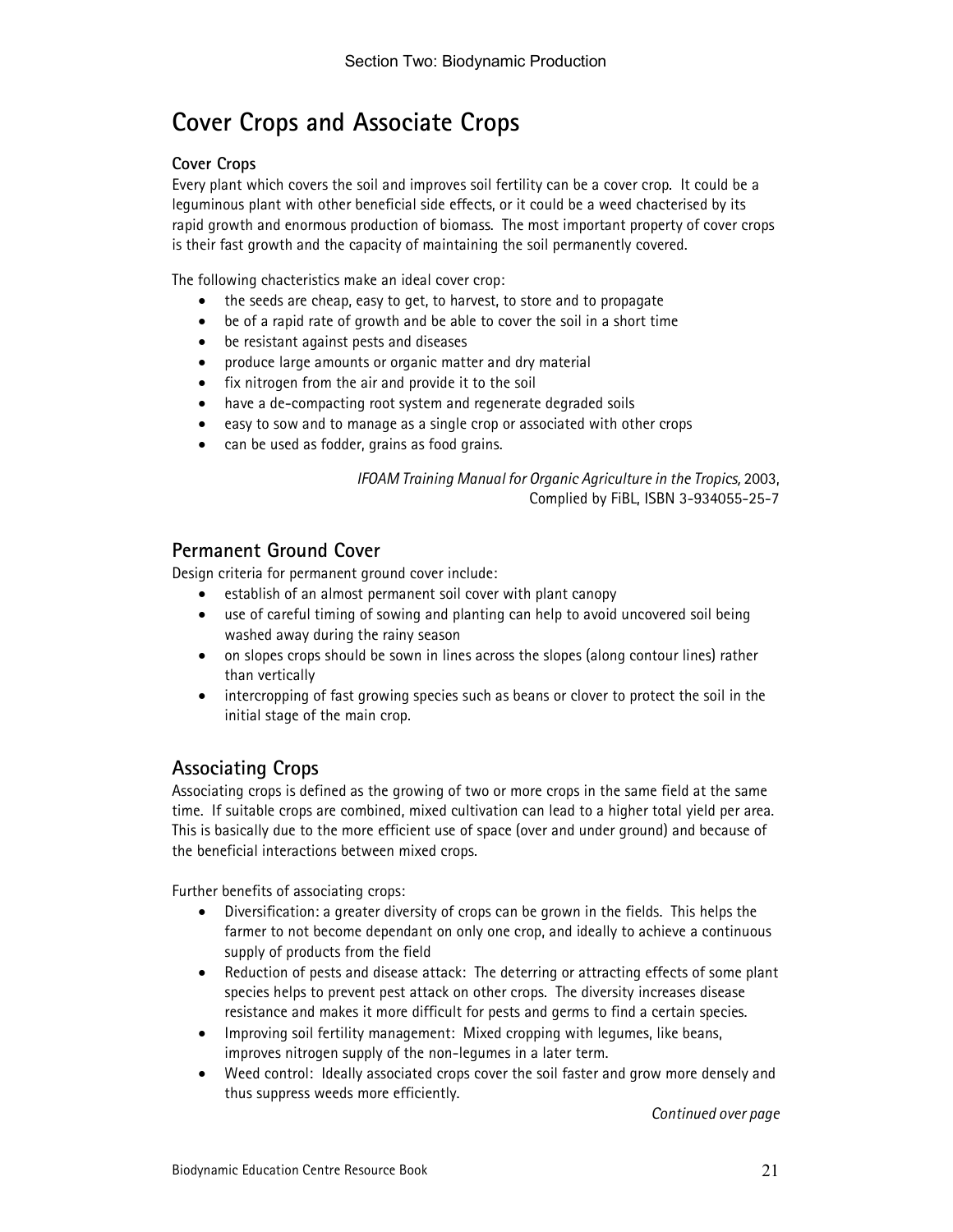There are different possibilities to associate crops:

- Mixed cropping: Two or more crops are sown at the same time sharing the same space, or they are sown at the same time in neighbouring rows. One crop may also be sown as a border crop.
- Cropping in lines: Two or more crops are sown at the same time in neighbouring lines with wide spacing.
- Graduate cropping: A second crop is being sown before the harvest of the first one.
- Combined cultivation of trees and annual crops.

IFOAM Training Manual for Organic Agriculture in the Tropics, 2003, Complied by FiBL, ISBN 3-934055-25-7

### Benefits of Undersowing Crops

Undersowing rye and wheat with cornflowers, corn cockle and phacelia brought the following benefits; grain yields were increase by around 12% to 15% and increased the availability of Phosphorus and left more available Phosphorus in the soil after harvest than had been there before.

M. Thun, 2005 Planting Calendar, pg25.

### Benefits of Cover Crops

- protect the ground from rain and sun
- control erosion
- add organic matter
- suppress weeds
- soak up and hold onto valuable nitrogen which might otherwise be leached and fix some nitrogen where legumes are used
- provide feeding, sheltering and egg laying sites for beneficial insects
- dry out boggy soils
- protect them from the impact of farm machinery
- reduce dust
- improve the diversity of the area.

#### Benefits of Associate Crops

- when suitable crops are combined, mixed cultivation can lead to a higher total yield per area
- more efficient use of space
- enhanced beneficial interactions between crops
- protect the ground from rain and sun
- control erosion
- a greater diversity of crops can be grown in the fields
- a continuous supply of products from the field
- reduction of pests and disease attack
- increased disease resistance
- makes it more difficult for pests and germs to find a certain species
- improved soil fertility management
- improves nitrogen supply if crops are mixed with legumes
- weed control.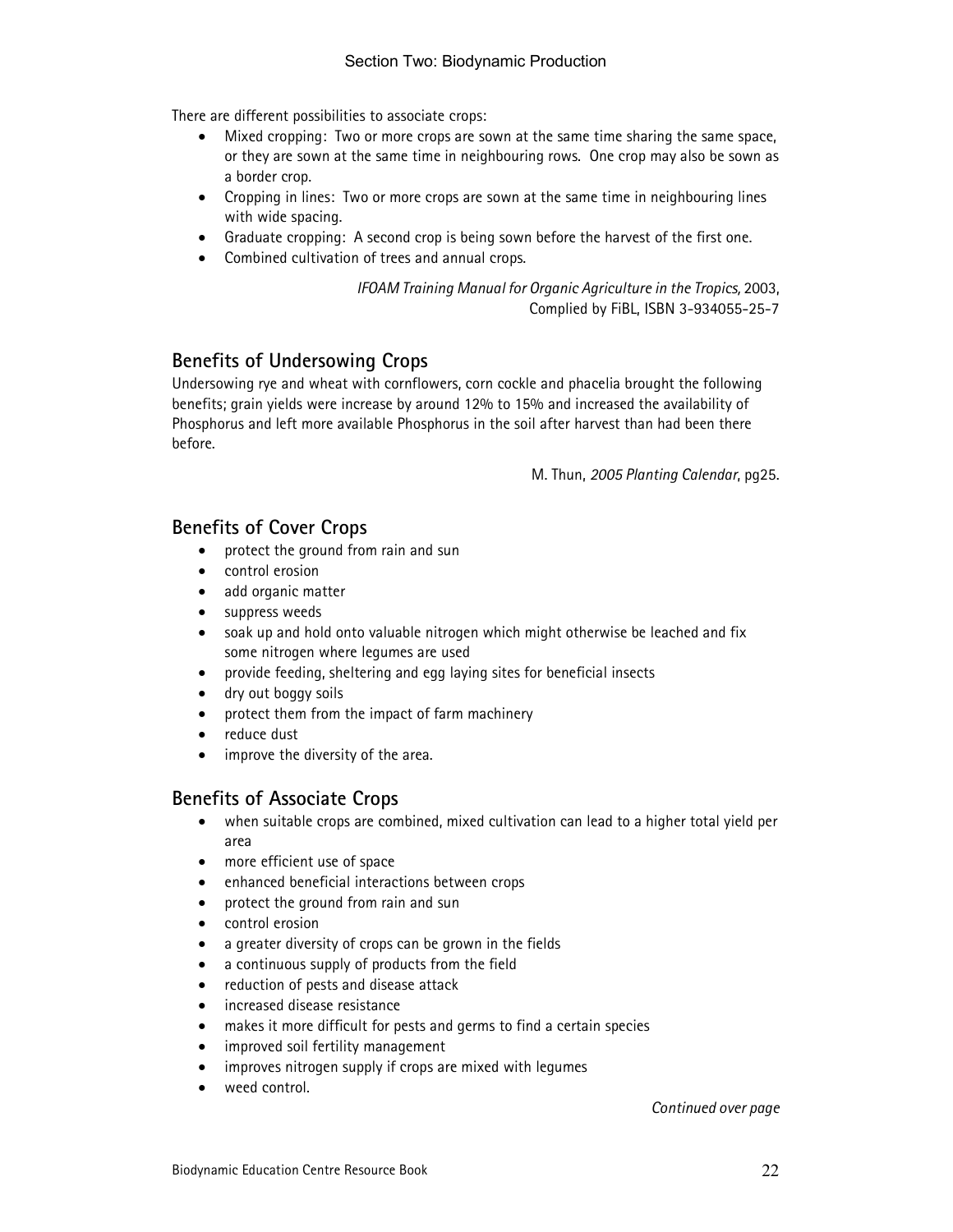#### General Conclusions for Associating Crops:

- root competition should be minimal (especially during the phase with the highest demand of nutrients)
- the roots should occupy the soil volume in the best possible way.

#### Specific Conclusions for Mixed Cropping:

- crops with strong rooting should be associated or alternated with crops with a weak root growth
- plant distances should be such that nutrient competition between plants can be minimised.

#### Cover Crops or Associate Crops can be Used in the Following Ways:

- cover crops are grown and then turned into the soil to work as green manures in spring
- cover crops are grown as permanent swards under vines or in cropping and pasture management
- mixed cropping when two or more crops are sown at the same time sharing the same space, or they are sown at the same time in neighbouring rows. One crop may also be sown as a border crop
- cropping in lines when two or more crops are sown at the same time in neighbouring lines with wide spacing
- graduate cropping when a second crop is being sown before the harvest of the first one
- combined cultivation of trees and annual crops.

#### Management Considerations for Cover Crops

- soil preparation to establish seed bed
- good seed depth placement
- direct drilling techniques as used in pasture establishment are also appropriate to cover crops if competition is not too great
- seasonal considerations such as autumn planting after opening rains
- ease of establishment
- frequency of mowing or slashing
- competition against weeds while establishing
- expected effect on yields
- availability of suitable species
- costs of seeds
- availability of water
- availability of labour
- food security.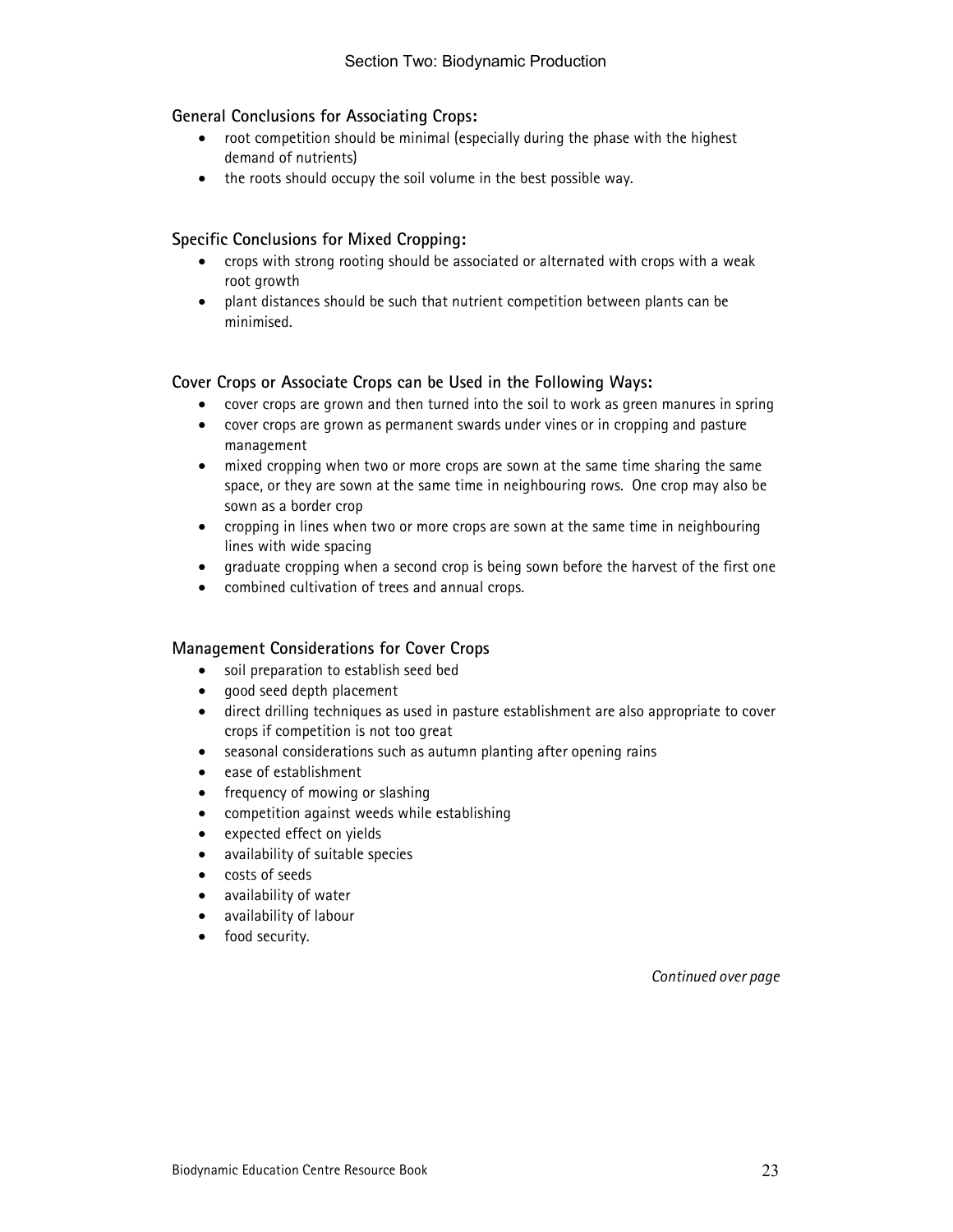### Management Considerations for Associate Crops

- root competition should be minimal (especially during the phase with the highest demand of nutrients)
- roots should occupy the soil volume in the best possible way
- crops with strong rooting should be associated or alternated with crops with a weak root growth
- plant distances should be such that nutrient competition between plants can be minimised.

#### Criteria for Selecting Suitable Cover Crops

- the seeds are cheap, easy to get, to harvest, to store and to propagate
- be of a rapid rate of growth and be able to cover the soil in a short time
- can maintain permanent soil cover
- be resistant against pests and diseases
- will not host pests or diseases which could affect the crop
- produce large amounts or organic matter and dry material
- fix nitrogen from the air and provide it to the soil
- have a de-compacting root system and regenerate degraded soils
- easy to sow and to manage as a single crop or associated with other crops
- can be used as fodder, grains as food grains
- will not compete with the main crop for space, water and nutrients
- suitable to the length of growing season, frost, soil structure, rainfall and fertility (especially nitrogen).

### Many Benefits of Cover Crops

by Tim Marshall

Cover crops, now part of acknowledged 'best practice' in agriculture offer many advantages. They protect the ground from rain and sun, control erosion, add organic matter, suppress weeds, soak up and hold onto valuable nitrogen which might otherwise be leached and fix some nitrogen where legumes are used. They provide feeding, sheltering and egg laying sites for beneficial insects, dry out boggy soils and protect them from the impact of farm machinery, reduce dust and generally improve the diversity of the area.

A desirable cover crop is one that is easily managed. Management considerations and activities include ease of establishment, frequency of mowing, competition against weeds while establishing, lack of disease host or pest harbor, the quality of the mulch produced and height of the crop, susceptibility to frost and cost. In most situations the cover crop will also need to survive without irrigation.

There are two basic strategies: growing a cover crop, which is then turned into the soil as a green manure in spring, prior to seed set and before water stress is critical, and the other is permanent sward. Organic growers may also use cover crops under vines, where you would normally find a herbicide strip. This area can be mulched too, but cover crops controlled with a 'dodge plough' or under vine cultivator such as a 'Clemens' device is a regular practice in many crops.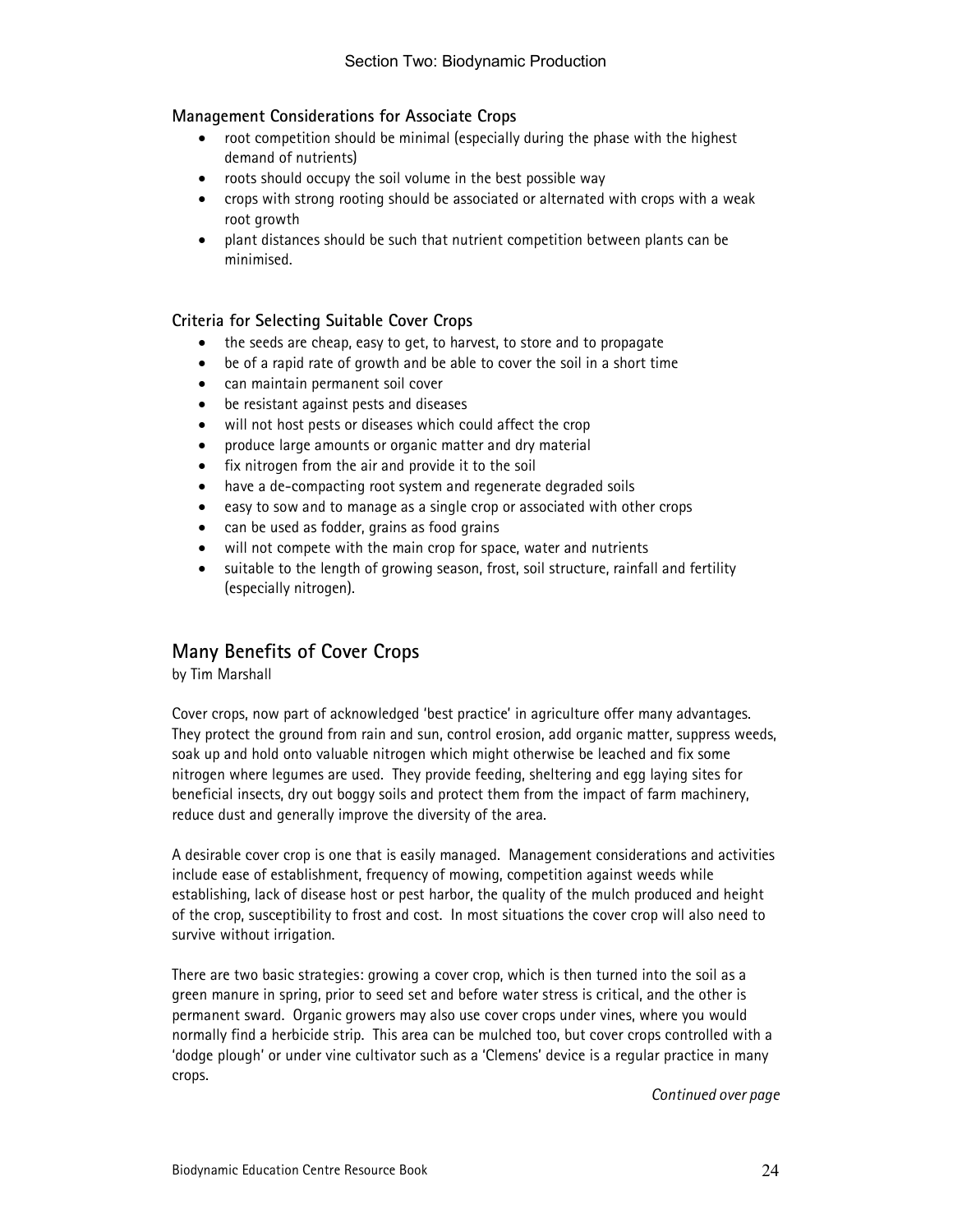A permanent sward is generally used on steep country, such as the Mount Lofty Ranges, near Adelaide, to control erosion. The crops used will depend on local conditions including length of growing season, frost, soil structure and fertility (especially nitrogen) and whether a permanent sward or green manure is required and rainfall.

Typically the crops are common agronomic plants such as annual ryegrass, perennial ryegrass (possible with sub-clover or medic), faba beans, chick peas, triticale or oats or possibly some brassicas (eg mustard, radish or rape). Other plants often used include vetch, Balansa clover, strawberry clover, lucerne and fescues.

Many of the larger seed companies produce local mixes specifically for cover crop establishment under vines, often in an irrigated or unirrigated mix depending on water limitations.

Organic growers often add to these mixes herbs, which diversify the cover crop. Some annual herbs and some perennial herbs are used in this way. Flowering plants which provide a nectar or pollen source for wasps and other beneficial insects are particularly appropriate to this task. Red clover, crimson clover, poppies, pennyroyal and many other flowering plants are ideal – better still if they set seed and become self-regenerating, without taking over.

Weed control and bed preparation are generally necessary. In a no herbicide regime this usually means cultivation. Usually cover crops will be established in autumn, after opening rains. If possible, one cultivation pass only should be used, to minimise the negative effects of tillage and contain costs. Good seed depth placement and contact between seed and soil are necessary for successful establishment.

Direct drilling techniques as used in pasture establishment are also appropriate to cover crops if competition is not too great.

Acres Australia, The National Newspaper of Sustainable Agriculture, Australia

### Cover Crops and Green Manures

by Rod le Lievre

In Tasmania, we are in the midst of a dry spell, waiting for the drought to break. This is typical for autumn; it has become a period of waiting: we live in anticipation. Winter is generally the high rainfall period for most of Tasmania. Exposed soils are vulnerable at this time. The erosion caused by a sudden breaking of the drought, heavy downpours on dry ground, is the immediate threat. Then over the following weeks and months further erosion, compaction and leaching of the valuable soil profile needs to be guarded against.

Nature, left to her own devices, does her utmost to maintain ground cover. We would do well to emulate Her. Cover crops could be considered the backbone of any annual cropping system that seeks to be sustainable. The following article seeks to summarise the principal uses and benefits of cover crops and green manures. Brief descriptions and examples are provided for cover crops, green manures, living mulches, catch crops, and some forage crops. To impart a sense of the importance of these practices in sustainable farming, a summary is included of the effect of cover crops and green manures on: organic matter and soil structure, nitrogen production, soil microbial activity, nutrient enhancement, rooting action, weed suppression, and soil and water conservation.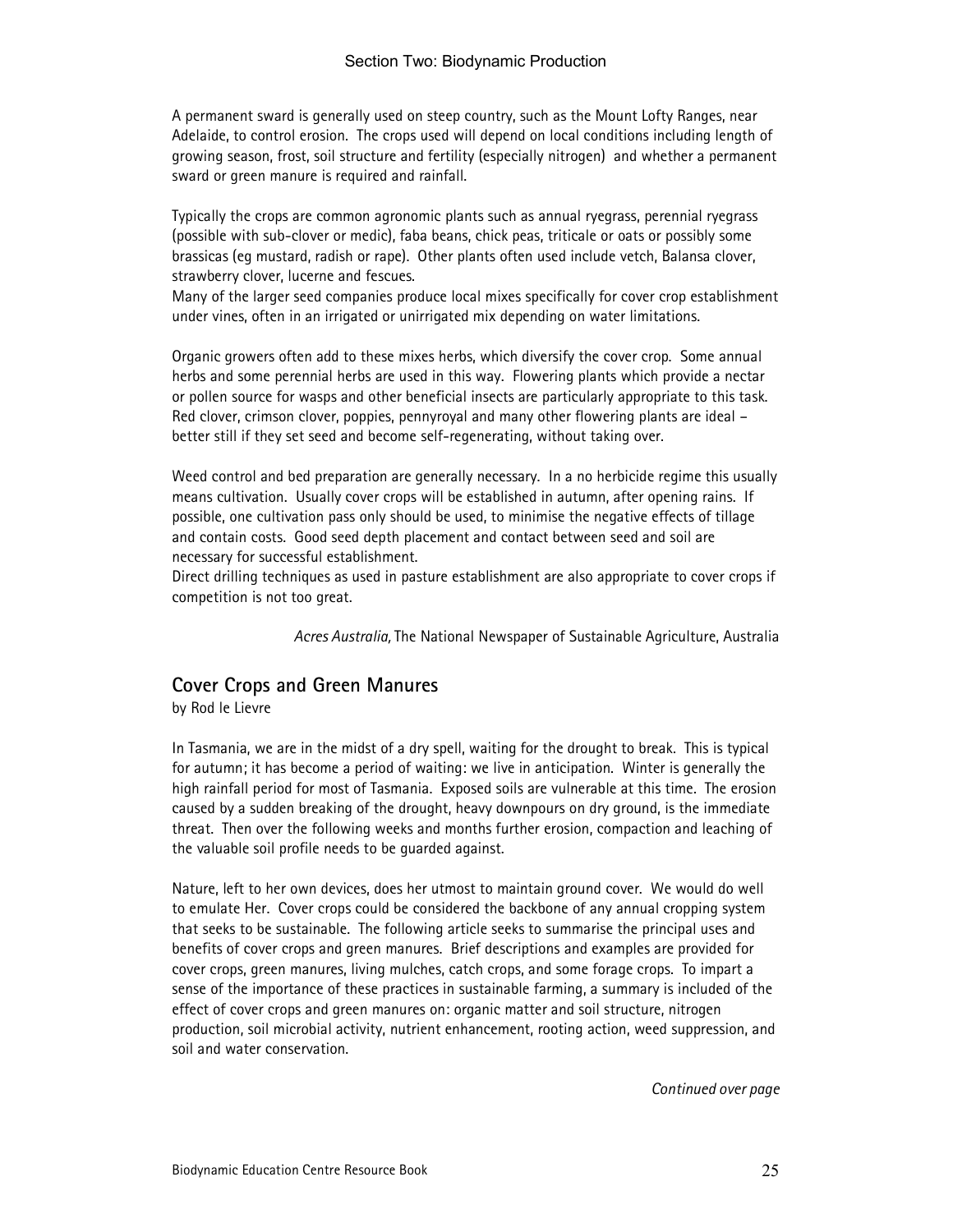Green "manuring" involves the soil incorporation of any field or forage crop while green or soon after flowering, for the purpose of soil improvement. A cover crop is any crop grown to provide soil cover, regardless of whether it is later incorporated. Cover crops are grown primarily to prevent soil erosion by wind and water. In addition to providing ground cover and, in the case of a legume, fixing nitrogen, they also help suppress weeds and reduce insect pests and diseases. When cover crops are planted to reduce nutrient leaching following a main crop, they are often termed "catch crops".

#### Winter cover crop

A winter cover crop is planted in late summer or autumn to provide soil cover during the winter. Often a legume is chosen for the added benefit of nitrogen fixation. Cool-season legumes include clovers, vetches, medics, faber beans and field peas. They are sometimes planted in a mix with winter cereal grains such as oats, rye, or wheat. Winter cover crops can be established by drilling or broadcasting seed immediately following harvest.

C:N ratios above 25:1 can result in nitrogen being "tied up" by soil microbes in the breakdown of carbon-rich residues, thus pulling nitrogen away from crop plants.

#### Green Manure Crop

A green manure crop occupies the land for a portion of the growing season. These cover crops can be used to fill a niche in crop rotations, to improve the conditions of poor soils, or to prepare land for a perennial crop. Legumes such as peas, beans, clovers, or lupins may be grown as green manure crops to add nitrogen along with organic matter. Non-legumes such as oats and barley are grown to provide biomass, smother weeds, and improve soil tilth.

#### Living Mulch

A living mulch is a cover crop that is interplanted with an annual or perennial cash crop. Living mulches suppress weeds, reduce soil erosion, enhance soil fertility, and improve water infiltration. Examples of living mulches in annual cropping systems include no-till planting of seedlings into sub clover, clover drilled into small grains, and annual ryegrass broadcast into vegetables. Living mulches in perennial cropping systems are simply the grasses or legumes planted (or self seeded) as ground covers over the beds and in the alleyways between rows to control erosion and prevent leaching.

#### Catch Crop

A catch crop is a cover crop established after harvesting the main crop and is used primarily to reduce nutrient leaching from the soil profile. For example, planting cereal rye following corn harvest helps to scavenge residual nitrogen, thus reducing the possibility of groundwater contamination. In this instance, the rye catch crop also functions as a winter cover crop. Short-term cover crops that fill a niche within a crop rotation are also commonly known as catch crops.

#### Forage Crop

Short-rotation forage crops function both as cover crops when they occupy land for pasturage or haying, and a green manures when they are eventually incorporated or killed for a no-till mulch. Examples include legume sods of alfalfa, sweet clover, trefoil, red clover and white clover, as well as grass-legume sods like fescue-clover pastures. For maximum soil-improving benefits, the forage should not be grazed or cut for hay during its last growth period, to allow time for biomass to accumulate prior to incorporating.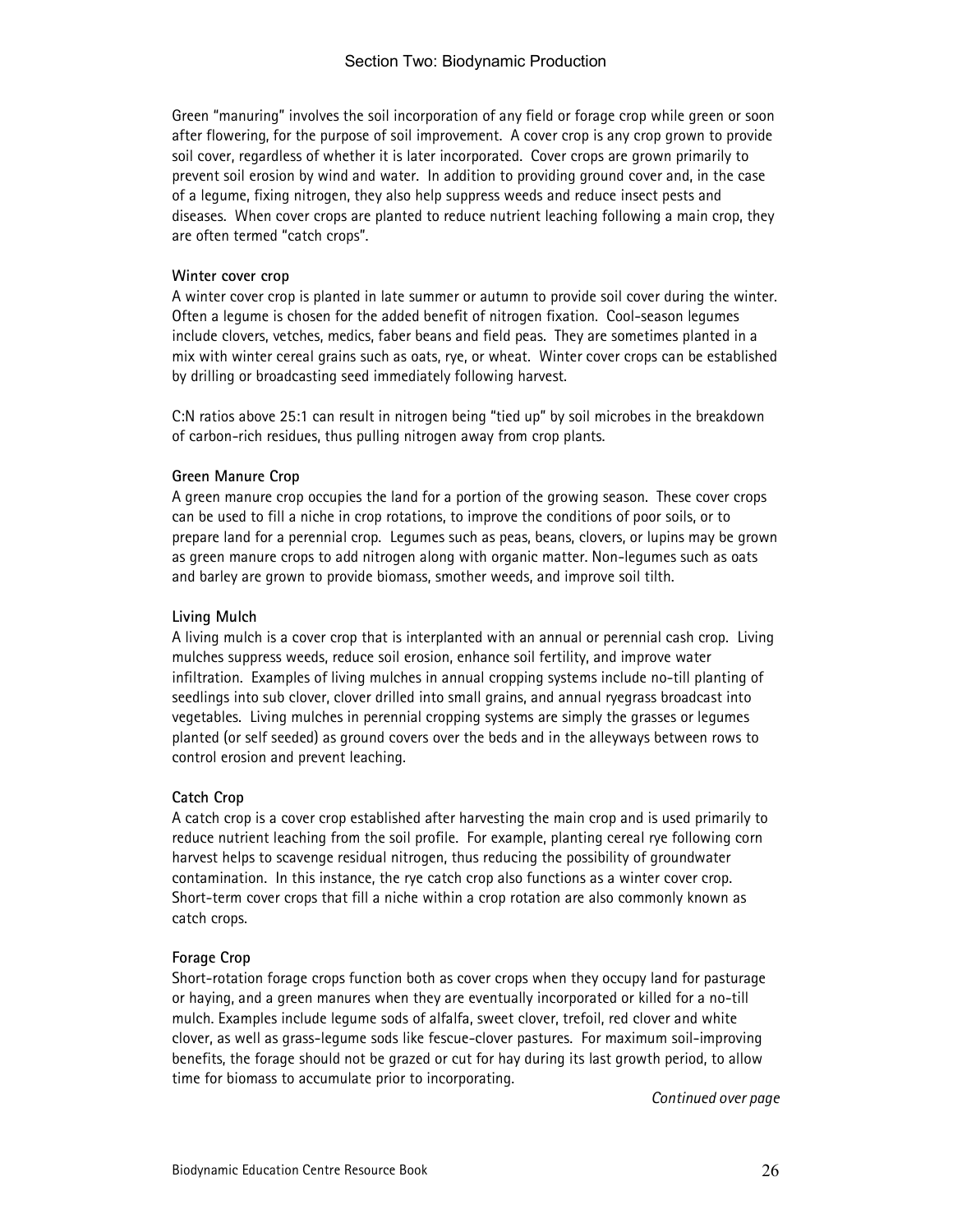#### Organic Matter and Soil Structure

A major benefit obtained from green manures is the addition of organic matter to the soil. During the breakdown of organic matter by micro-organisms, compounds are formed that are resistant to decomposition – such as gums, waxes, and resins. These compounds – and the mycelia, mucus, and slime produced by the micro-organisms – help bind together soil particles as granules, or aggregates. A well- aggregated soil tills easily, is well aerated, and has a high water infiltration rate. Increased levels of organic matter also influence soil humus. Humus the substance that results as the end product of the decay of plant and animal materials in the soil – provides a wide range of benefits to crop production.

Sod-forming grass or grass-legume mixtures are important in crop rotations because they help replenish organic matter lost during annual cultivation. However, several years of sod production are sometimes required before measurable changes in humus levels occur. In comparison, annual green manures have a negligible effect on humus levels, because tillage and cultivation are conducted each year. They do replenish the supply of active, rapidly decomposing organic matter.

#### Nitrogen Production

Nitrogen production from legumes is a key benefit of growing cover crops and green manures. The amount of nitrogen available from legumes depends on the species of legume grown, the total biomass produced, and the percentage of nitrogen in the plant tissue. Cultural and environmental conditions that limit legume growth – such as a delayed planting date, poor stand establishment, and drought – will reduce the amount of nitrogen produced. Conditions that encourage good nitrogen production include getting a good stand, optimum soil nutrient levels and soil pH, good nodulation, and adequate soil moisture.

The portion of green-manure nitrogen available to a following crop is usually about 40% to 60% of the total amount contained in the legume. It is estimated that 60% of the tissue N is released when the cover crop is incorporated as a green manure rather than left on the surface as a mulch. Lesser amounts are available for the second or third crop following a legume, but increased yields are apparent for two to three growing seasons.

Forage legumes are valuable in rotations because they generate income from grazing or haying and still contribute nitrogen from regrowth and root residues. A high percentage of biologically fixed nitrogen is in the top growth.

#### Percent Nitrogen in Legume Tops and Roots

| Crop       | Tops               | Roots |
|------------|--------------------|-------|
|            | $0/0$ <sub>N</sub> | $\%N$ |
| Soybeans   | 93                 |       |
| Vetch      | 89                 | 11    |
| Cowpeas    | 84                 | 16    |
| Red clover | 68                 | 32    |
| Alfalfa    | 58                 | 42    |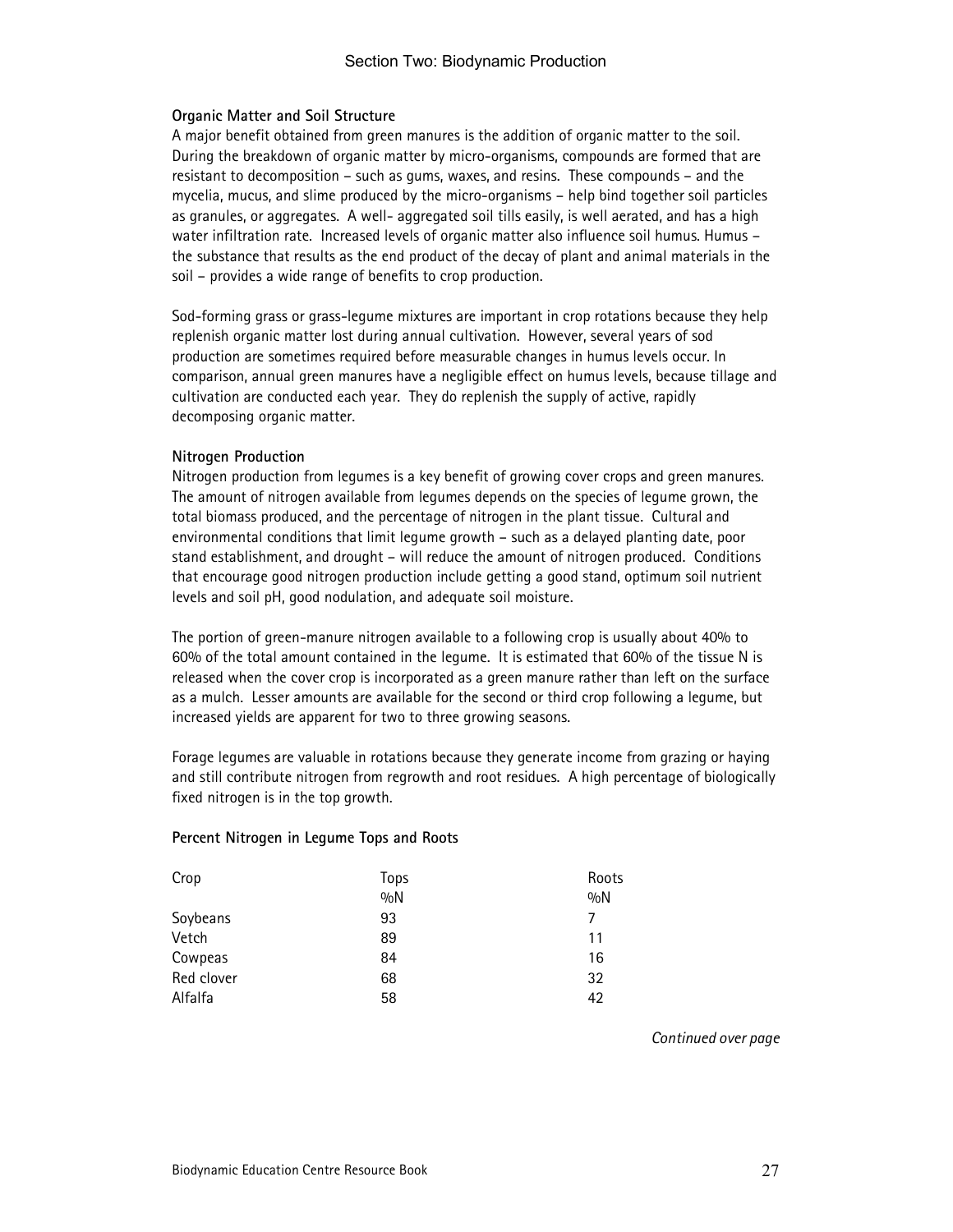#### Soil Microbial Activity

A rapid increase in soil micro-organisms occurs after a young, relatively lush green manure crop is incorporated into the soil. The soil microbes multiply to attach the freshly incorporated plant material. During microbial breakdown, nutrients held within the plant tissues are released and made available to the following crop.

Factors that influence the ability of micro-organisms to break down organic matter include soil temperature, soil moisture, and carbon to nitrogen (C:N) ratio of the plant material. The C:N ratio of plant tissue reflects the kind and age of the plants from which it was derived. As plants mature, fibrous (carbon) plant material increases and protein (nitrogen) content decreases. The optimum C:N ratio for rapid decomposition of organic matter is between 15:1 and 25:1. Adding some blood and bone to aid the decomposition process may be advisable with these high carbon residues. The lower the C:N ratio, the more N will be released into the soil for immediate crop use. The important point is that lush green manures are richer in nitrogen relative to carbon, especially in comparison to highly lignified crop residues like corn stalks. It will take a lot longer for soil microbes to break down corn stalks than fresh clover.

#### Nutrient Enhancement

In addition to nitrogen from legumes, cover crops help recycle other nutrients on the farm. Nitrogen (N), phosphorus (P), potassium (K), calcium (Ca), magnesium (Mg), sulphur (S), and other nutrients are accumulated by cover crops during a growing season. When the green manure is incorporated, or laid down as no-till mulch, these plant-essential nutrients become slowly available during decomposition.

Certain broad-leaved plants are noted for their ability to accumulate minerals at high concentrations in their tissues. For example, buckwheat, lupine, and sweet clover are noted for their ability extract P from soils. Likewise, alfalfa and other deep-rooting green manures scavenge nutrients from the subsoil and translocate them upwards to the surface rooting zone, where they become available to the following crop.

The breakdown of green manures in soil influences mineral nutrient availability in another way. During decomposition of organic matter, carbonic and other organic acids are formed as a byproduct of microbial activity. These organic acids react with insoluble mineral rocks and phosphate precipitates, releasing phosphates and exchangeable nutrients.

#### Rooting Action

The extensive root systems of some cover crops are highly effective in loosening and aerating the soil. In Australian wheat experiments, the taproots of a blue lupine cover crop performed like a "biological plough" in penetrating compacted soils. When cover crops are planted after a subsoiling treatment, they help extend the soil-loosening effects of the deep tillage treatment. The rooting depths of several green manures grown under average conditions are listed in the following table.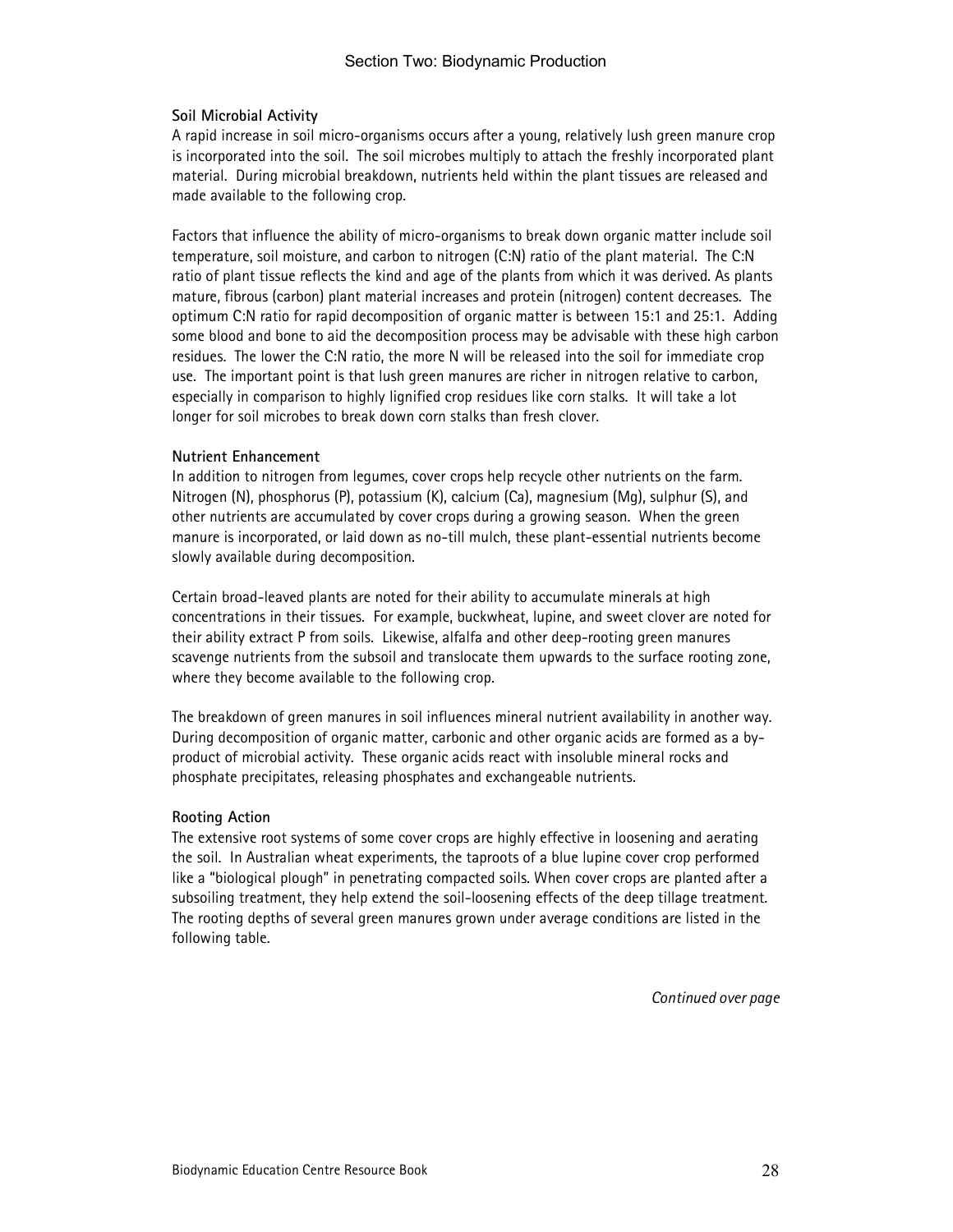#### Typical Rooting Depths of Several Green Manure Crops

| Depth (feet) | Green manure crop                        |
|--------------|------------------------------------------|
| 5 to 7       | Red Clover, Lupine, Radish, Turnips      |
| 3 to 5       | Common Vetch, Mustard, Black Medic, Rape |
| 1 to $3$     | White Clover, Hairy Vetch                |

#### Weed Suppression

Weeds flourish on bare soil. Cover crops take up space and light, thereby shading the soil and reducing the opportunity for weeds to establish themselves. The soil-loosening effect of deeprooting green manures also reduces weed populations that thrive in compacted soils.

The primary purpose of a non-legume green manure – such as rye, barley or oats – is to provide weed control, add organic matter, and improve soil tilth. They do not produce nitrogen. Thus, whenever possible, annual grain or vegetable crops should follow a legume green manure to derive the benefit of farm-produced nitrogen.

Providing weed suppression through the use of allelopathic cover crops and living mulches has become an important method of weed control in sustainable agriculture. Allelopathic plants are those that inhibit or slow the growth of other nearby plants by releasing natural toxins, or "allelochemicals". Cover crop plants that exhibit allelopathy include the small grains like rye and summer annual forages related to sorghum and Sudan grass. The mulch that results from mowing allelopathic cover crops can provide significant weed control in no-till cropping systems. Living mulches suppress weeds during the growing season by competing with them for light, moisture, and nutrients.

When cover crops are planted to prevent leaching, they should provide a high percentage of ground cover as quickly as possible. Most grassy and non-legume cover crops, like oats and barley, fulfil this need well. The soil conservation benefits provided by a cover crop extend beyond protection of bare soil during non-crop periods. The mulch that results from a cover crop in no-till plantings increases water infiltration and reduces water evaporation from the soil surface. Soil cover reduces soil crusting and subsequent surface water runoff during rainy periods.

> Elementals, Journal of Bio-Dynamics Tasmania, No. 77, March, 2005, pp 21-25

# Resources

#### Natural Resources

- suitable available land
- adequate pasture for grazing
- access to high land for grazing at times of flooding
- water which is free from chemical contamination
- water usage for individual crops
- soil types
- clean air
- climatic factors
- vegetation.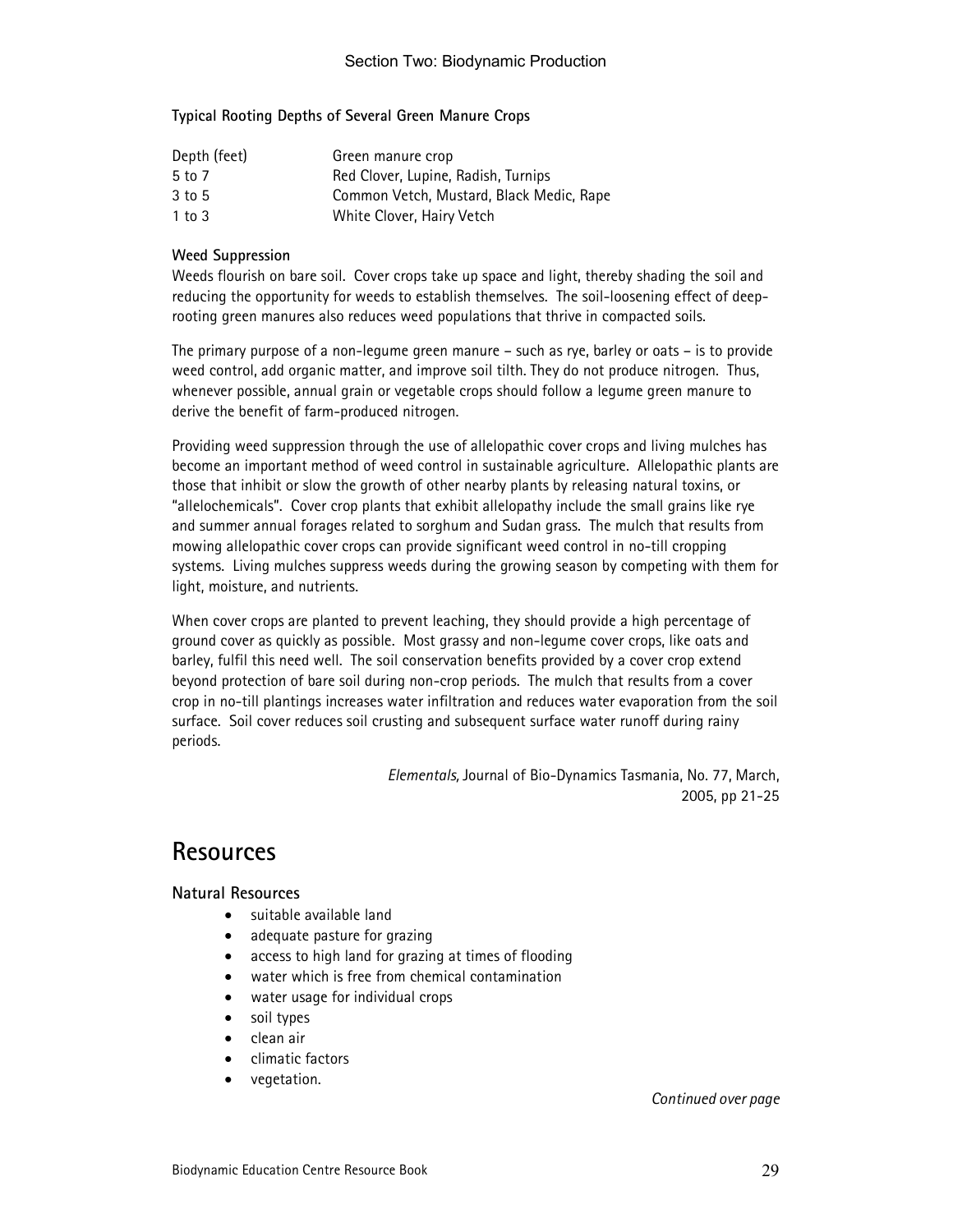#### Site Resources

- infrastructure such as buildings, sheds, yards, stock handling facilities, fencing (both permanent and temporary), shelters, stables, roads and laneways
- power/energy, buildings/facilities, technology such as computers and associated hardware and software, telephones, internet services
- biodynamic preparations
- pest, weed and disease controls
- suitable seed varieties and vegetative materials, if saving seeds
- animal species suitable to biodynamic production
- availability of suitable breeds of stock including sires to avoid inbreeding
- mulching material
- materials for maintaining soil fertility such as;
	- o composting
	- o cow pat pit
	- o liquid manures
- adequate food storage such as hay, feed storage, grain, silage; especially for times of imbalances such as drought, floods and fires (if sourced from on-site)
- plant and machinery, tools and vehicles for;
	- $\circ$  applying the biodynamic preparations
	- o making biodynamic preparations
	- o propagating plant material
	- o planting and/or sowing crops
	- o soil cultivation
	- o weed control
	- o harvesting
	- o post harvest cultivation and treatment
	- o cleaning, packaging and labelling materials and equipment
	- o storage of produce
	- o transportation of produce
- production facilities such as housing, sorting, drying and storage sheds
- availability and proximity of certified abattoirs
- availability of markets
- access to suitable remedies and veterinary treatments should this be required
- living accommodation
- toilets
- tea rooms.

#### Non Renewal Resources (Consumerable Resources)

- suitable seed varieties and vegetative materials, if not saving seeds
- mineral inputs and supplements
- shell grit for poultry
- mulching material
- power and gas
- telecommunications, information technology systems
- adequate food storage such as hay, feed storage, grain, silage; especially for times of imbalances such as drought, floods and fires (if sourced from out-side sources).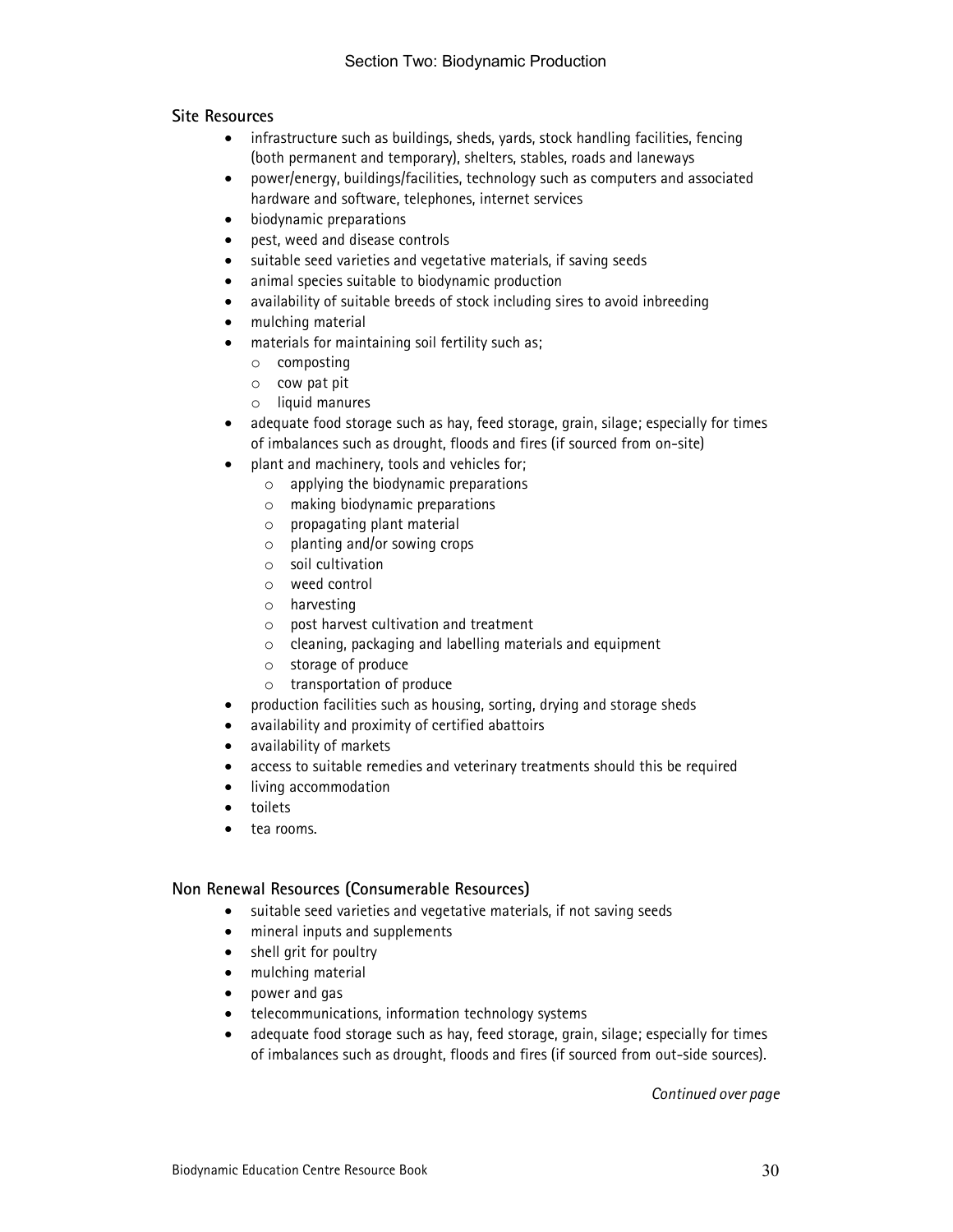#### Financial Resources

- available cash
- available credit
- capital assets
- financial considerations which include:
	- o establishment costs
	- o costs associated with production
	- o yields and costs returned.

#### Personal Resources

- knowledge and skills in biodynamic management
- availability of time and enthusiasm
- access to information, expertise
- human resources which could include:
	- o paid labour
	- o contractors
	- o suppliers
	- o consultants.
- labour supply for all activities which would include harvesting and post harvest care e.g. milking, egg collection, watering, feeding animals, value adding.

#### Action to Limit Resources

- expanding equipment and machinery on-site
- expand and develop human labour resources
- use land for leasing
- expand range of biodynamic preparations made on-site
- improve seeds through selection criteria and breeding programs
- increasing the availability of organic materials can be increased through:
	- o propagating from local sources of vegetation and seeds
	- o propagating from plant material available on site
	- o using trees as a source of local seed, shelter, shade, food
	- o establishing plantings of deciduous trees to provide leaf mulch and/or organic matter
	- o growing crops as a source of nitrogenous materials for composting
	- o growing crops as a source of carbonaceous materials for composting
	- o establishing plants for use in liquid manures
	- o using local indigenous plants as a source of seed
- establishing habitats for beneficial bird and predator species
- creating and maintaining food sources for bees, birds and insects
- creating suitable storage facilities for all available organic materials.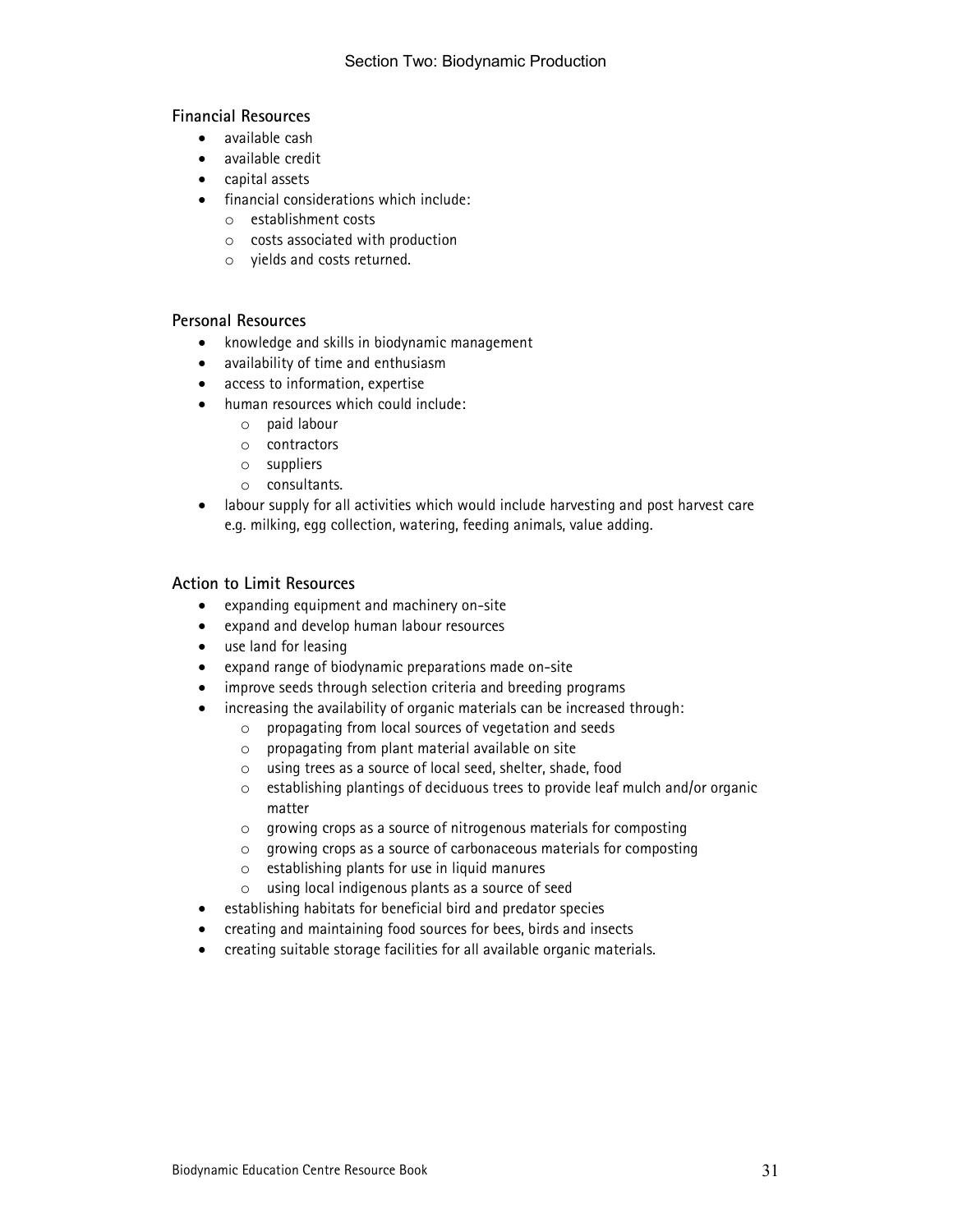# Animals

#### Benefits from Animals in the Production System

- providing a source of manure for improving soil fertility, making the biodynamic preparations and for use in compost making
- improving and maintaining pastures
- controlling weeds through grazing
- recycling nutrients and organic materials
- producing products such as milk, eggs, fibre, meat, hides, young for sale
- adding to the system diversity, biology and interactions in the farm or garden
- serving as draught animals for tillage and transport
- produce young for breeding or for sale
- serving as a financial investment.

#### Animal Management

- Ensure the ethical treatment of all animals.
- Ensure good animal husbandry.
- Ensure access to required sunlight, fresh air and clean water at all times.
- Ensure frequent exercise and free movement.
- Allow sufficient space with appropriate density of animals to avoid overstocking, animal health problems and land degradation.
- Maintain adequate shade and protection from the environment.
- Use shelter appropriate for animal species.
- Maintain appropriate age and sex distribution within the herd.
- Ensure sufficient contact with other animals.
- Avoid other forms of stress on animals at all times. For example, take care when working animals in the yards. Avoid noisy motorbikes or over enthusiastic dogs.
- Set stock on dry stock units where possible, to avoid the pecking order syndrome which arises from frequent changes of paddock.
- Allow longer than normally accepted times before the weaning of young stock particularly the dairy calves or lambs you intend to keep for fattening or breeding.
- Maintain good sanitation.
- Handle and restrain animals without causing stress, harm or injury to the animal or handler.
- Manage according to their natural instincts and behavior.
- Ensure daily routines for animal management are in harmony with natural rhythms
- Minimise physical injury through careful handling and well designed and maintained facilities.
- Limit or avoid stress e.g. animal production; weaning, marking.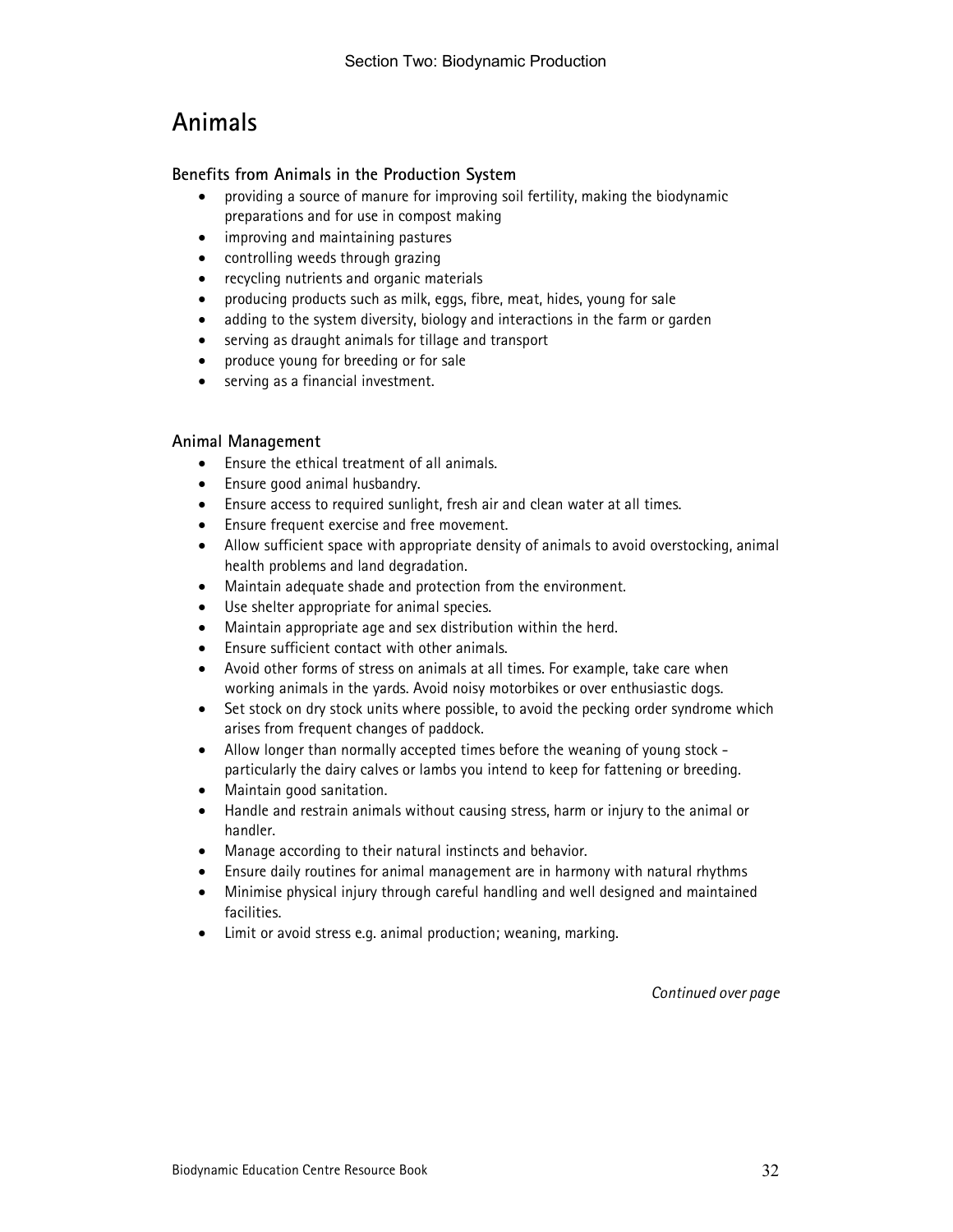#### Feed and Water

- Use of high quality animal feed which is in accordance with the needs and natural diet of each species.
- Maintain access to fresh pasture which includes a good range of high quality food plants for balanced nutrition.
- Ensure access to mineral based nutritional supplements if required.
- Make quality silage and hay. Perfect your method. Cut your crop at the time of the appropriate moon rhythms.
- Have clean water available at all times. Take care not to have wet areas around troughs where diseases and parasites can breed.
- Provide access to a range of mineral licks.

#### Shelter and Housing for Animals

- should be specific to the type of animals to be sheltered
- provide adequate ventilation and sufficient natural light
- kept in a clean and dry condition
- allow freedom of movement and comfort
- give protection from climatic extremes and predators
- allow animals to be able to express their natural behaviour;
	- o stand naturally
	- o lie down easily
	- o turn around
	- o groom themselves
	- o use dust baths
	- o perch
	- o nest
	- o assume natural postures
	- o make natural movements such as stretching and wing flapping.

#### Shelter

- good shelter from prevailing winds will cut down stress from wind chill, and also enable better grass growth over a longer period
- have good shade trees available to stock, particularly where ultraviolet light levels are high.

#### Beddings

- keep the floor soft, dry, and clean
- absorb the excrements of the animals
- need to be replaced from time to time.

#### Materials could be;

- straw
- leaves
- twigs
- husks
- or other locally available material.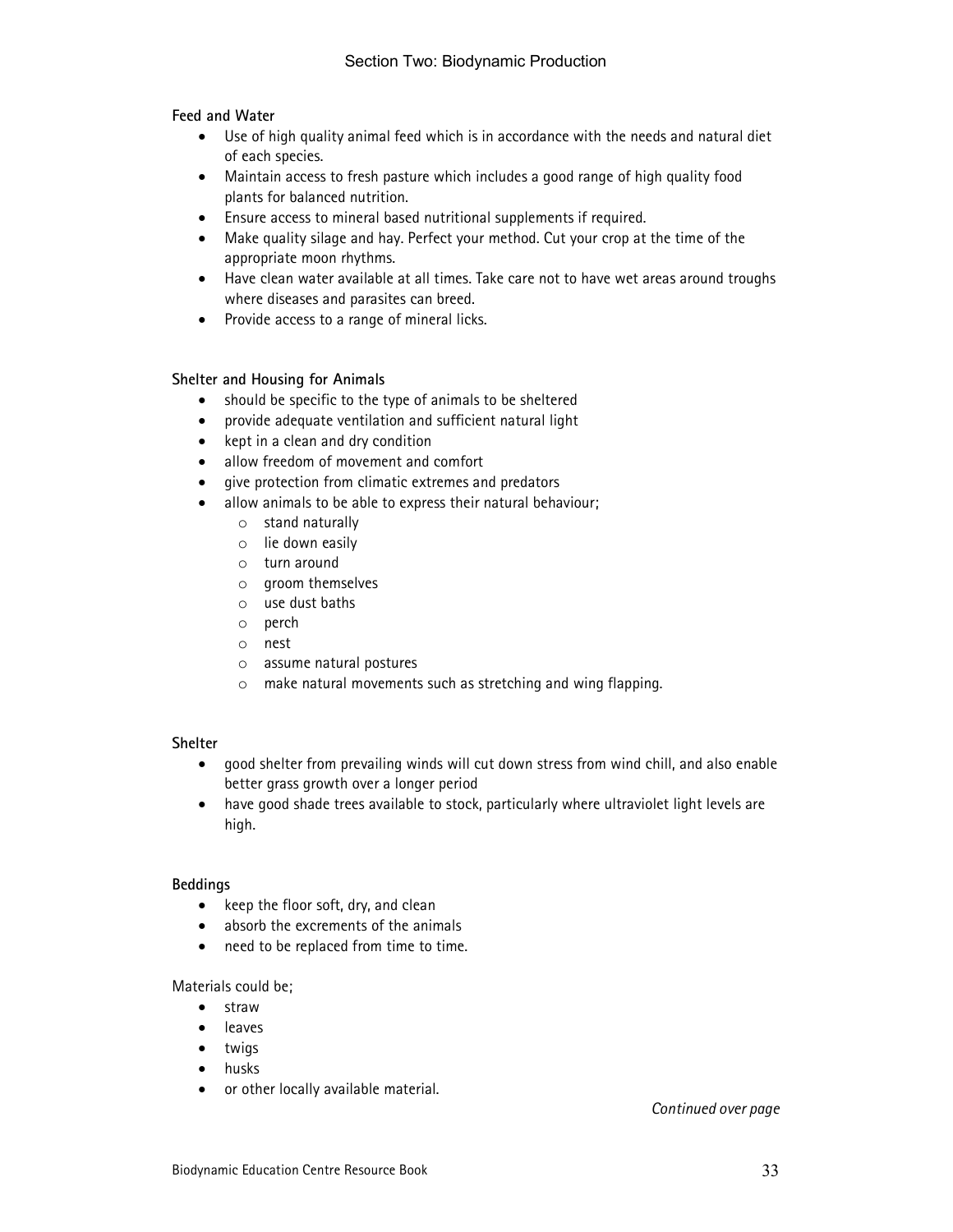#### Stocking Rates

- stock your farm at a sensible and realistic density for your area.
- do not overstock.

#### Grazing Plans

- Avoid over grazing.
- Develop pasture grazing plans which prevents land degradation, compaction and manure concentration or pugging during wet periods.
- Adjust stocking rates and grazing patterns as required according to changing conditions, during adverse climate changes, droughts, food shortages.
- Consider the use of rotational grazing to maintain pasture quality and diversity of species.

#### Breeding

One of the fundamental tools in managing stock health is based on your breeding program. In the same way that pasture species developed for artificial conditions often do not perform under natural conditions, livestock selected under artificial conditions may not perform under their new environment. Time is needed for stock to re-adjust and regain their health.

Look to the genetic base of your animals. Some diseases are hereditary. Breed for health as well as for weight gain. Check that the sire with a good health record does in fact give you progeny of a good size.

Benefits of maintaining breeding programs for animals include:

- improvement in species health
- support sustainability of system
- ensure purity of species
- improve the adaptability to site conditions
- increase resistance to pests and diseases.

Allowable breeding practices:

- natural mating and raising of young
- artificial insemination.

Avoiding the use of breeding programs and methods which includes;

- embryo transfer
- genetic manipulation.

#### Disease Control

- Use preventative treatments for pests and diseases.
- Use of professional advise if necessary.
- Quarantine and isolate new or sick stock.
- Use herbal medicines. Strong drenches of garlic and cider vinegar are a great help with many internal parasites. Use homeopathic remedies where applicable.
- Make regular additions of herbs to fodder diet. Use, for example, rosemary, tansy, wormwood, thyme or sage. See Complete Herbal Handbook for Farm and Stable, by Juliette de Baraicli Levy for further information.
- Make regular additions of cider vinegar to water troughs and onto hay during the winter feeding out time.
- Develop the ability to be able to assess the health of your flock or herd with one glance. An early diagnosis of any problem makes for a greater chance of success with the cure.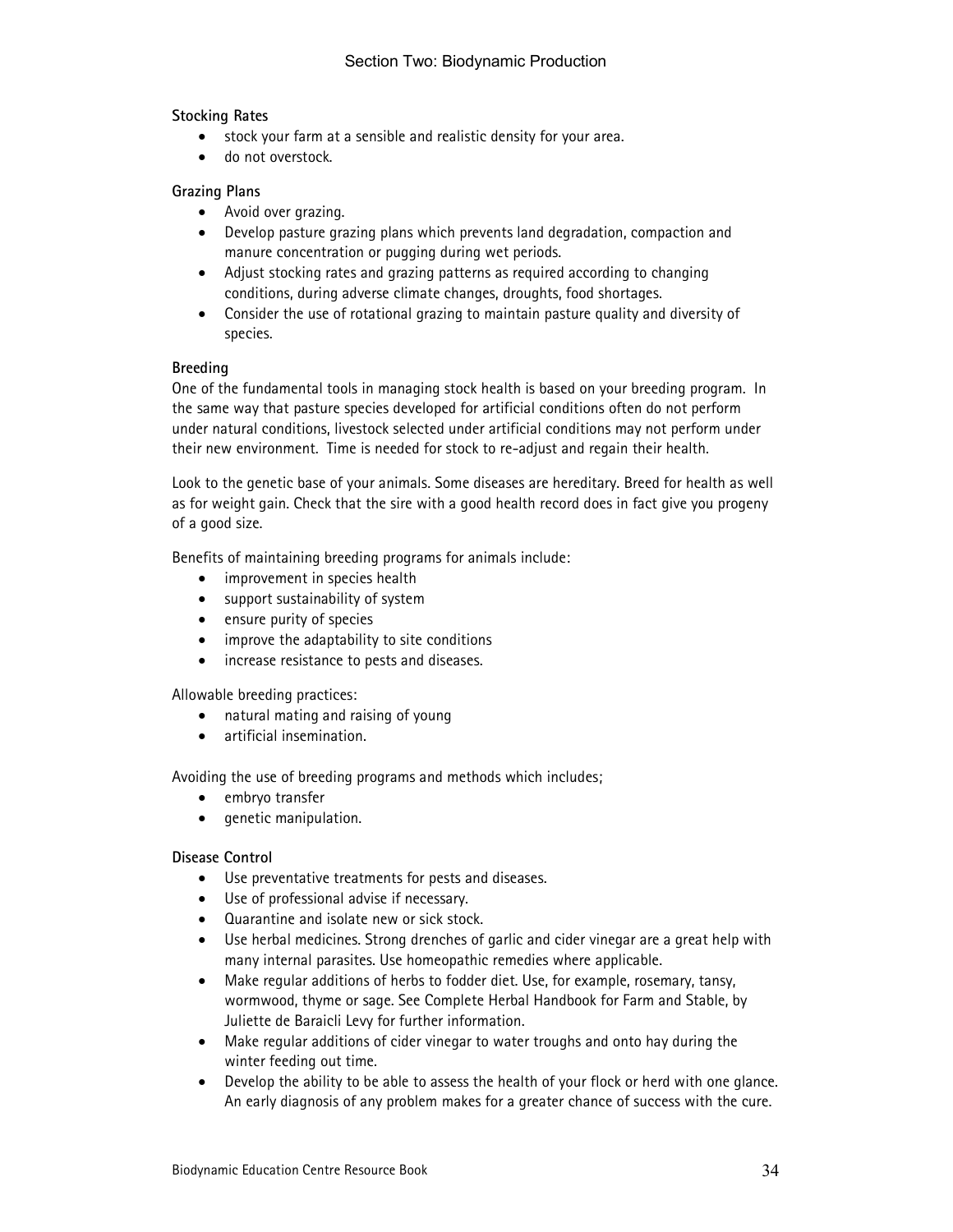### Selection Criteria for Animals

- are suitable to soil conditions and land type
- are adaptable to the local microclimate
- are suitable to available food sources
- availability of suitable breeding animals
- have a good life span with continuous production
- high fertility
- have a good temperament
- glossy coats
- healthy skin
- alertness
- signs of stress
- good horn growth on cattle
- strong bone development
- general well being
- resistance to disease
- prevalence of illnesses
- recovery rates when illnesses do occur
- good reproductive capacity
	- o amount of stillbirths
	- o survival rates among young
- determining the availability of markets for animal products.

### Causes of Stress in Animals

- unbalanced nutrition
- inadequate food
- incorrect feeding
- adverse seasonal and weather conditions
- lack of shelter
- inadequate or stagnant water
- incorrect sunlight
- stagnant air moisture
- insufficient space
- overstocking
- adverse soil conditions
- pest, insect and disease attacks
- incorrect species selection
- undesirable management practices
- wrong breeding approach
- wrong relationship of caretaker to livestock
- incorrect herd managements such as early weaning of young.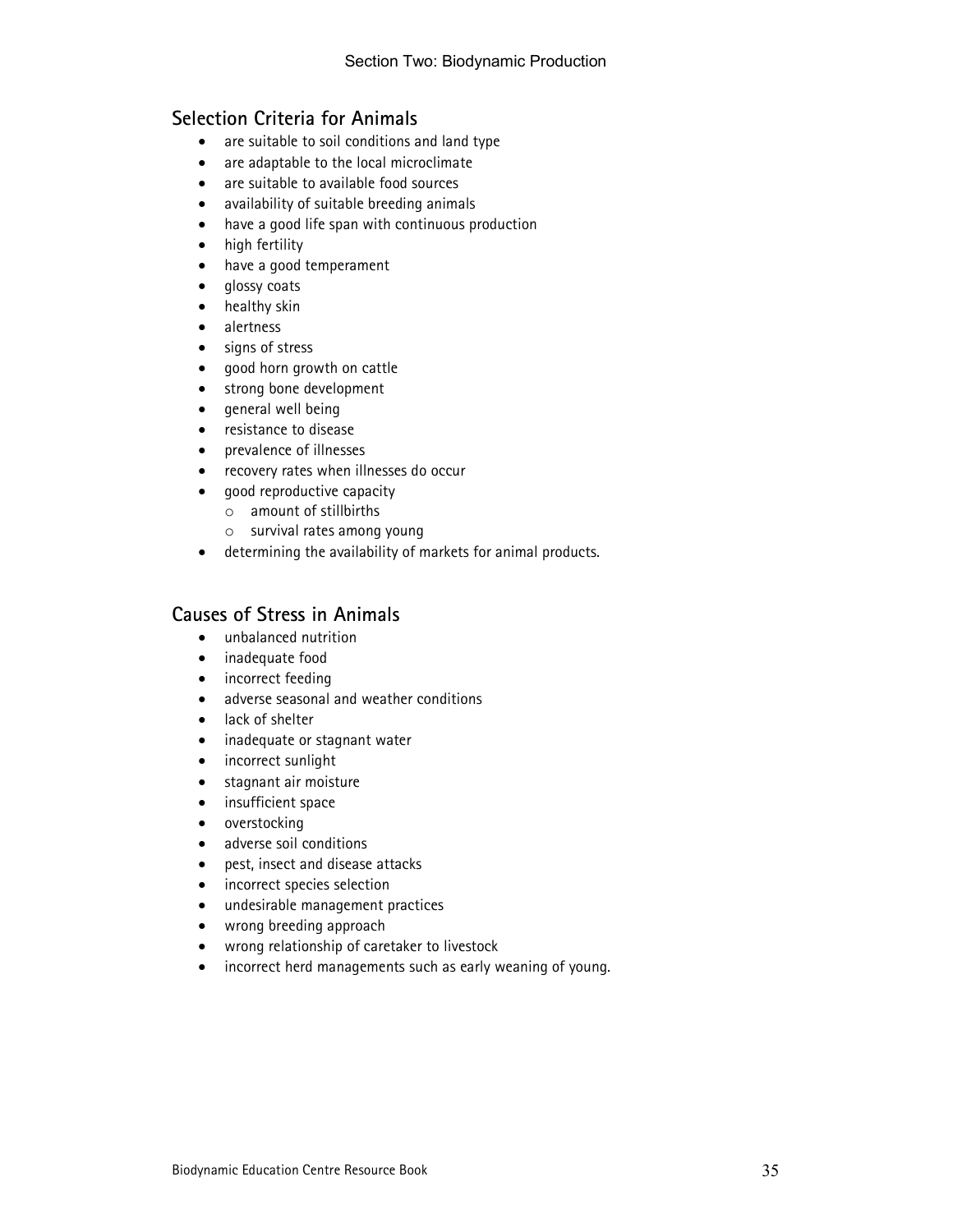### Minimising Stress in Animals

- adequate supply of fresh, clean water
- proper shelter
- clean bedding
- fresh air
- correct species selection with climatised genetics
- managing animals in accordance with natural instincts and behaviour
- adequate variety of high quality food
- maintaining access to fresh pasture
- suitable stocking rates and herd size
- maintaining appropriate age and sex distribution within the herd
- ensuring frequent exercise and free movement
- maintaining good sanitation
- handling and restraining animals without causing stress or injury
- selection and use of the healthiest animals as a source of breeding stock.

# Grazing Management

Dynamic rotational grazing is the cornerstone of Bio-Dynamic livestock management. The farm layout must be designed to allow at least 5 paddocks for each mob/herd normally managed on the farm (more required for dairy farms). (NB: this does not include any extra mobs/herds created especially at lambing/calving or mating times). Paddock size should cater to feed production capacity. Fencing should also account for wet and dry areas.

Pasture species should include as wide a variety as possible and include permanent species. Always seek the older plant varieties, as many of the modern varieties are hybrids developed for artificial pasture conditions. They often have big leaves and little root systems, which is not what you want in your pastures. Your experienced regional Biodynamic member can provide advice on specific species for your area. After your soil has developed Bio-Dynamic activity and structure, a further refinement to this process is the inclusion of pasture herbs in the sowing mix. (It is difficult to obtain such seeds, but can be well worth the effort. – Juliette de Bairacli Levy's book "Herbal Handbook" for the Farm & Stable", is a most informative read.)

Practical Notes, Bio Dynamic Agricultural Assoc. of Aust.

### **Overgrazing**

To grasp the difference between grazing and overgrazing, picture a healthy perennial bunch grass plant with ground-level growths points in a fairly brittle environment, and imagine that a large animal bites all stem and leaf down to an inch or two above the soil. That is severe grazing, but not unusual or bad in that most herding animals evolved to grazing in such a manner in harmony with such grasses over millions of years. In the growing season, the plant receives a short-term set back while it uses energy from its crown, stem bases, or roots to reestablish growing leaf, but a long-term boost because the plant tends to end the season better off and less encumbered with old leaf and stem that its engraved neighbors. The growth points at the base remain intact and no old growth of the previous year stands in the way of regeneration. This defoliation is important in the more brittle environments to maintain the health and longevity of the plants, but even in the less brittle environments, removal of old material promotes grass health.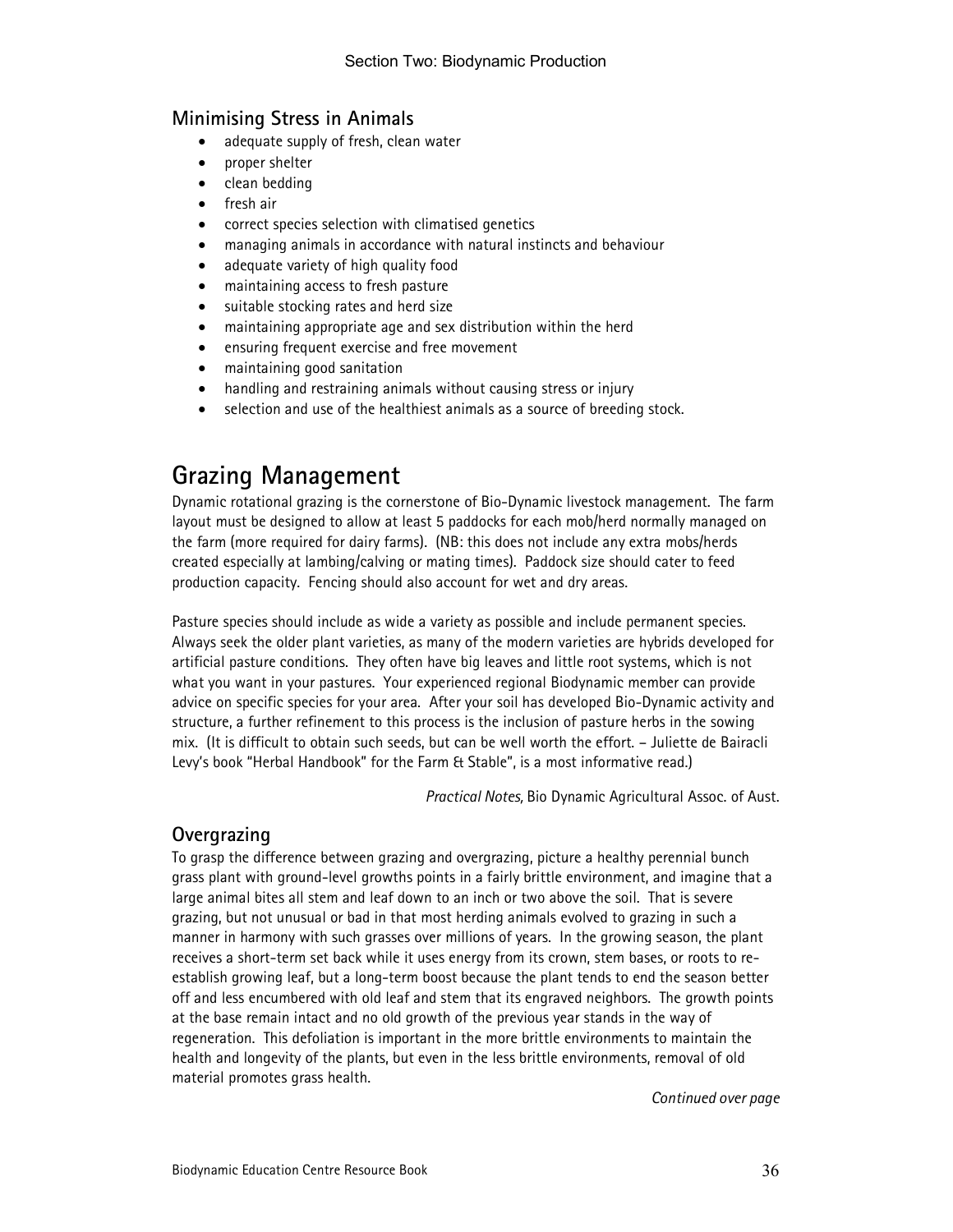#### Section Two: Biodynamic Production

If the bite comes in the dormant season when the plant has no further use for the leaves and stems of the past season, which have become a potential liability, it loses nothing and gains the advantage of unimpeded growth at the start if the new season. Severe gazing thus benefits the grazing plants. Plants surrounding it that were not grazed are hampered by old material when the next growing season starts. This is why so many people use fire. It removes all the dead matter and allows the ungrazed plants to grow freely once again.

Overgrazing occurs when a plant bitten severely in the growing season gets bitten severely again while using energy it has taken from its crown, stem bases, or roots to re-establish leaf something perennial grasses routinely do. This can happen at three different times:

- 1. when the plant is exposed to the animals for too many days and they are around to regraze it as it tries to regrow;
- 2. when animals move away but return too soon and graze the plant again while it is still using stored energy to reform leaf; or
- 3. immediately following dormancy when the plant is growing new leaf from stored energy.

Any time a plant is severely defoliated, root growth ceases as energy is shunted from root growing to regrowing leaves. This movement of energy between leaves and roots and vice versa is important, not only to maintain the plant's ancient relationship with severe grazing animals, but also to sustain the plant over dormant nongrowing periods. At the end of the growing season, most perennial grasses transfer energy and protein from leaves and stems to stem bases, crown, and/or roots. This reserve carries the plant through the dormant period and supports the next year's first growth.

If bitten during the growing season, however, when such reserves have already been tapped to provide the initial growth of the season, grasses then have to utilize what little energy remains and will severely deplete roots to provide that energy. If subsequent bites are taken before roots have re-established, roots will die. Some scientists argue that energy for new growth is taken from what leaves and stems remain on the grazed plant and in the process some roots die to maintain root-to-leaf balance. Where the energy for new growth comes from, however, is not as important as what happens to the roots. No matter which theory you subscribe to, it is fairly evident that severe defoliation, repeated too frequently, causes root mass to decrease until eventually the plant dies.

Thus, a simply definition of overgrazing is any grazing that takes place on leaves growing from stored energy, at the expense of roots, rather than directly from sunlight. In other words, overgrazing is "grazing of the roots."

If the grass plant is of the runner type, rather then erect or bunched, there is less danger of overgrazing, even where animals linger or return too soon. As Figure 21-1 shows, when individual plant are severely grazed, a lesser percentage of leaf is removed than is the case with an upright plant, because of the plant's horizontal spread.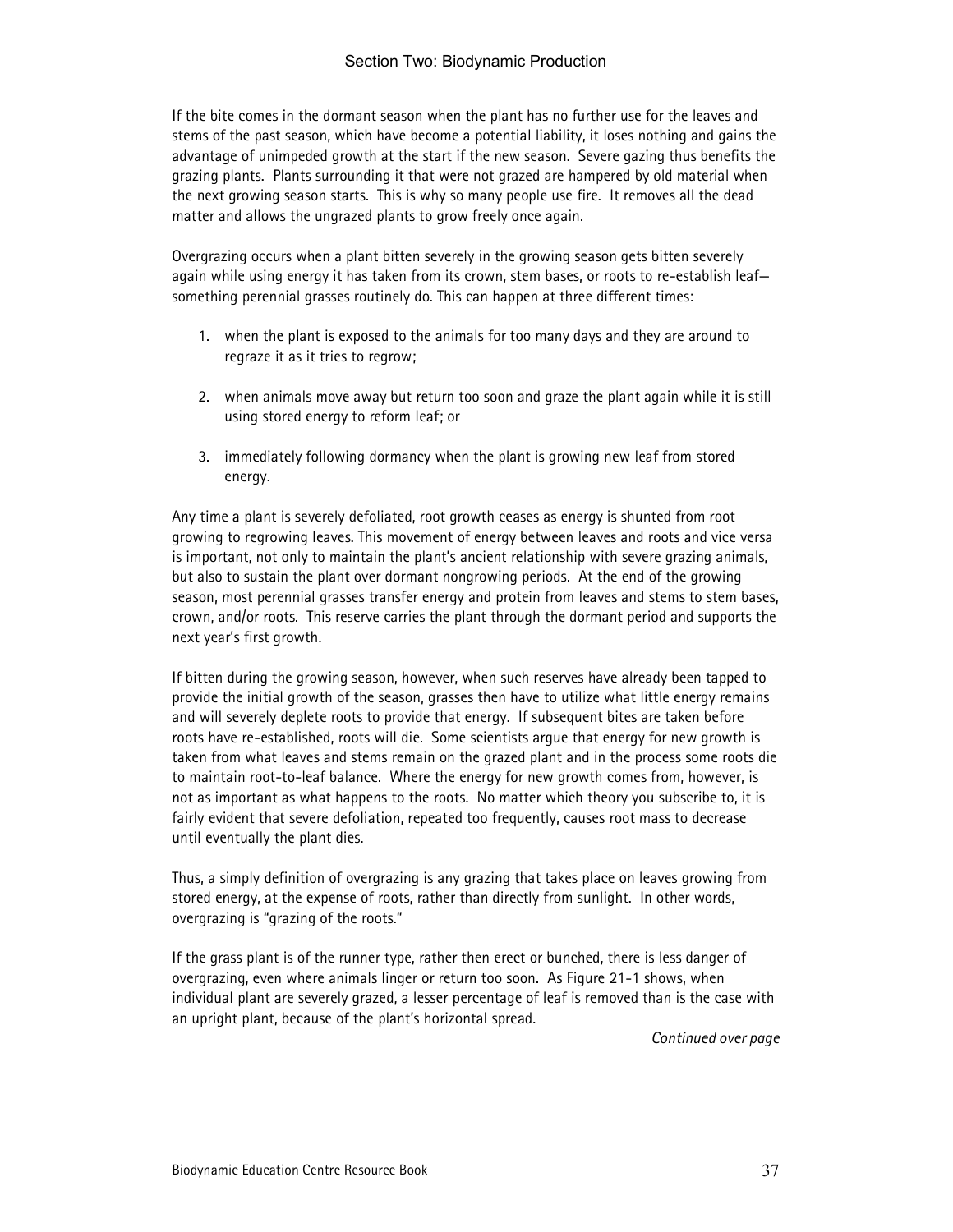

 (Figure 21-1 because of its horizontal spread, less leaf is removed from an individual runnergrass plant when it is grazed severely, then is the case with bunched grass plant.)

So much leaf, as well as stems with growing points, remains below the grazing height of most animals that fewer roots are affected. This helps to explain why, as upright grasses are killed by overgrazing, there is a tendency for the space to be filled with a runner grass as long as there is sufficient moisture to sustain it, hence the runner grass mats so common close to water points and areas of very high animal concentration.

Although many perennial grasses can withstand high levels of overgrazing without actually dying, it is still damaging because it reduces the yield plant and reduces its root volume. If the above ground part of the plant grows less, it provides less material to feed the animals and less leaf and stem subsequently to cover soil as litter and mulch. Most soil cover comes from litter rather than the bases of living plants in the more brittle environments. If the root mass of the plant is reduced, less energy and organic material are available for soil life. As root mass decreases, soil compacts and loses the air spaces and structure so vital to an effective water cycle and to the well-being of micro-organisms living in the soil.

Allan Savory, Holistic Management, Island press, 1999, pp218,220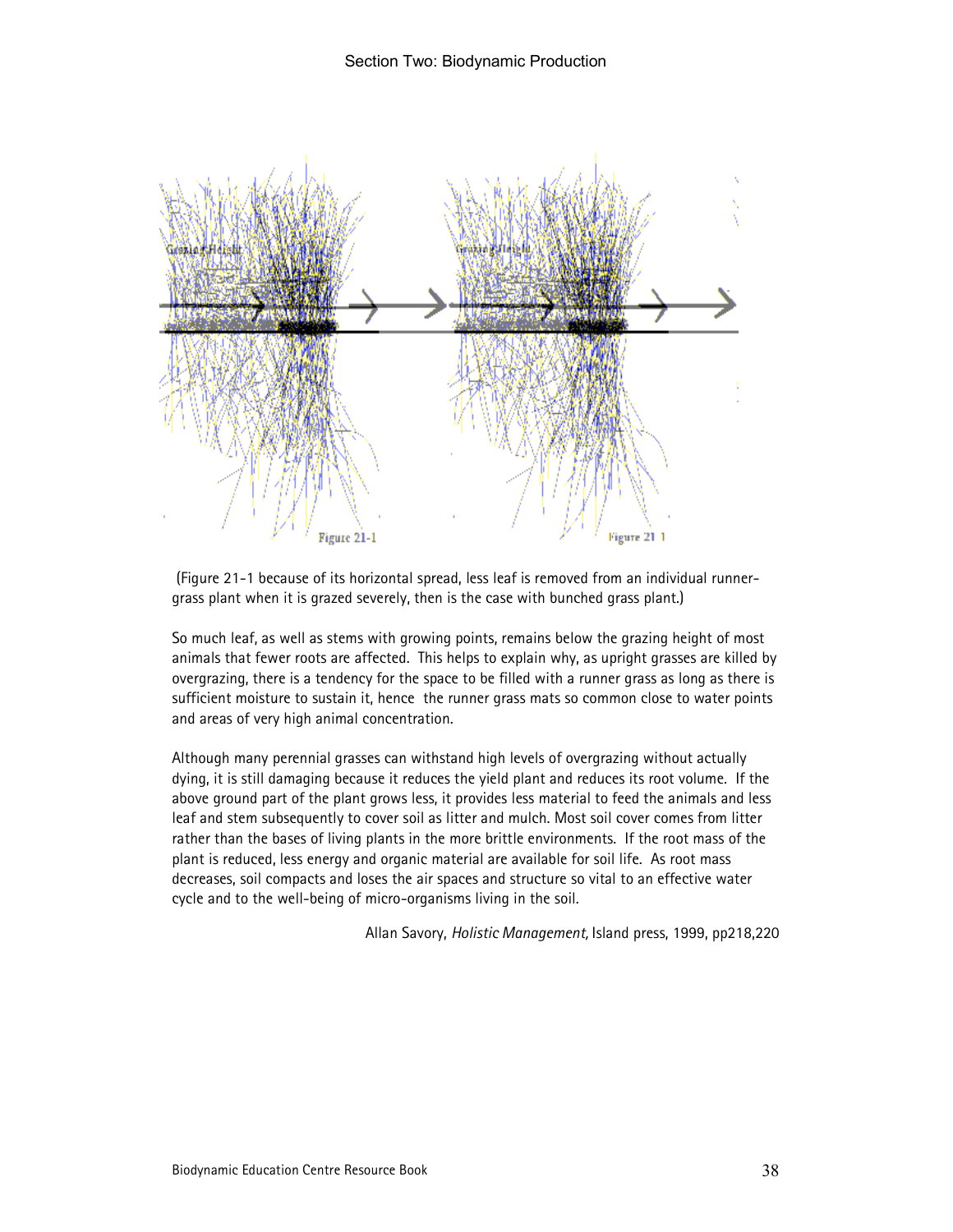# Trace Elements and Their Importance for Animals

Calcium and Magnesium: These two interact: Dolomite contains both and often can be applied safely and effectively. Deficiency effects in animals include soft teeth, bent or deformed bones, and nervous behaviour. Milk fever is attributed to a deficiency – make sure there is no chlorine or fluoride in their water. Overdose of calcium and magnesium will deplete copper, manganese, cobalt and zinc, and interfere with the absorption of iron.

Boron: Without this calcium and magnesium will not be correctly utilised. Sheep and goats become arthritic. Seaweed contains natural boron.

Cobalt: This is required for the synthesis of vitamin B12 in the gut. It is needed for healthy red blood cells and bone growth. Deficient animals will look as though they have a worm load, have poor appetite, scouring and below normal temperature. Seaweed will fix this too.

Copper: This is needed to help control internal parasites, and for producing keratin fro healthy hooves and horns. It is necessary to prevent ringworm, footrot and scald. It can be the reason for a low birth rate. The deficient animal may appear anaemic and dark animals will have a gingery tinge to the ends of the coat hairs. The winter coat takes a long time to shed. Too much copper prevents maturation of collagen and elastic connective tissues, and can lead to rupture of major blood vessels, osteoporosis, and skeletal deformities.

Iodine: This is needed for the thyroid gland and makes vitamins available to the body. High nitrate feedstuff can make iodine less available. Overfeeding peas, clover, lucerne and soya products can do this too. Give a seaweed supplement during the winter to maximise uptake. Deficiency shows as woody tongue and is seldom seen with cows sprayed with iodine teat spray.

Phosphorus: This can be unavailable if the soil is excessively acid. Closely related to calcium, it is required for healthy bones and teeth. A correct balance of phosphorus and calcium is necessary. Rock phosphate (applied to the soil) can put this right.

Potassium: Both chemical treatments and bracken can deplete the soil of this mineral. Potassium, sodium and chloride and three minerals essential for regulating body fluid. Deficiency can make giving birth difficult, and cause prolonged electrolyte loss – diarrhoea, vomiting. Potassium deficiency can result in renal failure and muscular paralysis, anorexia, retarded growth, lethargy, especially in cats. Cider vinegar in the trough, especially before lambing will overcome this.

Selenium: Deficiency of this can also be a result of chemical applications. Very easy to overdose and can be fatal. Deficiency causes muscular weakness. Lambs move slowly or lose the use of their legs. If they don't come right after vitamin E administered orally it is an indication that there is a selenium deficiency. It can be the cause of haemolytic anaemia and infertility. A seaweed supplement can be helpful.

Zinc: Needed for reproductive health; builds immunity and enhances liver function. It doesn't stop facial eczema but does help the body fight its effects.

Sulphur: Skin ailments and lice infestation or other parasites could indicate a shortage. The growing foetus needs sulphur and very small amounts can be added to a feed supplement.

Harvests, N.Z. BD Farming and Gardening, Vol 58, No. 2, p19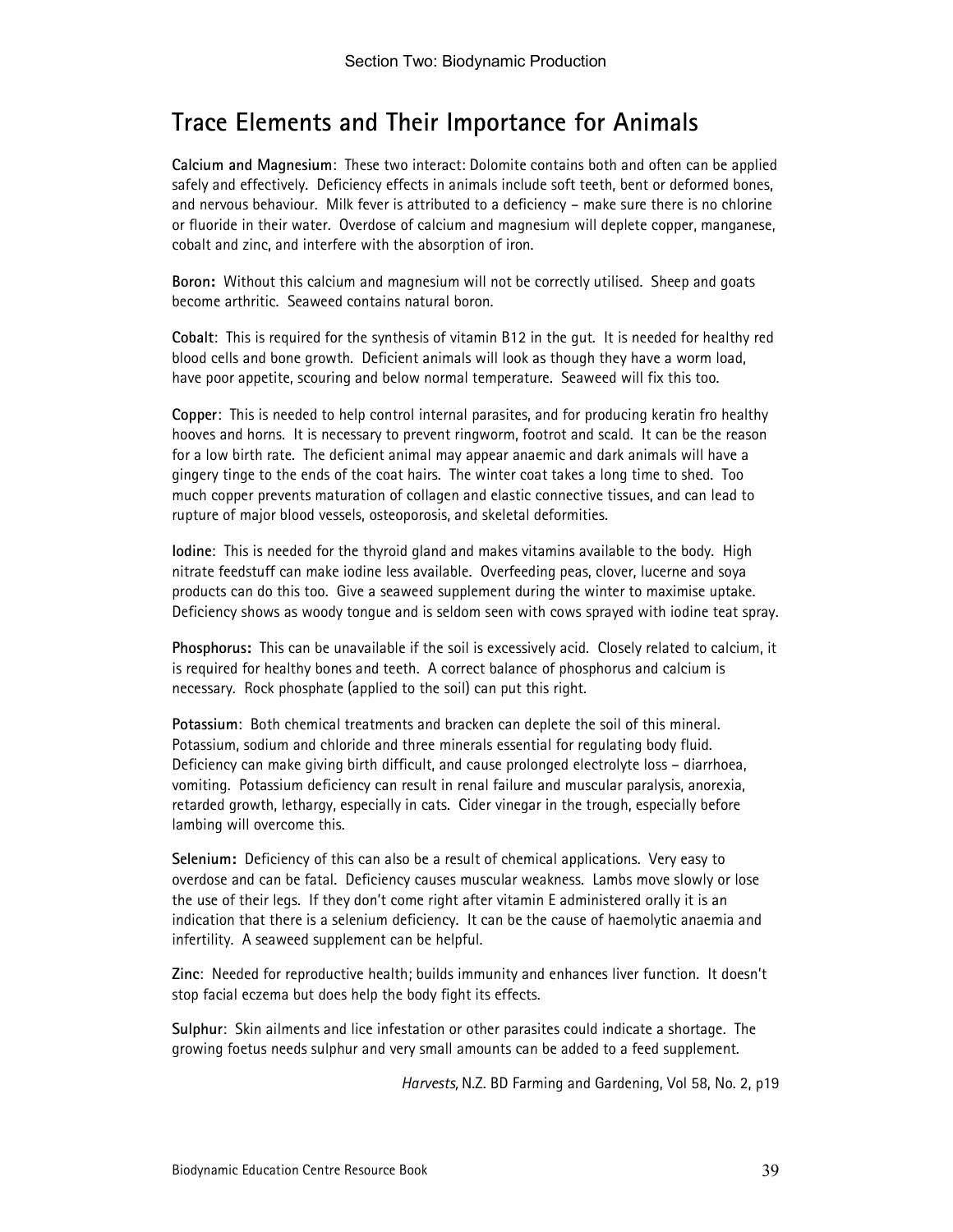# Supplements to Improve Wellbeing of Animals

Herbal remedies work best as tonics and preventatives which can combat worms and parasites effectively. They do not replace good farm management and should only be considered as short term treatments.

#### Recipe for Mineral Licks

Mineral licks are a valuable method to supply animals with valuable minerals, especially during the conversion period to biodynamic management.

Commercial licks tend to contain more quantities of sodium chloride then necessary so it is best to make your own.

#### Homemade Supplement (Recipe courtesy of Wal Engel)

1-2kg bentonite 4kg di-calcium phosphate \*2kg dolomite 1kg coarse salt 0.2kg copper sulphide 0.1kg sulphur 0.1kg zinc sulphide 0.1kg sulphur 0.1kg vitagran (powered seaweed)

Add to the above small quantities of the following; Garlic (crushed) Used vegetable oil Apple cider vinegar Molasses

This recipe can be modified to suit local conditions.

\*do not use Dolomite in alkaline country.

Pat Coleby's Mineral Lick 25kg dolomite 4 kg copper sulphate 4kg yellow sulphate 4kg urea free seaweed meal

Add 1 kg sulphate if this element is deficient in the soil or if lice, ticks or other external parasites are a problem. Note that gypsum is a cheap source of sulphur.

Mix all the dry ingredients thoroughly.

Take 9 litres of water and into it put 3 tablespoons of borax, 1 litre cider vinegar, 1 dessertspoon of cobalt sulphur (if obtainable). Pour this onto dry ingredients and mix with a spade until it is like a slurry. Molasses can be added but stock will usually eat the mineral lick without inducement.

Keep in a rainproof trough.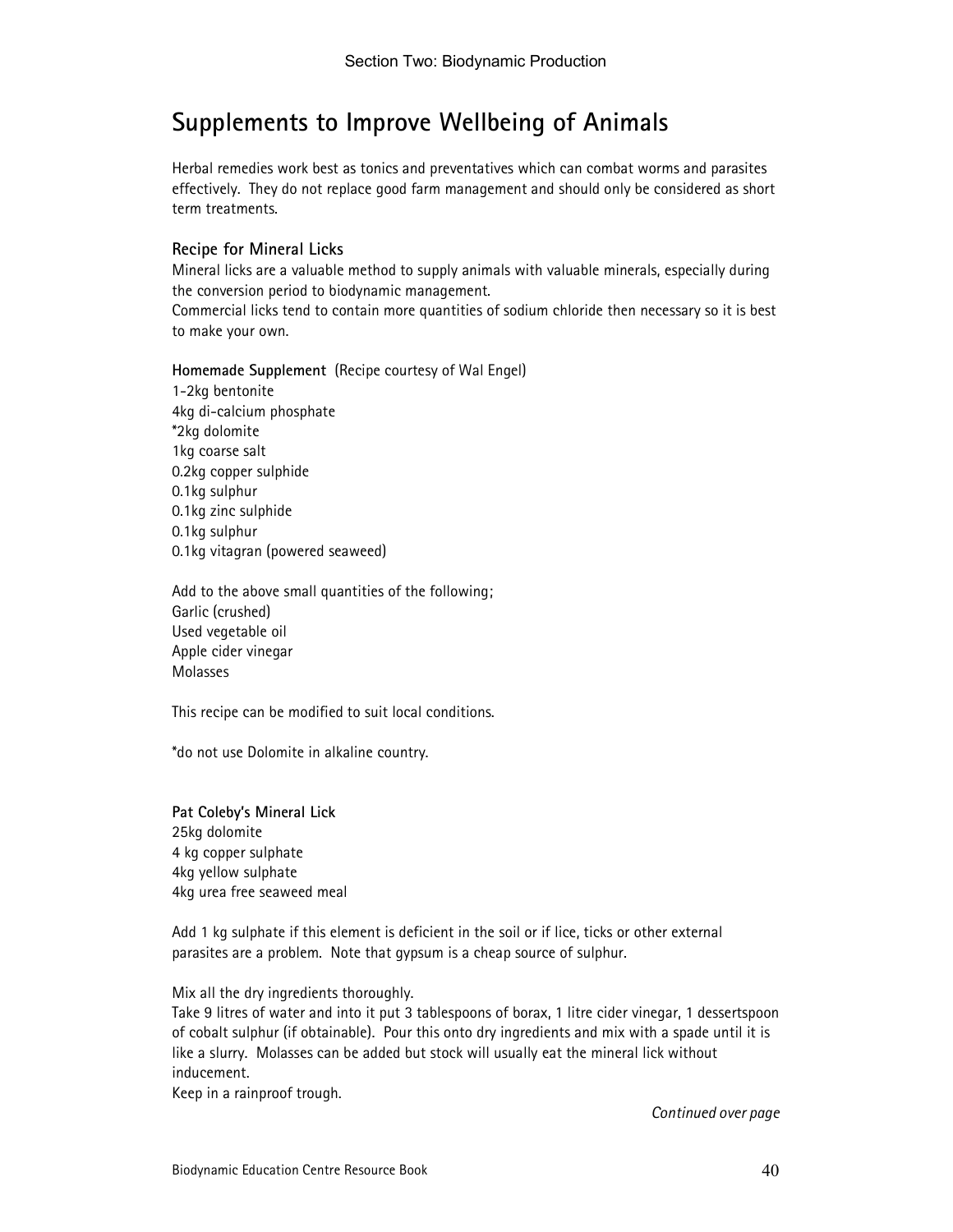#### Salt Lick

Dissolve 3 tablespoons of borax in hot water; add 1 dessertspoon copper sulphate, 1 litre organic vinegar.

Mix in with 9 litres of rainwater, l kg rock salt, 1 kg sulphur, 2-4 kg kelp (or more depending on soil deficiencies) – granulated or powered, and 20-25 kg dolomite. Add the liquid mix to dolomite for easier mixing, with a spade to make a slurry like concrete. Those animals new to this may prefer a little molasses.

Mary Richardson, Harvests, BD Assoc. N.Z., Volume 57, No.1, 2004

# General Tonic for Cattle

Weekly:

- a bowl with grated carrot
- pumpkin or courgette
- cider vinegar
- sea salt
- kelp
- dolomite
- molasses.

#### Monthly:

- garlic
- a few twigs from deciduous trees or shrubs maintained.

Marion Koppenol, Harvests, BD Assoc. N.Z., Volume 57, No. 1, 2004

### Beneficial Herbs for Chickens

These herbs should be made available to chickens either in their run or their bedding.

- nettle seeds or mature nettles
- comfrey
- cabbage
- fennel
- dill
- vetch
- parsley
- chickweed.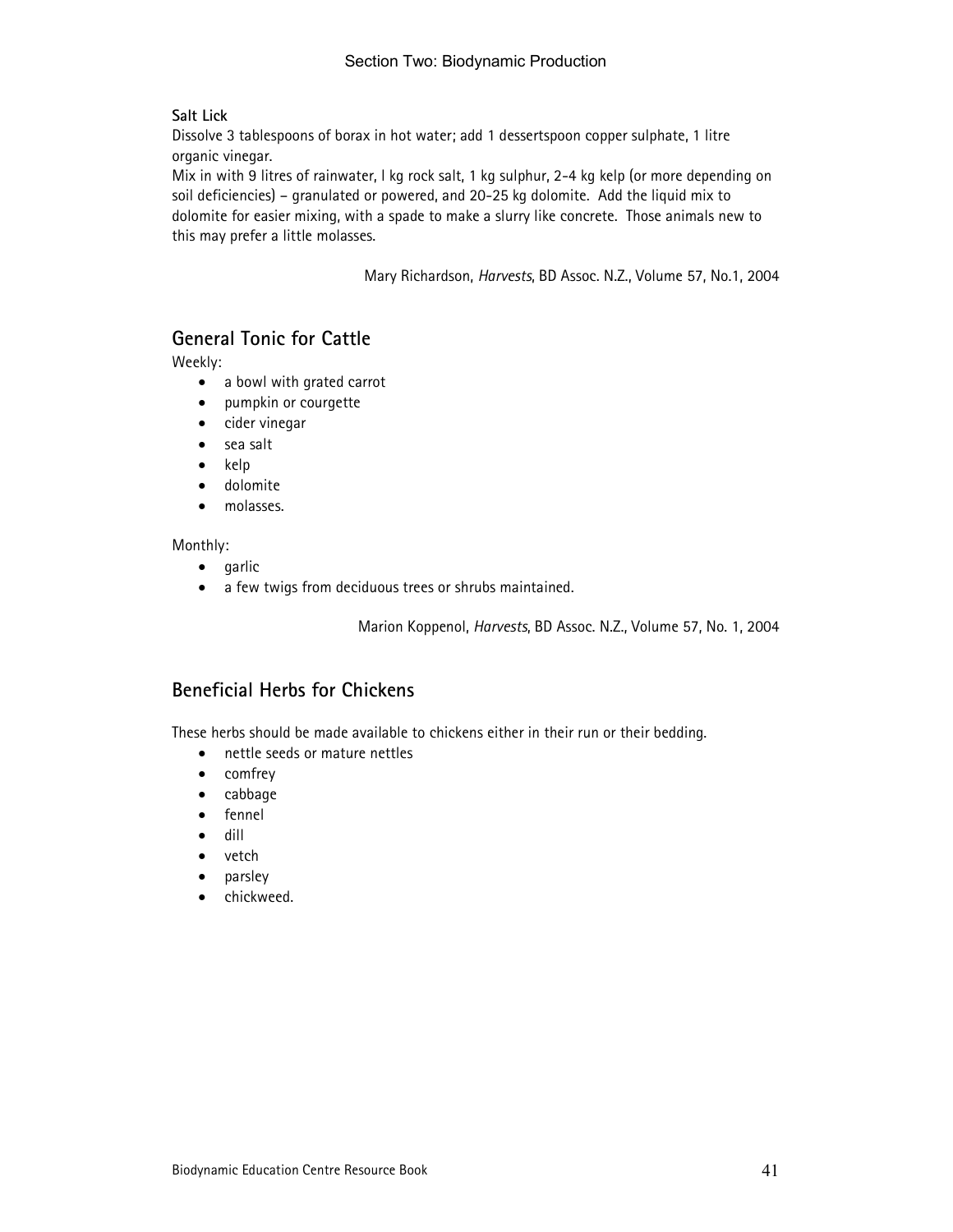## Mineral Supplementation

The provision of mineral licks is a well recognised practice in both conventional and sustainable agriculture. It enables animals to obtain minerals that may be lacking from time to time in their feed. Animals are very intelligent at sensing what they need at a particular time

John Cashmore from Nyonger used the Hingee Rural formulations for some years, but of late has moved away from that system. He feels that some of the formulations are too expensive for the current economic climate. He feels that the Hingee formulations are more important for conventional stock, which need detoxifying and extra nutrition. The active feeder roots in John's biodynamic farm bring much more nutrition into his pastures, reducing the need for an expensive supplementation program. Also, the fact that they are formulations means that they re not truly self-selected minerals. For instance, an animal may have a particular need for copper or sulphate at some stage, but to get enough it may have to consume excessive amounts of the mixed supplement, getting more of other minerals than it requires.

John now supplies a range of minerals that he knows from experience are needed in his area, in separate containers in small weather proof shelters in the paddocks. These include copper sulphate, prilled (granulated) sulphur, food grade phosphorus, bicarb soda, gypsum, lime, starch, sugar and apple cider vinegar. Some of the minerals are combined with sugar, but they are provided individually to give adequate choice. Interestingly, the less than 250kg of food grade phosphate consumed by the entire flock in the last six years is the only phosphate applied to the 4800 acres!

The sheep consume more bicarb when they are on long grass or stubble – bicarb helps balance the pH of their digestive systems. Copper helps with worms while sulphur is very effective for lice (sulphur must always be granulated to avoid inhalation and resulting lung problems). Some sugar is needed with the sulphur to help them metabolise it. John advises caution with copper sulphate on its own, as there may be a danger of toxicity. He has a particular method based on experience over many years.

Under this system, the sheep are able to balance their diet themselves, everyday – this is not possible when formulated licks are supplied, the constituents selected by a scientist in some remote office. John finds the sheep are very healthy, and excrete exactly which minerals are lacking in the soil. They tend to camp on degraded areas and this greatly assists in the rehabilitation of the soil in these areas. John has not drenched any of his sheep in the last six years, and none have needed drenching.

'Nyonger', 4800 acre property in Western Australia, average rainfall 325mm (13 inches)

Biodynamic Growing, Bio-dynamic Agriculture Australia, No. 5, December 2005, pg22, 23.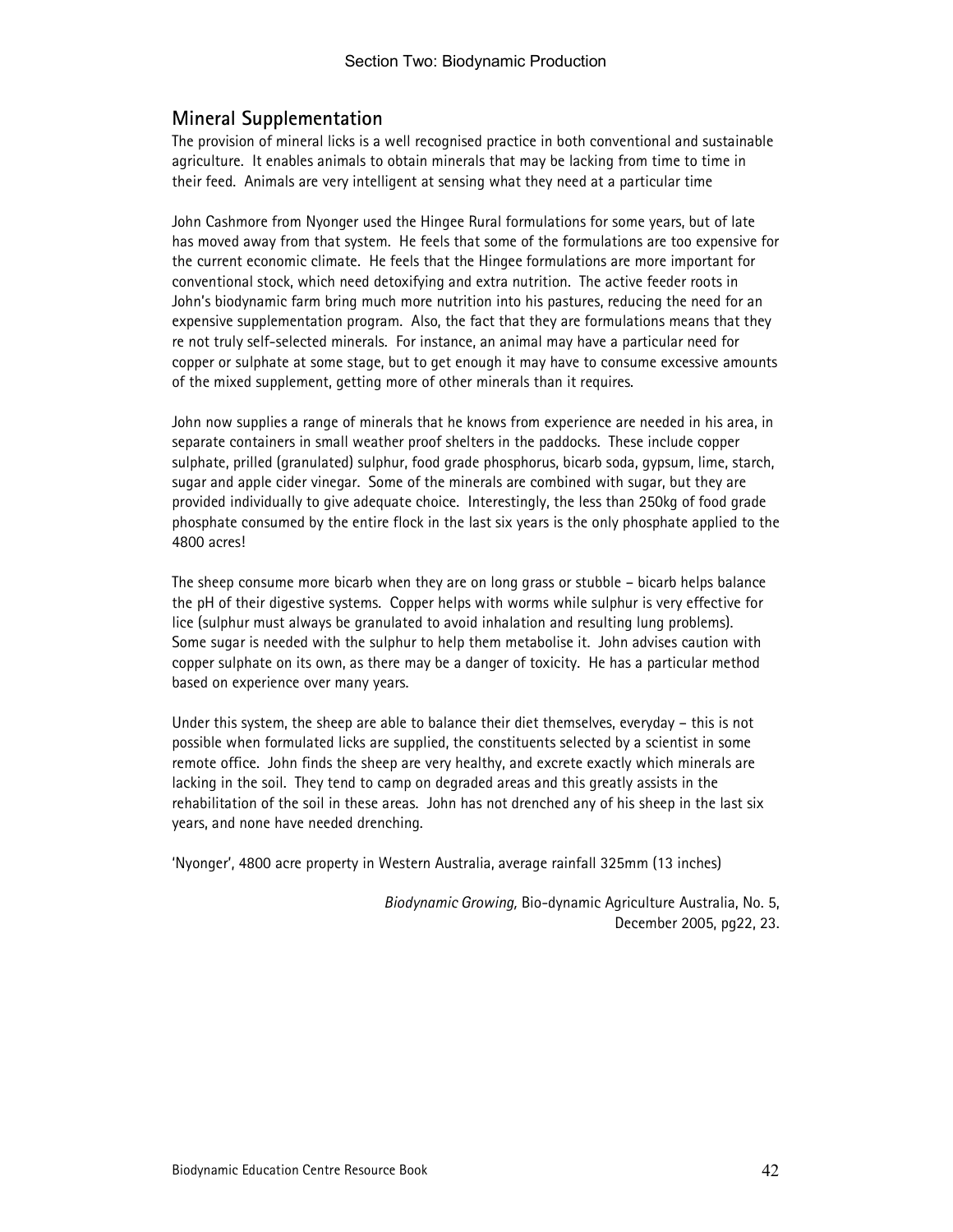# **Seeds**

Written by Peter Brink

With open pollinated varieties seriously dwindling however, it now seems increasingly important that if we want to have any say in evolving and directing the quality and nutrition of our food plants, particularly where Biodynamic and Organic growing methods are concerned, then we'd better get serious about protecting and valuing our open pollinators while we still have the possibility. According to the UN Food and Agriculture Organization, more than 75% of the world's food plant diversity has been lost in the last 100 years.

How can we best protect Open Pollinating Varieties?

- When buying seed, every vegetable grower knows from the seed catalogues and seed packets whether varieties are F1 or OPV s (F1: hybrid, OPV: Open Pollinated Varieties)
- Once the crops are ready for sale, leeks, carrots and cabbages for example are sold as leeks, carrots and cabbage and not as King Richard (OPV), Siegfried (OPV) or Roxton (F1) leeks.
- Customers need to know how to distinguish the vegetable varieties they buy. So far we aren't able to tell whether a product is an F1 or an OPV.
- We might learn to appreciate the produce more if names were attached to each variety. It would enable us to shop for favourites by name.
- We need to be able to buy vegetables like we buy potatoes, apples and pears. These are usually sold by named variety but further indication of OPV or F1 status would be important. It would allow us to make the choice to positively engage in self-guarding our food plant diversity and further encourage the growing of open pollinated species.
- For producers, this would mean being willing to include the names of each variety and indicating whether these were F1's or OPV's when selling their produce. F1''s are favoured by many growers since higher yields can be obtained and thus a better income. Therefore some flexibility in pricing OPV's may be necessary in order to meet the growers' needs.
- For retailers and box schemes this would also mean that vegetables be sold by variety (as for potatoes) and labeled OPV or F1 accordingly.

If we really think about it, then isn't buying an F1 carrot or cabbage synonymous with buying something unethical or unsustainable? F1 hybrid varieties are quite perfect and uniform in appearance. They yield well for growers but from a cultural aspect they are dead-ends. If allowed to produce seed their offspring doesn't breed true-to-type.

Open pollinators breed true (i.e. similar in yield and appearance to the parent plant) and in doing so they allow for further seed saving and the possibility of being adapted to climate and location. This means they can provide the possibility for widening food-plant diversity. Open pollinators are the basis with which farming communities have worked for thousands of years. It is only relatively recently, in evolutionary terms, that they began to be used as the foundations for F1 hybrids. It is time we reconsidered the legacy our predecessors have left us and ensure that future generations are given something with which they too, can work further.

Sourced from Elementals, Journal of Bio-Dynamics Tasmania, #87, 2007, p38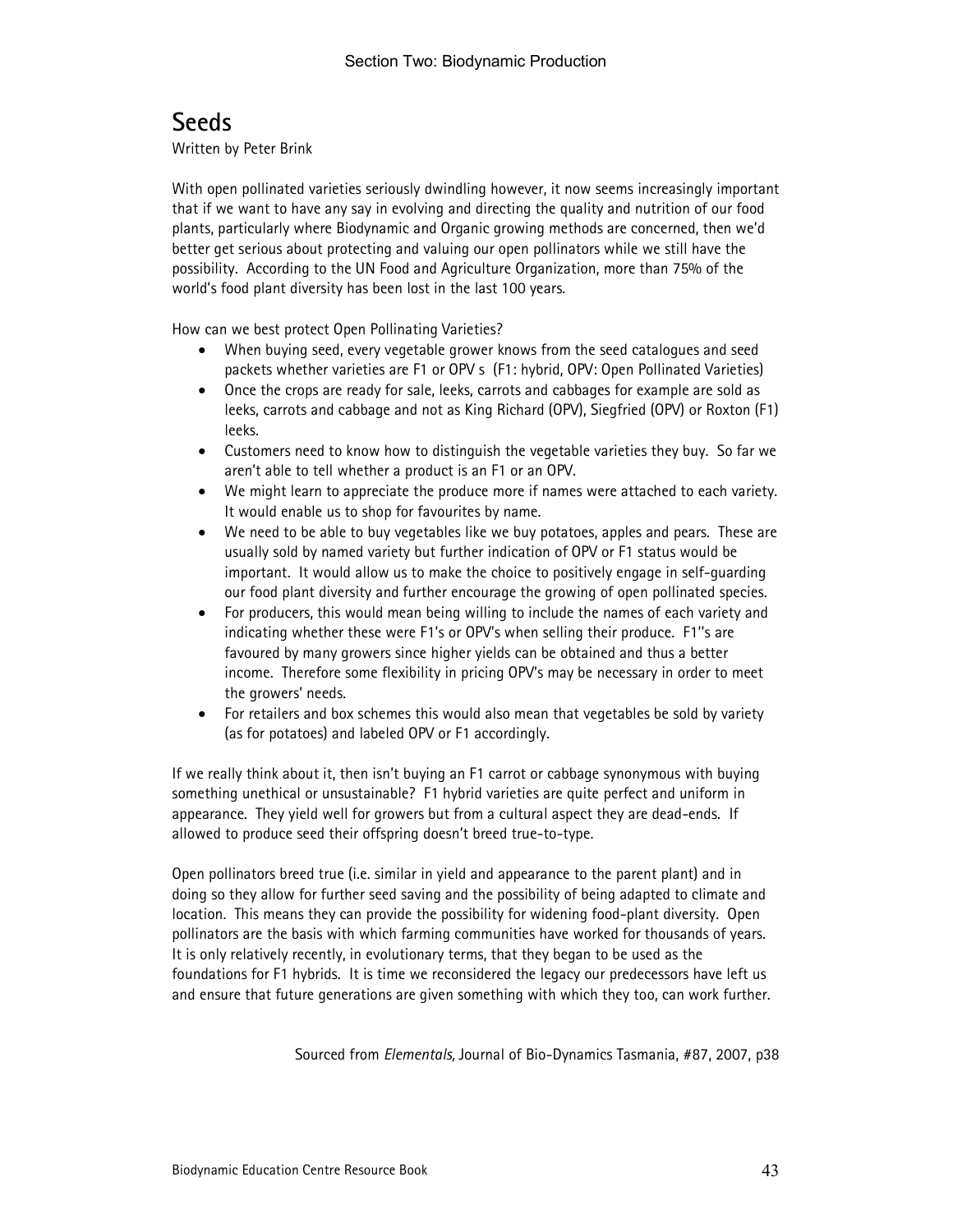## Raising Seeds

- use of natural seed raising mediums
- observations of the best conditions for seed germination as the first factor
- hardening of plants before transplanting
- secondary factors, use of correct rhythms and lunar influences when planting
	- o sidereal rhythm for the four plant influences of root, leaf, flower, fruit/seed
		- o transplanting in the afternoon during descending moon phase
		- o avoiding rhythms which could negatively affect seeds
- creating the conditions that ensure no cross-pollination of seeds can occur
- harvesting, cleaning, drying and preparing seeds for storage
- carrying out seed viability testing
- selecting and storing the best viable seed stocks that are required to meet production needs
- monitoring seeds on a regular basis
- establishing and maintaining record keeping for all seeds.

# Seed Saving

Practices Required for Seed Saving

- Identify and select the healthiest plants as a source of seed.
- select plants which;
	- o are suitable to biodynamic production
	- o perform well under local conditions
	- o are free from pests and diseases
	- o have the greatest resistance to pest and disease problems
	- o are slow to bolt to seed
	- o are the healthiest and most vigorous
- Create conditions that ensure no cross-pollination of seeds can occur.
- Harvest, clean, dry and prepare seeds for storage.
- Carry out seed viability testing.
- Select and store the best viable seed stocks that are required to meet production needs.
- Monitoring seeds on a regular basis.
- Establish and maintain record keeping for all seeds.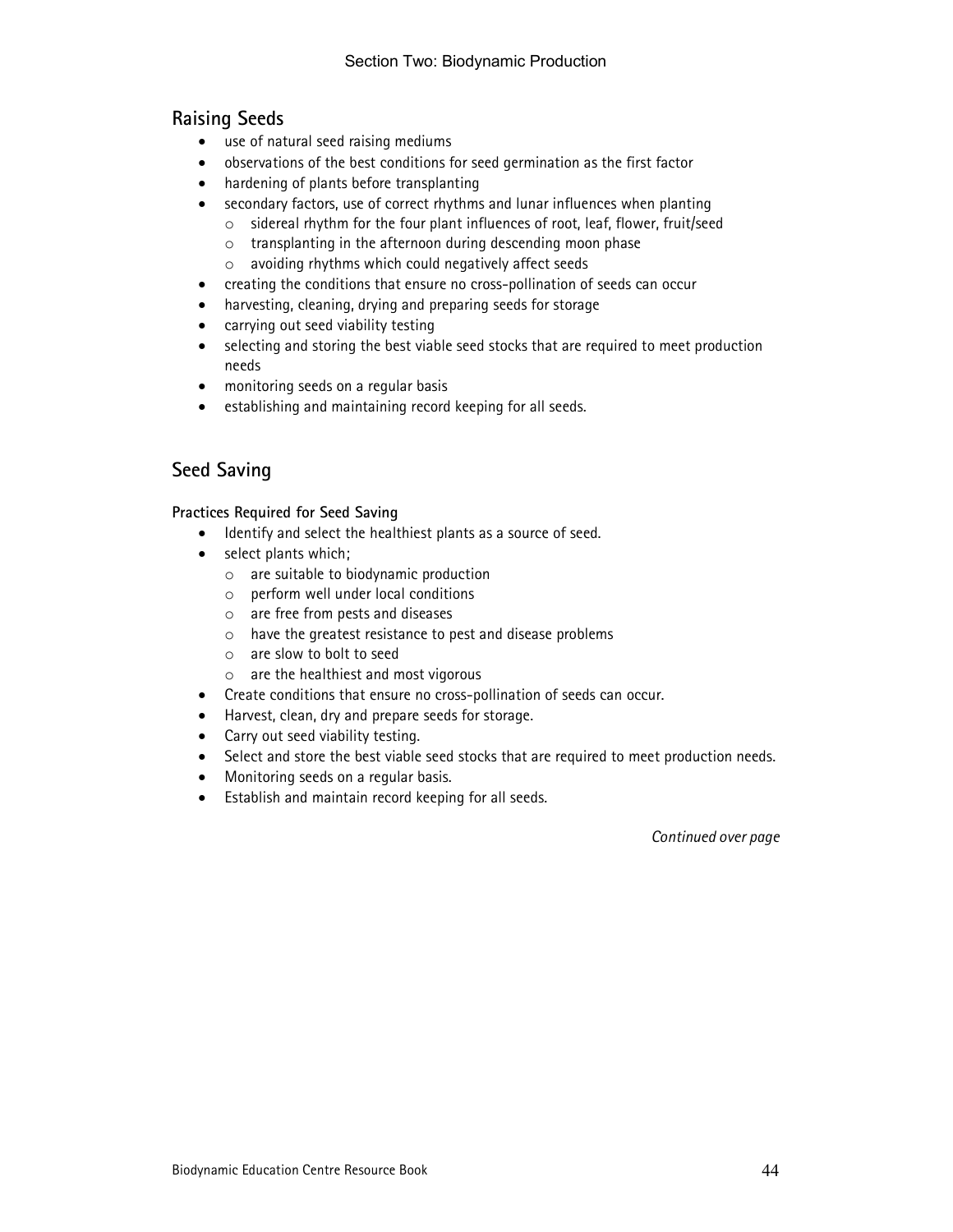#### Selecting Plants for Seeds

Evaluating the chacteristics of the whole plant. Selecting plants which:

- are suitable to biodynamic production
- perform well under local conditions
- are free from pests and diseases
- have the greatest resistance to pest and disease problems
- are slow to bolt to seed
- are the healthiest and most vigorous.

Selecting of plants as a source of seed requires:

- only allowing one variety of a species to flower at a time
- allowing a range of that variety to seed to ensure genetic diversity
- excluding plants with undesirable chacteristics before these flower.

Ensure no cross-pollination of varieties can occur through:

- leaving enough distance between species
- isolating selected species if necessary through the use of;
	- o paper bags or panty hose to cover flowers
	- o cages to isolate plants.

#### Harvesting Seeds

- leave seeds until they have fully ripened on the plant
- use appropriate daily and lunar rhythms (here reference to avoiding harvesting during constellations which favour fungal diseases)
- collect in dry weather.

#### Preparing Seeds for Storage

Preparing seeds requires:

- drying seeds slowly and away from light
- treating susceptible seeds for disease prevention and insect control.

#### Cleaning Seeds Prior to Storage:

- wet cleaning
- dry cleaning
- screening.

#### Wet Cleaning

Used for those plants that carry their seeds in moist flesh, such as tomatoes, rock melons, cucumbers and pumpkins.

- scoop the seeds out of the flesh into a large container of water
- rub them vigorously
- collect seeds with a sieve
- run water over them to remove the little bits of flesh
- dry on a plate or greaseproof paper for ten days or so
- label.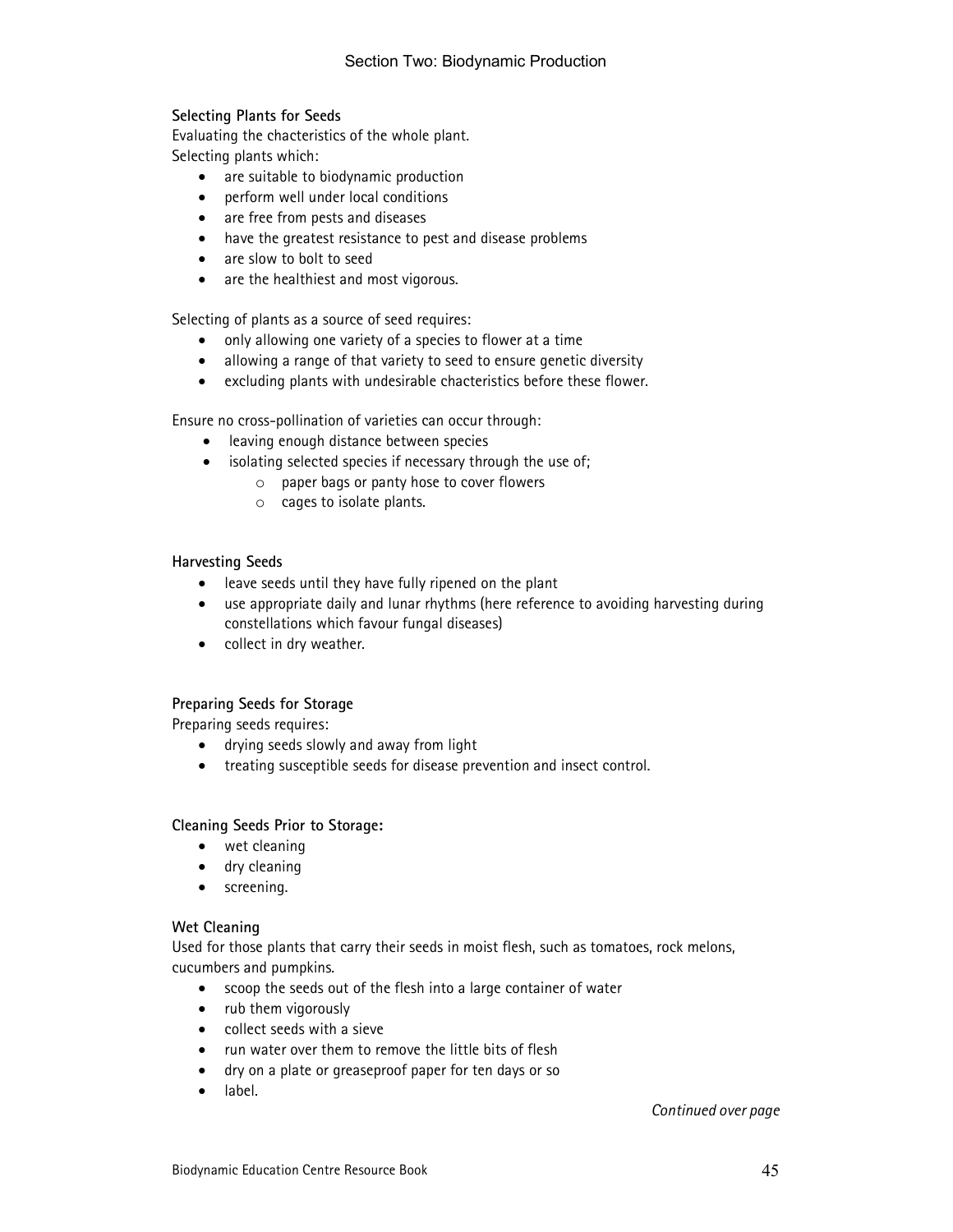#### Dry Cleaning

Used for seeds maturing in a dry receptacle - capsule, pod, husk or case; as with beans, peas, sweet corn, popcorn, maize, radish, lettuce, carrot, onion, beet, okra and most garden flowers.

- Let the plant produce dry seeds on the bush. Should rainy weather set in, the whole plant can be pulled out when the pods are brown, and hung in a shed or under a verandah
- Dry pods also can be harvested individually as soon as they are ready on the bush
- Gently roll or crush, and winnow.

#### Screening

• Use different gazed stainless steel sieves mounted on wooden frames or kitchen colanders and sieves to sieve out either the seeds, or the trash.

#### Drying Seeds

Different ways to dry seeds are:

- Keep small quantities of seed in a bowl on the window-sill out of the sun and turn them occasionally.
- Spread seed out evenly on newspaper in a spot where they will not be blown away or spilled. Some people do this with wet seeds because they prefer to have them sticking to paper for planting out later.
- Hang small quantities in paper bags in a breezy spot.
- Lay larger quantities out on screens and turn them occasionally.
- Hang up large quantities of big seeds, such as beans, in thin hessian sacks to finish off drying.
- In very wet weather, set seed screens up high on racks in a warm room such as the kitchen, or above a water heater. Do not let the temperature reach more than 45˚C.

Generally large seeds need a much longer drying time than small ones. A simple test to see whether large seeds are dry enough for storage is to bite one of the seeds. If no impression is made with a reasonable amount of jaw pressure, then the seed is dry enough to store.

#### Diseases of Seeds in Storage

Disease that are spread in, or on, seeds need to be avoided.

#### Hot Water Treatment

This is a safe method of treating seeds for diseases such as black rot, black leaf spot and black leg in cabbage, which spread and develop only in humid weather, as well as bacterial canker in tomato and downy mildew in spinach.

- Soak the seeds in water held at a constant temperature of 50˚C for about twenty five minutes. Make sure that the temperature does not ride too high. This can be done with a thermometer checking a saucepan a saucepan full of water inside another saucepan, or, better still, in an electric frypan.
- After the water treatment, dry the seeds in a sieve. It is important that they are well dried again before storing.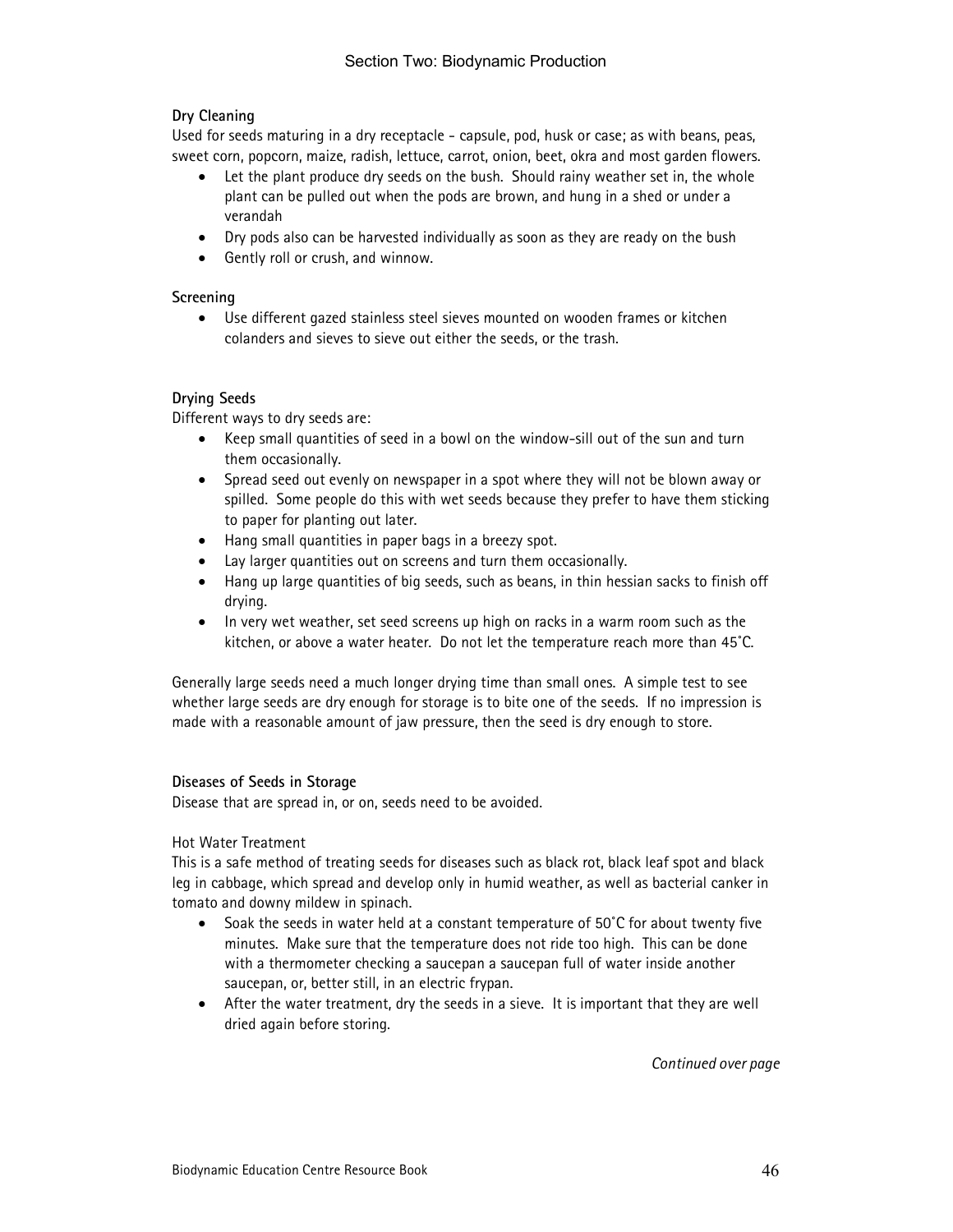#### Fermentation

The seeds or tomato and cucumber are fermented to rid the seeds of unwanted seed-borne diseases, by the action of bacteria and yeasts.

- Cut the fruits in two. Remove the seeds and pulp with a large spoon or cupped hands and put with a little water into a container. Leave this to sit at warm room temperature.
- After a few days, a foam or crust will form on the surface, indicating that the fermentation has occurred and the surrounding gelatinous pulp has dissolved.
- To obtain clean seeds, rinse with plentiful quantities of water. The debris and empty seed float, and are slowly poured out. The rest can be washed under a tap in a strainer. You will then obtain perfectly clean seeds.
- Spread out the wet mass of seeds very thinly and evenly on a non-stick paper to dry.

#### Storing Seeds

To maintain the viability of seeds keep a constant humidity (this is the most critical factor in longevity):

- place seeds in paper bags and then in dark coloured jars in a cupboard
- store seeds below 10% humidity with 5% being the optimum
- silica gel crystals, wood coal or rice should be added to help absorb moisture
- tape around the jar lid to help keep out moisture.

#### Temperature:

- for most seeds 5˚C is the ideal, but
- store in a fridge for long-term storage
- for short-term storage, put the containers of well dried seeds in a south facing room (southern hemisphere) or under the house.

#### Monitor seeds for:

- presence of insects
- moisture levels.

#### Appropriate containers for seed storage are:

- glass jars
- screw top jars and canisters.

#### Seed Viability Test

Seeds should be tested for the following outcomes:

- viability
- purity
- vigour
- disease identification.

Seed viability testing can be undertaken through:

- planting seeds directly in the soil
- planting seeds in controlled conditions either inside or outside to ensure constant warmth and moisture.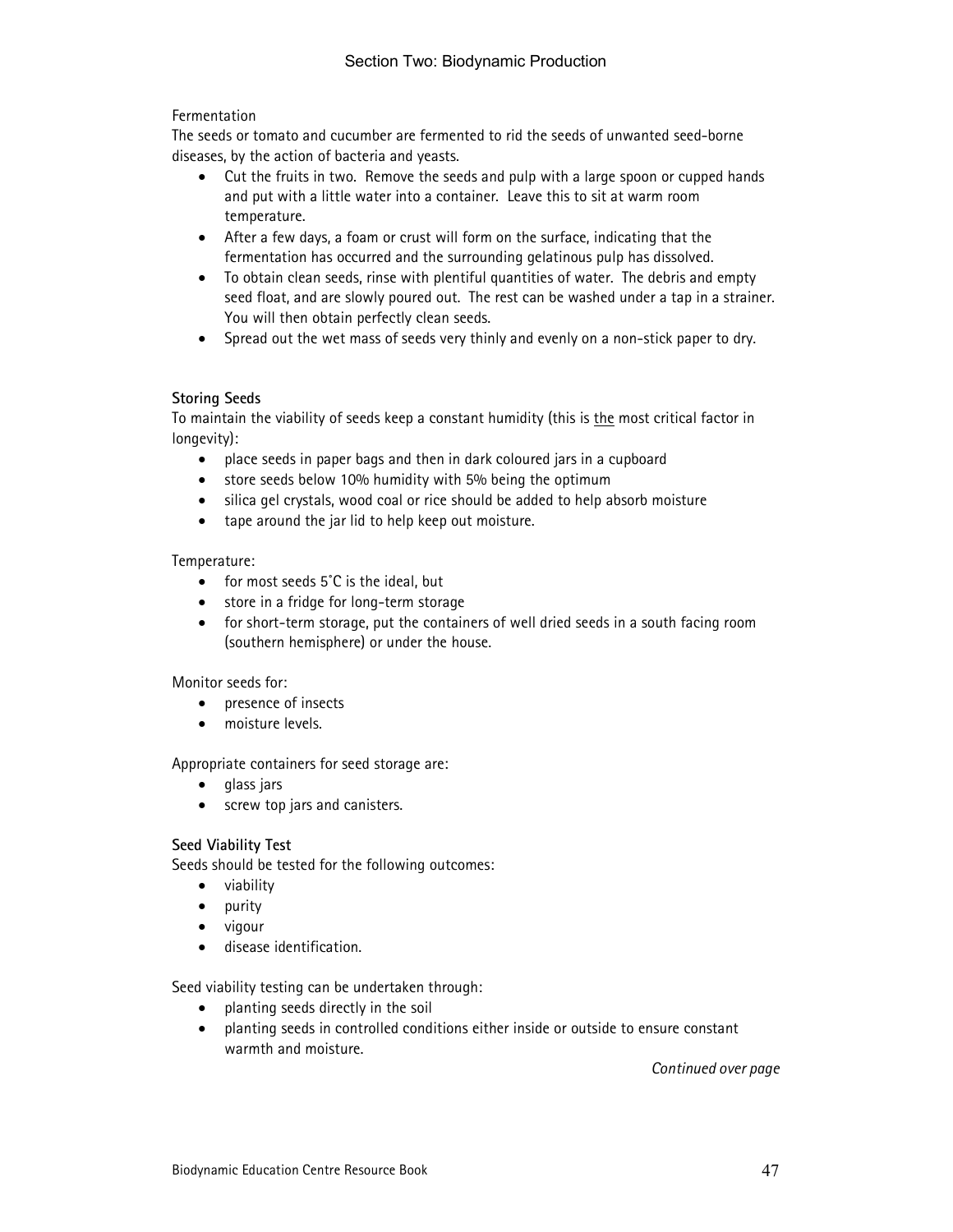Testing seed viability in the soil:

- selecting between ten to one hundred seeds depending on the accuracy required from the test
- preparing the soil according to normal production requirements
- planting seeds during the appropriate seasonal and weather conditions
- planting seeds during the appropriate lunar rhythms
- watering well
- monitoring conditions
- leaving for an appropriate amount of time depending on germination times
- counting the number of seeds which have germinated to determine seed viability %.

Testing seed viability in controlled conditions inside:

- selecting between ten to one hundred seeds depending on the accuracy required from the test
- placing seeds on several layers of moist paper towel
- placing seeds in a plastic bag with small holes in it for up to one week at 25 to 25˚C
- unrolling paper to check the numbers of seeds which have germinated
- counting sprouted seeds to determine viability.

Testing seed viability in controlled conditions outside:

- selecting between ten to one hundred seeds depending on the accuracy required from the test
- planting seed in boxes in seed raising mix at the correct depth
- watering well
- covering box with a sheet of glass
- leaving for an appropriate amount of time depending on germination rates
- counting the number of seeds which have germinated to determine seed viability.

Sourced from Michel and Jude Fanton, The Seed Savers Handbook for Australia and New Zealand, The Seed Savers' Network, Australia, 1993, ISBN 0 646 10226 5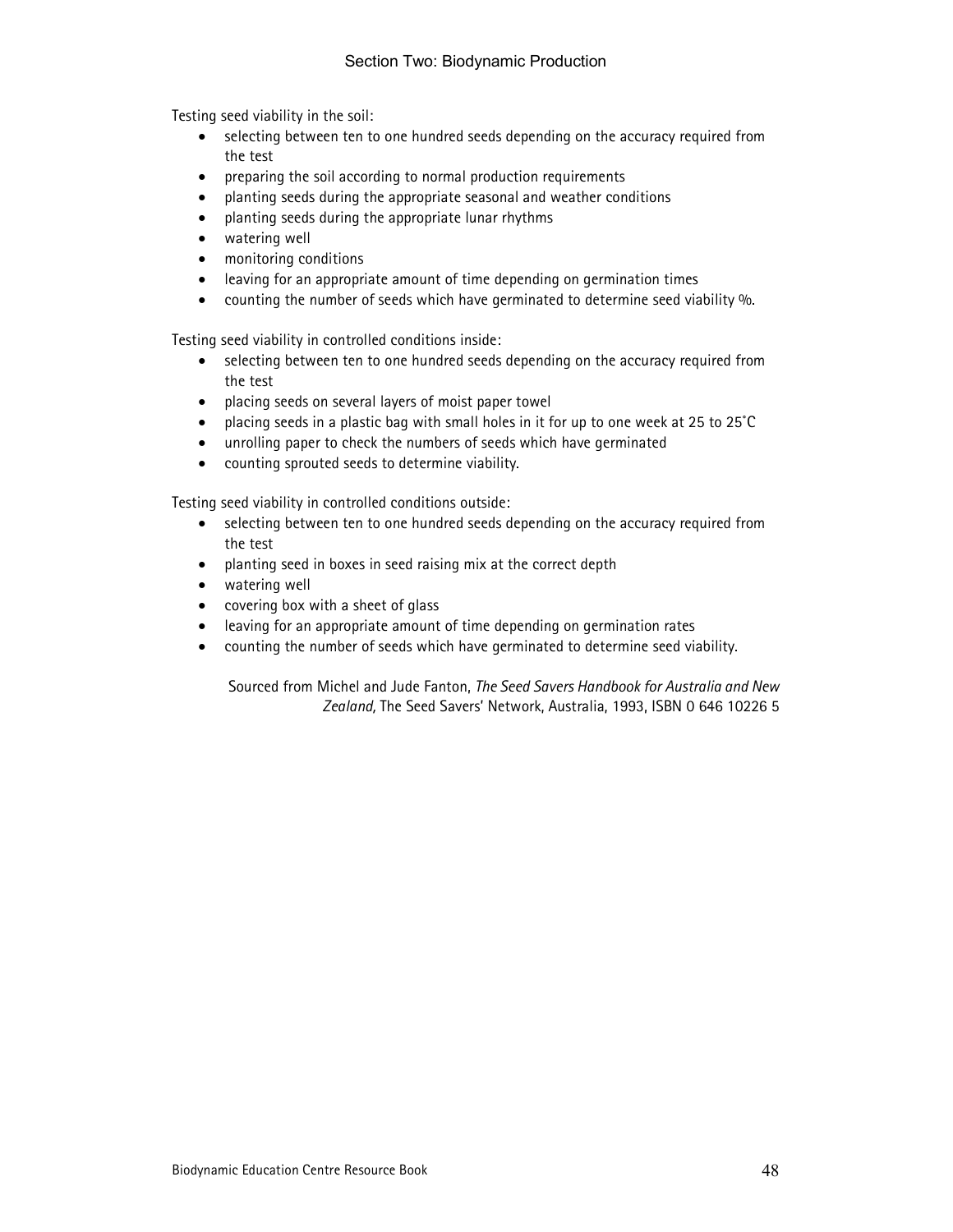# Biodynamic Fruit Tree Care

Fruit trees can be maintained in good health and vigour through adherence to the following guidelines.

#### Site Selection

- sheltered from strong winds
- sunny position
- good drainage; light sandy soils are ideal, clay soils; install drainage
- keep well clear (40-50 meters) of tall trees
- ensure good air circulation for the ripening of the fruit and to avoid fungal problems.

#### Site Preparation

- If the soil is compacted, deep rip when the subsoil is dry, so widespread cracking will occur. This allow root penetration and oxygen to reach the roots.
- Plant green manure crop(s). Apply manure concentrate when turning in green manures.
- Check soil pH and add lime (1/3 recommended rate) or dolomite if necessary. pH should be above 5.5.
- Make regular applications of BD500 in spring and autumn.
- Apply well rotted compost.

#### Establishing Trees

- space to allow plenty of air flow (5-6 meters apart); leave more room for larger trees and less for smaller trees.
- holes for planting should not be too large
- large trees should be planted 6-10m apart, medium trees 4-6m apart.
- dip trees and vines which have poor root development in mixture of clay, cow dung and equisetum.

Dip the bare root prior to planting in a mixture of either:

- 80% clay, 20% cow manure, stirred BD500
- 70% clay, 30% ripened compost, stirred BD500.

#### Biodynamic Treatment

- regularly slash between trees followed by application of manure concentrate
- occasionally disc between trees and plant with a green manure crop to build fertility
- apply BD500 spring and autumn
- apply compost at least every second year
- prune trees when dormant during descending moon (avoid period around the full moon)
- apply tree paste immediately after pruning
- apply BD501:
	- o when trees have started sprouting
	- o once fruit as set
	- o 2 weeks before harvest
- apply BD508 regularly (every 2 weeks) especially during full moon periods and following rain.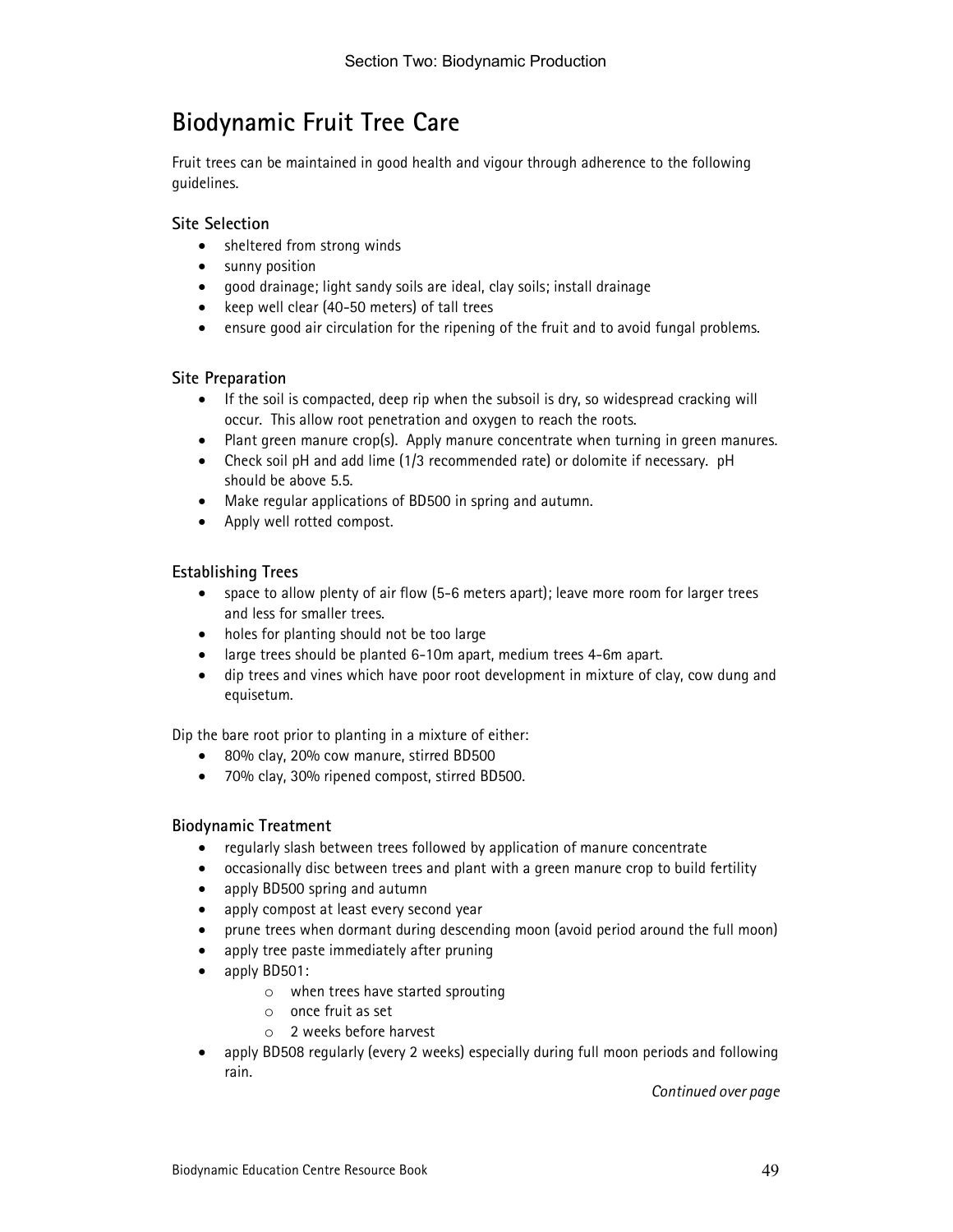#### Maintaining Orchards

- regular bi-yearly applications of compost
- use of a diverse range of cover crops or green manure crops under trees and vines and between rows
- suitable use of mulching
- applying biodynamic tree paste to enhance the vitality and strength of fruiting trees and plants.

#### Ley Mix for Orchards

- sub-clover, white clover, strawberry clover, rye grass, cocksfoot, pasture grasses, legumes, native grass covers
- chicory, calendula, oregano, various yarrows, nettles, valerian, borage, comfrey, tansy, plantain.

Around margins and banks

• Rosemary, thyme, feverfew, chrysanthemum, parsley, dill, coriander, calendula, cornflower, southernwood, nasturtiums, yarrow, wormwood, tansy, many varieties of sage, marigolds, daisies, wide range of native shrubs.

#### Sward Management

A diverse mix of legumes, grasses and herbs would provide the most beneficial sward between rows in orchard management. Deep rooted plant varieties access nutrients from the sub-soil, legumes provide nitrogen and the grasses provide organic matter when slashed or mulch mowed. The understorey can also be planted with a variety of herbs and will help to provide habitats for a range of predatory mites and wasps, ladybirds, lacewings, hoverflies and tachnid flies.

Suitable plants would include:

Deep rotted plants such as:

- Chicory
- Queen Anne's lace
- Dandelions
- Lucerne.

Grasses would include

- Rye
- Oats
- Prairie
- Native grasses.

Legumes such as:

- Lupins
- Red and white clovers.

Herbs such as:

- Dill
- Caraway
- Yarrow
- Dandelions
- Comfrey.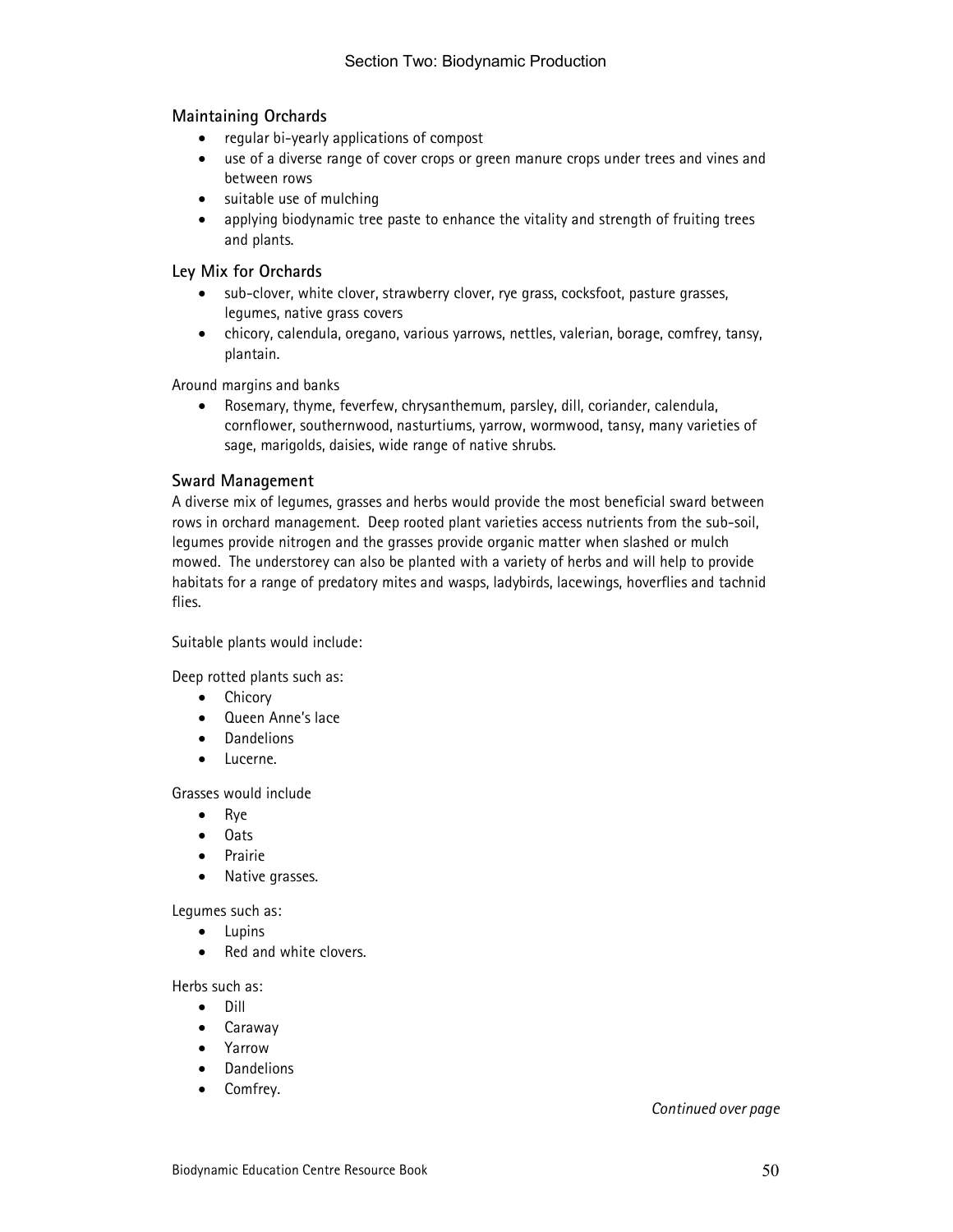### Tree Pruning (notes)

Pruning must:

- allow adequate space for the natural form and growth of the tree
- maintain the balance between old and new wood.

#### **Process**

- remove all dead, fractured, poorly attached, dying and diseased wood
- remove competing branches redirect growth patterns and avoid physical and structural damage to the tree.

#### Main Causes of Problems

- use of half rotted compost i.e. not fully decomposed which causes too strong a fertilisation.
- too little light and air movement
- incorrect species selection for soil type and climate.

#### Stress on Trees

Times of plant stress can include but are not limited to the following:

- bud burst
- flowering
- during over wet periods
- excessive weather conditions such as heat and wind
- drought conditions.

#### Recommended reading:

Pfeiffer, E., Biodynamic Treatment of Fruit Trees, Berries and Shrubs, Manfred Printing, 1976, U.S.A.

Information on beekeeping: www.biobees.com/ or www.warre.biobees.com/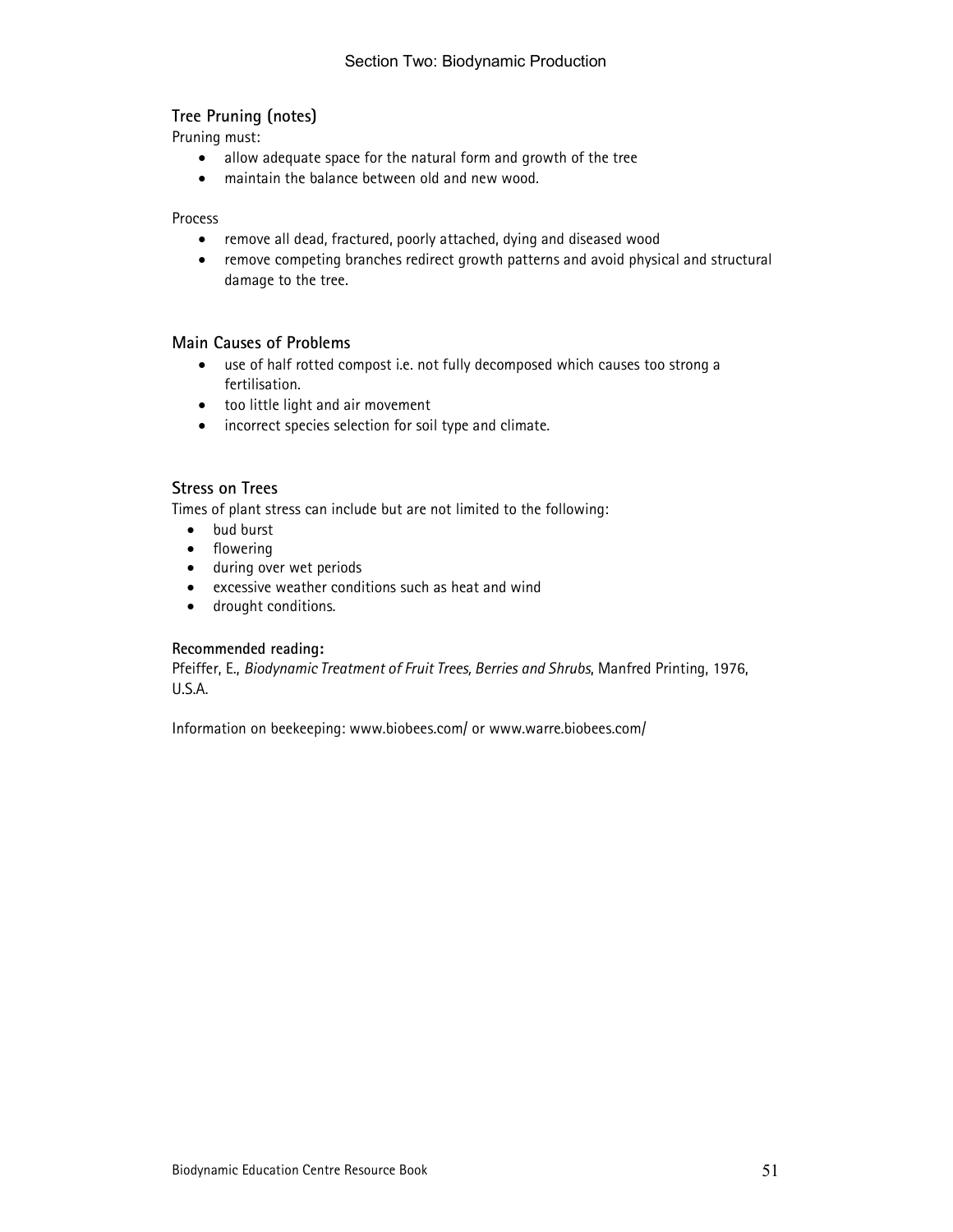### Bio-Dynamic Fruit Growing

Warmonderhof Biodynamic Farm, Holland

Bio-Dynamic fruit growing is one of the more complicated forms of food production. There are many different factors that exert their influence making it virtually impossible to bring them together to form one clear picture. Hence we've separated these out into a number of topics. Once you've read these you'll have a reasonable understanding!

#### Pruning

Pruning is an extremely important activity for annual fruit growing. The objective is to achieve a proper balance between tree, leaf, fruit and light. The true pruning activity starts in November (Northern Hemisphere) and continues into May (NH). During this period tree pruning is approached in three stages.

During the first stage experts remove large branches and the central top of the tree with (pneumatic) scissors/shears. This is referred to as shape pruning as it determines the basic shape of the tree. In addition students of the Warmonderhof revisit these trees with hand pruning scissors to examine how the basic shape is determined and to correct this with additional pruning. This way the older smaller branches which are unlikely to have decent quality buds are removed; this is called maintenance pruning.

In April/May (NH) the tree is examined once more to assess the number of buds and to prune. This time to prevent too many apples from growing on the tree. The latter is called fruit wood pruning (bud thinning?) as one only prunes branches with too many flower/fruit buds. As one can imagine it take a while to examine and treat 80 000 trees.

#### Compost

B-D fruit growing uses a lot of compost. We use a wood/grass compost in which fungus is dominant. This compost is preferred over a bacteria dominated one because the roots of fruit trees love fungus. The purpose of the compost is three fold. First as a ground cover which is a lot easier to work with than the clay soils we have here in combating weeds in spring. Secondly, the compost serves as nutrition for the soil and roots of the trees and shrubs. And finally compost is an ideal environment for earthworms and micro-organisms. The earthworms are essential because the tunnels they create keep the soil airy. The micro-organisms ensure that nutrients become available, they form the soils ability to buffer the relationship with the trees with respect to the uptake and release of minerals and other nutrients. With respect to pear trees compost has a fourth purpose in that is to protect the root stock from the cold.

Compost is spread during the dry periods in winter preferably when the earth is frozen. This way damage to the grass cover is minimised (a compost trailer is heavy and quickly damages the grass cover). Berries and pears are most in need of compost and they are treated first. It is also important not to wait too long before composting young trees. This is a different compost, one which is inoculated with a mycorrhizae-fungus (similar to mushroom growing). This way a win-win situation is created as the added fungus benefits from the roots and the roots are fed by the fungus. In spring all the older trees also get a layer of compost, the main purpose of which is to create a workable mulch. Of course this also improves the soil, but because the roots of older trees run deeper in the soil they receive less benefit from the compost. Growth

It is very important to control growth. The key word here too is balance. Balance between growth and production. This starts during the establishment of the orchard. How do you get a new tree to grow? Up until now no-one has been able to successfully grow an apple tree in soil where apple trees grew previously. I hope good BD compost is the answer.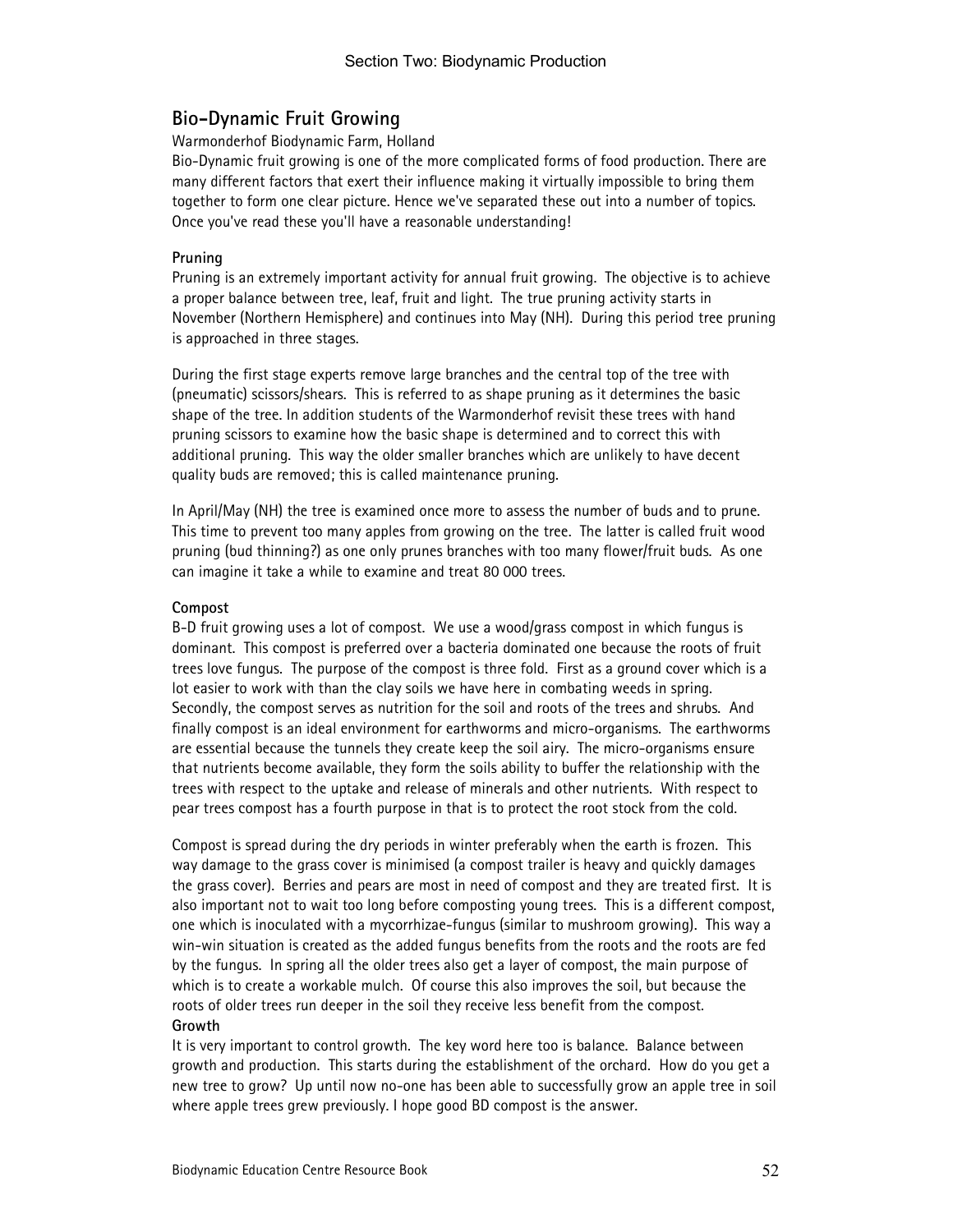Too little growth hampers production and vitality. Too much growth or growth which goes on for too long promotes pests and diseases. Too much growth can also be the result of incorrect pruning, uneven fruiting, and inappropriate fertilising. Where this is a problem it is possible to correct this through root pruning a dramatic action which can be fatal for the tree when not done properly.

#### Fertilising

When planting a tree ensure that good quality compost is present in the planting hole.

#### Use of compost

Promote mineralisation for example through the use of vinasse (by product of sugar beet) or feather flour. Anticipate future events based on test results of leaf and soil samples. Complement any extreme needs of the soil (during flowering).

#### Biodynamic Preparations

The use of preparations is a very tangible difference between organic and BD fruit growing. Preparations are a type of homeopathic remedy and based on the notion that water 'carries information'. By stirring and (diluting) the preparation in water, water more or less 'becomes' the preparation. Fruit growing uses the silica preparations (to strengthening flowers, leaves and fruit), cow horn and cow pit preparations (to promote growth), and valerian preparation (to increase temperature for example during frost periods at flowering time).

We use preparations to increase the overall resistance of the tree. As it is not possible to achieve 100% results it is not possible to treat for example Venturia Inaequalis with preparations.

#### Improve resistance

In addition to preparations there are a few other means by which to increase resistance. Some of which that spring to mind are algae, certain yeasts (for example brewers yeast), Equisetum arvense etc etc. Virtually every week someone gives us a 'tip' or treatment for Venturia Inaequalis. Up to now none of these have been effective.

#### Protection

First; preventing pests and diseases is always better than a cure!!!! As a professional organic fruit grower I can't afford to accept the concept of an acceptable level of risk biological or otherwise. This means that I regularly walk through the orchard observing closely what is happening in order to respond quickly to early pest or disease outbreaks. For example with Venturia Inaequalis which can start quickly during the flowering period it is easier to prevent it from happening then to wait till after the harvest.

I'll briefly describe some of the problems that can occur during fruit growing in the polder (the reclaimed areas in the centre of The Netherlands with very clay soil).

Venturia inaequalis - plant resistant varieties such as Santana, Collina en Topaz - plant varieties that are not susceptible such as Concorde, nr 251 en Autento - ensure the orchard is clean.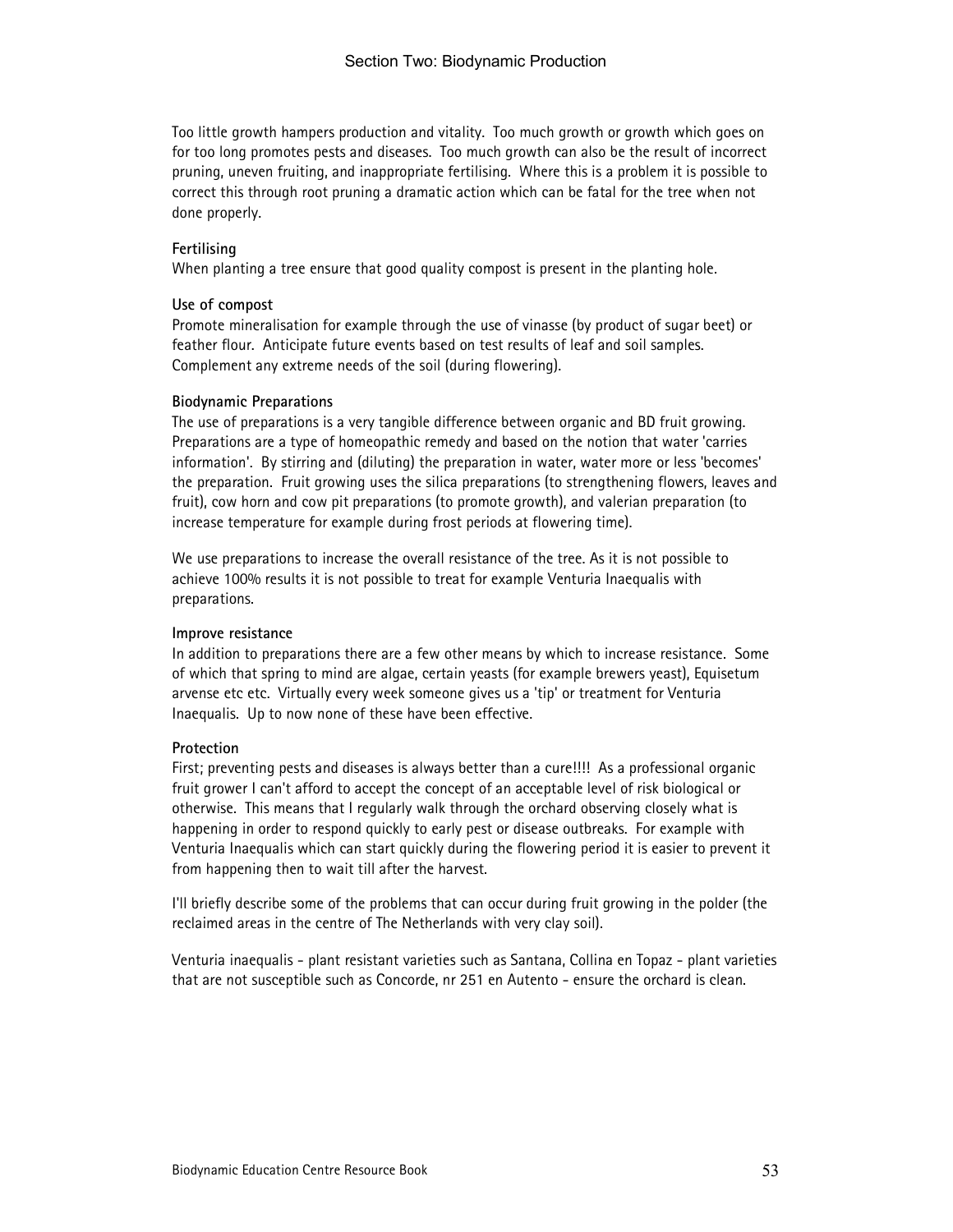Clear fallen leaves for example by letting Turkeys roam underneath the trees, or by shredding leaves. Fewer leaves means less chance of fungus - ensure that worms and micro organisms are functioning at optimum levels (for example by applying compost, compost tea). These ensure leaves are broken down – strengthening leaves by using the silica preparation, algae spraying/misting etc – add calcium and sulphur during the time of year or season when fungus spores are released - take into consideration the expected spores release levels i.e. by using a warming system - ensure trees dry quickly after rain i.e. no windbreaks and an 'open' tree shape.

Canker (nectria) - obtain only very clean trees – closely scrutinise, cutting away the spot very precisely and make sure this isn't left in the orchard - if canker is discovered during the first two years of the trees establishment remove the tree (make this part of the purchasing arrangements with the supplier) - reduce growth after year three, fast growth creates a weaker tree - create an open tree shape, a tree with an open shape dries quicker - minimise friction of the tree and support stakes or wire. Tree wounds are sensitive to canker - add calcium - be careful when pruning in wet conditions as it results in wet wounds.

Storage molds reduce storage times - maintain distance between apples on the trees and the soil - dry harvested fruit as soon as possible - reduce canker pressure - Warm water treatment immediately after harvesting (2 minutes at 51 degrees C).

Caterpillars - avoid host plants and hiding places, no piles of old wood, no windbreaks encourage the presence of as many natural enemies as possible especially earwigs (Forficula auricularia) – determine the right level for the use of pheromone traps - use pheromone traps/confusion if necessary - Keep Turkeys under the trees they will eat fallen apples and caterpillars.

True bugs: Heteroptera - green flowering - watch out for nearby potato fields (potatoes are a host plant for Heteroptera ) - encourage the presence of natural enemies especially the earwigs (Forficula auricularia) - only under high pressure, use a very targeted spraying with plant or mineral oil.

Aphids (Venturia inaequalis). Balance is the miracle word here too. Big plagues have to be prevented and occur less quickly when natural predators are present - use as many natural predators as possible; here too the earwig plays a key role and under most circumstances can tackle the problem by itself. They are my big friends - other predators play an important role too such as: lady birds, Ischiodon scutellaris,, Ichneumonoidea, Heteroptera: Anthocoridae, Miridae etc. etc. As much as possible remove host plants such as Greater or Common Plantain (Plantago Major sub sp Major with respect to pink apple aphids)- there are possible solutions with neem & neem tree oil.

Rust: Gymnosporangium fuscum; here too - balance - spread out branches of older tees these almost always contain predator mites.

Vole: Arvicola amphibious or A. terrestris Voles, these are our latest problem. They use the tunnels of moles to travel to the tree roots which they subsequently eat. In the longer term this results in dead trees. The animals breed rapidly and quickly can take on plague proportions if not kept in check in time. Voles are a protected species and we need permission from the relevant authorities to deal with this species. Traps have been placed underground of the back part of the orchard at de Knooplaan 6. Gerrit Nagelhout checks these traps regularly and catches many a Vole.

Let's hope the orchard wins the battle.

Written by Wil Sturkenboom, Warmonderhof College, Holland, 2002-2007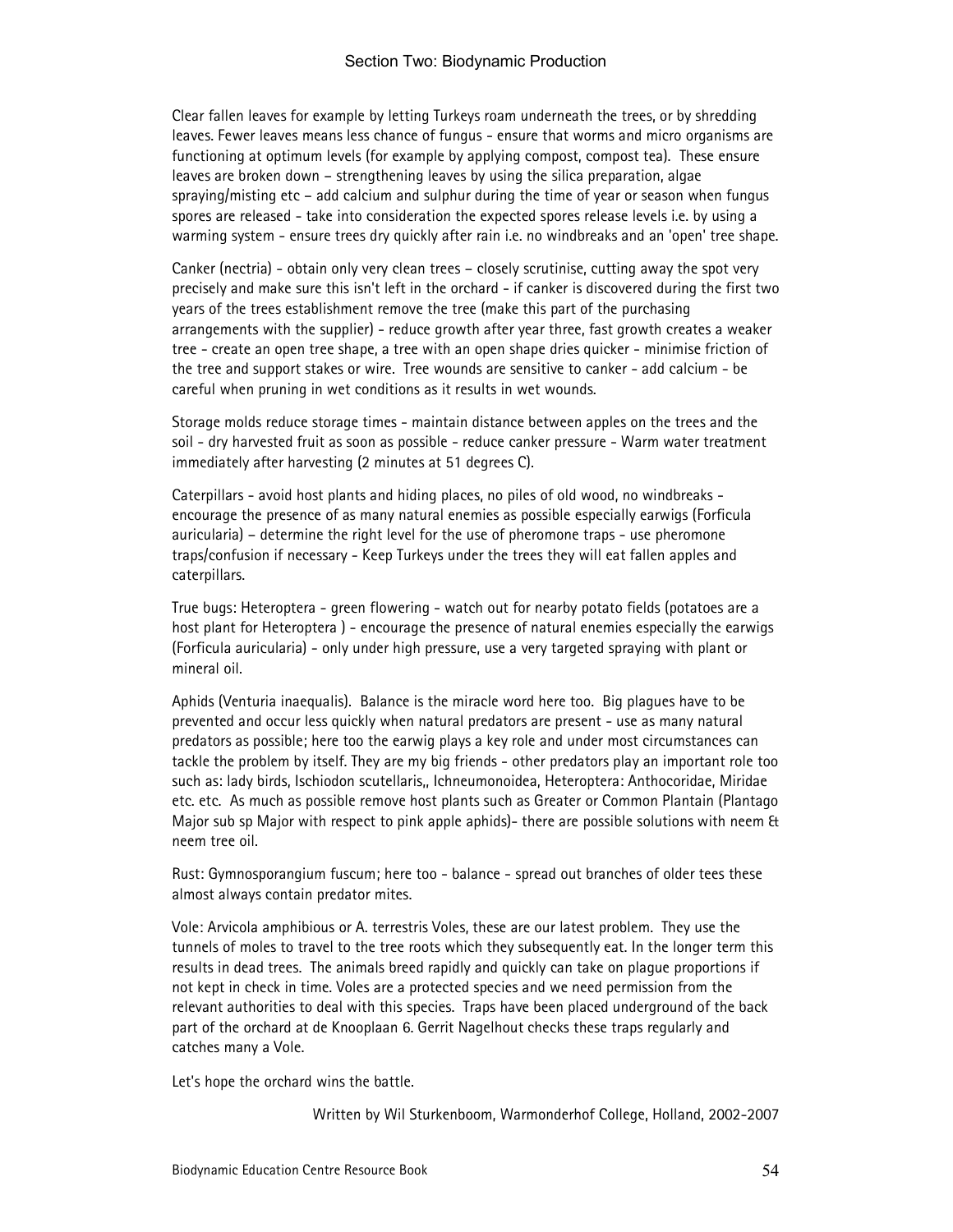# Biodynamic Tree Paste

We are no longer offering the biodynamic tree paste for sale, mainly as it is a cheap and easy preparation to make, but costs a fortune to send through the post, so for those who want to have a go themselves here is the 'recipe' and some useful instructions.

The tree paste has proved a very effective way of maintaining healthy trees with a smooth bark, healing lesions, and protecting trees against pests, especially those which hibernate underneath the bark, or in the crevices e.g. sucking insects, scale, aphids, wholly aphids, etc. That is, provided that the job is done right. The principle is that the entire tree, trunk, branches, twigs, buds is thoroughly covered with the paste. This restores a healthy trunk and the many pests that hibernate and lay their eggs on the outer twigs and near the buds, for instance bud borer, aphids and scale are also counteracted by the paste. It is especially important that not only the under side of the branch is covered, but the entire branch, including the dead corners where the branching off takes place, and that no bark remains to give hiding places. Any lesion of the timber can be painted with the paste, which is a much better procedure than covering with tar, oil, asphalt or paint, as is usually done. Holes in the trunk should be cleaned out and filled with paste. If eggs, larvae and scale are covered with the paste, it will exclude the air from them and they will perish. Since this paste is entirely harmless, and in no way toxic, it is and ideal means of protecting the tree and avoiding poisonous sprays. We have even sprayed it on green foliage, when this was attacked by pests and fungi (rust for instance and mildew), so that the leaves were entirely 'painted yellow'. The rain washes it off eventually and leaves recover with a healthy green shine.

The original recipe for tree paste was: 1/3 Sticky clay 1/3 Cow manure 1/3 Fine sand.

This mixture is approximate, for the sticky quality varies and the proportions have to be somewhat altered accordingly. As much water is added as is needed so that the past can be easily applied and still stick to the tree. Add equisetum preparation (horsetail tea), extract of nasturtium plants against aphids, or other ingredients that one wants to apply. For many years it was the biodynamic practice to apply the paste, in the solution form, with a whitewash brush, by hand, to the trunk and larger branches. Nowadays on finds few orchardist's who want to paint a tree by hand and we admit it is rather a messy procedure, but hand application may still be the easiest method for a few trees but for a large orchard spraying is really the only way to do it.

The paste can be used in Autumn when the leaves have fallen off, or in Spring as a preemergence spray (before the buds open, but after the main frost period is over).

Ref: The biodynamic treatment of Fruit trees, berries and shrubs by Ehrenfried E. Pfeiffer. Sourced from http://www.irishseedsavers.ie/article.php?artid=276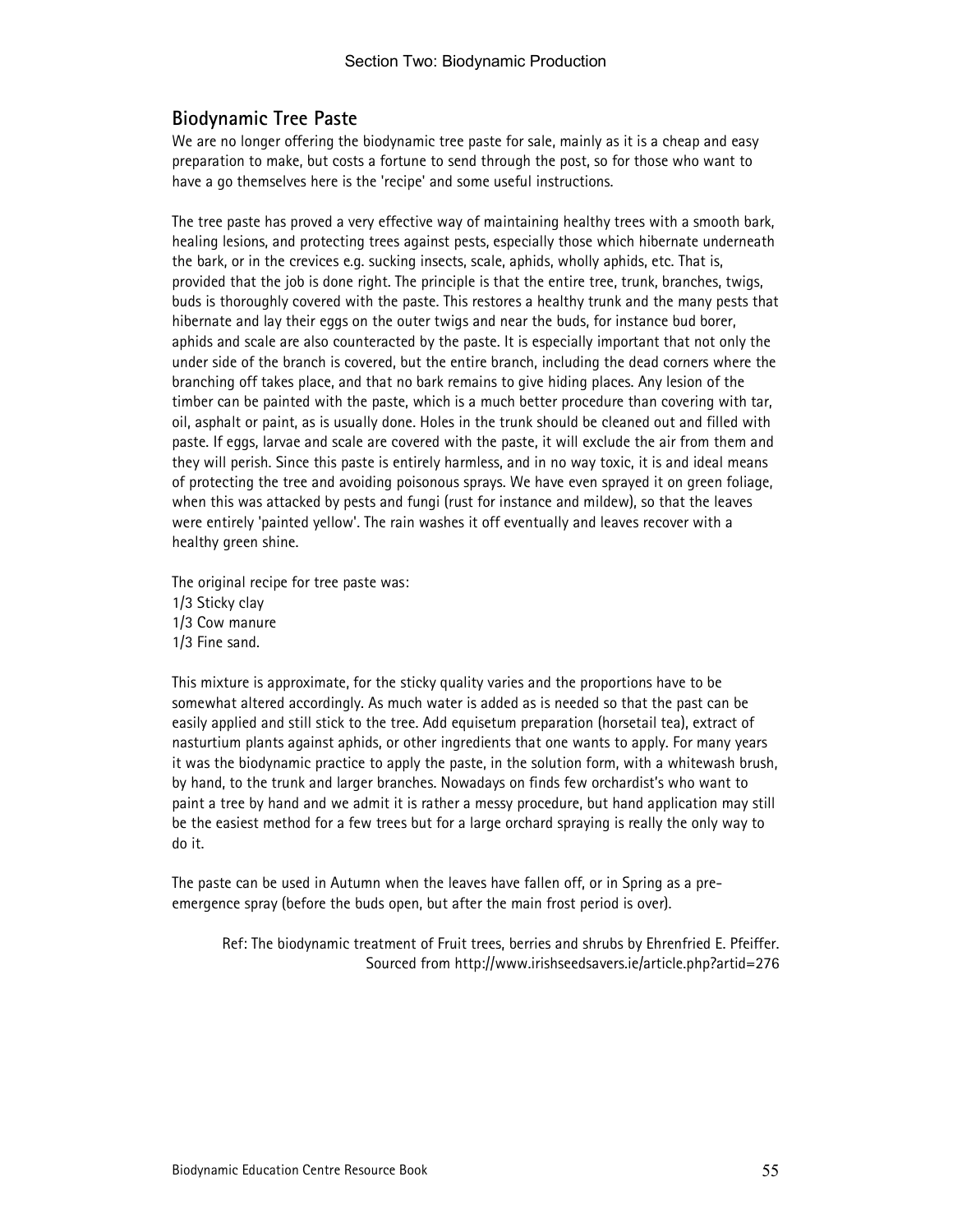# Biodynamic Viticulture

Notes from Biodynamic Workshop held at Richmond, Tasmania, 2007 By Graeme Roberts

It is not recommended to use raw manure on vines and fruit trees as it is too strong and acts like a chemical fertiliser. Always put raw manure through a compost heap to provide a balanced product.

In times of stress throughout the season, whether a prolonged wet or overcast period or prolonged dry period, the sugar levels in the sap falls and encourages insect attack. This is a good time to try foliar sprays to give the plant a boost. E.g. nettle sprays bring an iron influence which stimulates sap flow. Other foliar sprays to use are chamomile and calendula (made as a fresh tea) and seaweed.

Make every effort to put out tea sprays to destress plants – ideally this should be done before the stress event, such as a pending frost – otherwise during a prolonged stressful period.

Brian Keat's planting calendar provides a lot of information which can alert you to potential problem periods –so it is worth taking the time to learn how to "read the calendar". For example, a full moon, coinciding with the moon at perigee can bring much stronger water influences which causes excess sap flows and also influences some fungi to leave the soil and move up the vine to the watery leaf influences where the external conditions become more "soil-like" (dark and damp). This is probably a good time to put out the antifungal sprays like casuarina tea (508) or a 10% milk spray or sulphur.

Use the calendar as a planning tool and read ahead to work out the best times for each activity. Ideally, for grapes and fruit trees, try and carry out all activities on fruit days shown in the calendar.

#### Typical seasonal activities in the vineyard are:

Autumn – after harvest and at senescence (leaf drop) – do a final 501 spray for healing the scarring caused when leaves fall and to prepare the vine for next season. Apply the soil sprays (500 and Manure Concentrate or Cow-Pat Pit) – twice if possible. Apply compost in small amounts on soil – after harvest and after leaf fall.

Winter – do all the vineyard activities to prepare for next year.

Spring – apply soil sprays (twice when possible – refer to calendar for best times). At the ten leaf stage – before flowering, when the growth to this stage still comes from the carbohydrates from last year's growth –apply foliar spray of seaweed, fish, nettle, casuarina. At inflorescence and 10 days before capfall (flowering) apply 501 atmospheric spray – this strengthens the cell walls of the vine and gives good form and structure. At capfall until flowering is finished – no sprays.

Summer – apply antistress sprays as required. Check fruit and leaves regularly. After summer solstice – when upward growth stops and the energy starts going down into the fruit from the leaves and eventually into the root system – no more nitrogen sprays (fish, seaweed) – but antistress sprays of nettle and chamomile are OK. Before harvest – if a sugar boost is needed due to poor ripening period – use the 501 atmospheric spray.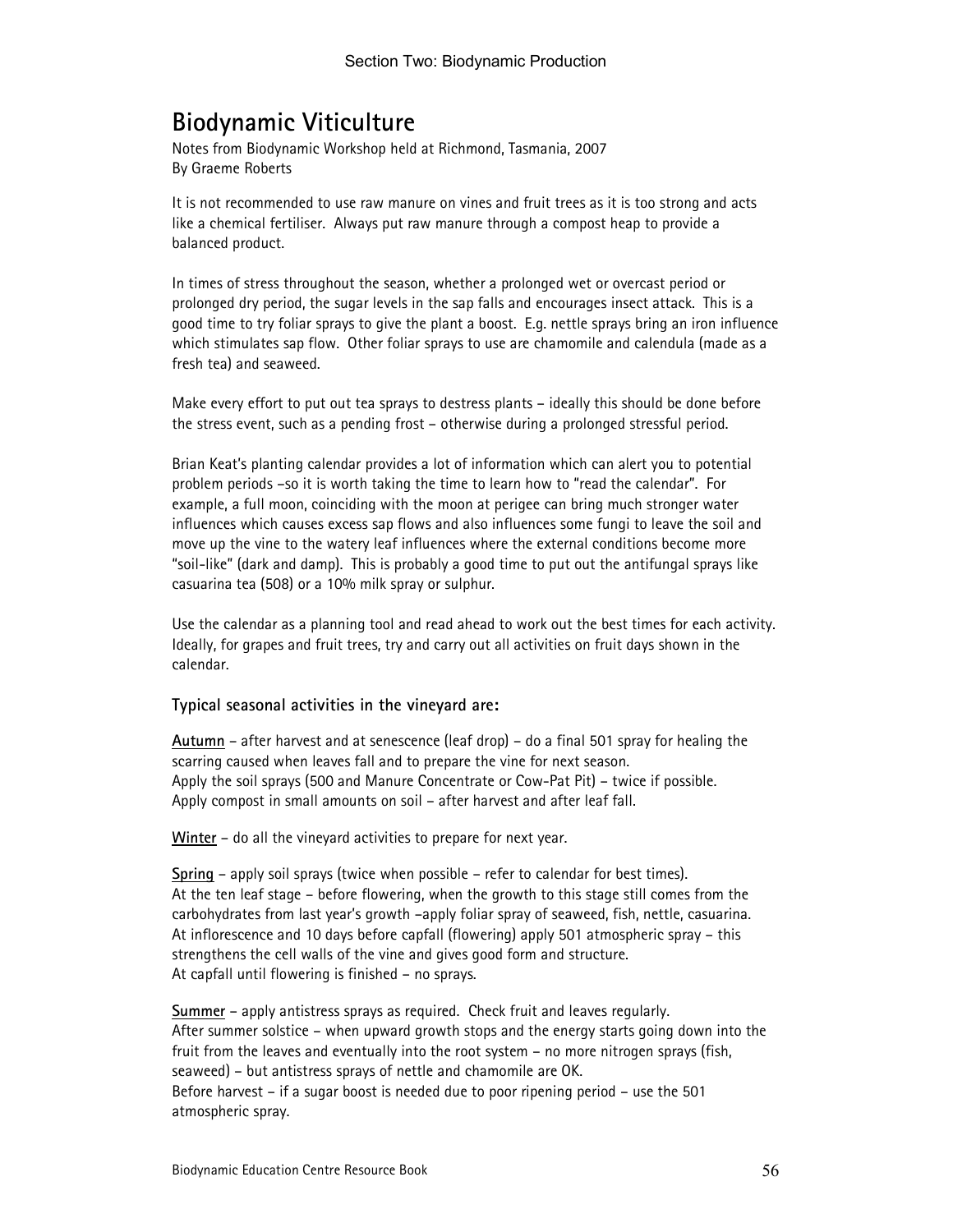#### Some notes on wine making influences:

Picking – mornings (or a cool afternoon) on fruit days. Not in the middle of the day.

Tasting – compare tasting of wines on root, leaf, flower, fruit days. Root days can produce dull taste, while fruit days should be best.

Wine making – use sulphur only if you have damaged fruit.

Tannins – need to be just right at picking. Check tannin development by looking at and tasting the seed and stems of the fruit – check colour, taste and flavour.

Note – Very close planting means the grapes are more shielded and while the flavour of the fruit may appear alright the stalks and tannin could still be green and unripe.

Lees - are affected by the influences of the moon - e.g. full moon and perigee pull the lees up through the wine – so, don't rack wine at these times.

Racking - lees are stable at the bottom of the barrel at new moon - so rack at this time and ideally on fruit or flower days. Note: Racking on root days can produce dull flavours.

Elementals, Journal of BD Tasmania, #88, December 2007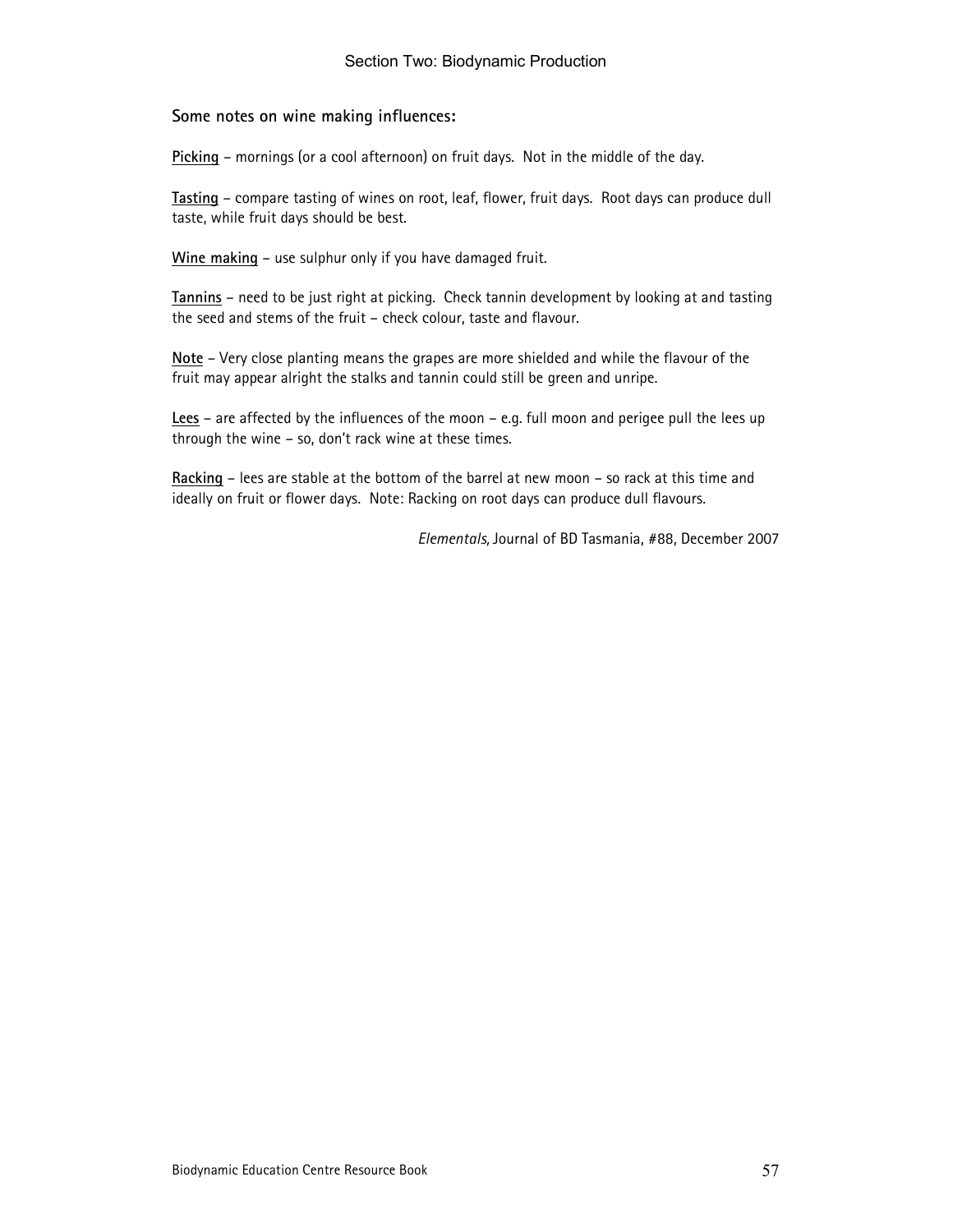# **Water**

### Water Use

Biodynamic guidelines for water usage requires:

- watering system must not overly exploit water source
- should not have a negative impact on plant health
- should not have a negative impact on soil structure
- watering should penetrate the root zone of plants
- there should be no water run-off
- measures should be taken to minimise evaporation
- water should not be used at a greater rate than it can be replenished.

#### Efficient Use of Water

Efficient water use of water can be achieved through the following:

- increasing soil humus and organic matter levels
- monitoring soil water levels to avoid over watering
- maintaining good soil structure
- minimising evaporation of water through;
	- o watering in the afternoon/evening period
	- o appropriate use of mulching
- recycling available water where possible
- ensuring water is not used at a rate greater than it can be replenished
- taking relevant measures to prevent erosion, salinisation and pollution of all water sources
- creating water traps such as ploughing along contour lines
- maintaining adequate water flows to sustain natural eco-systems
- maintaining adequate water flows to sustain water sources in the local area.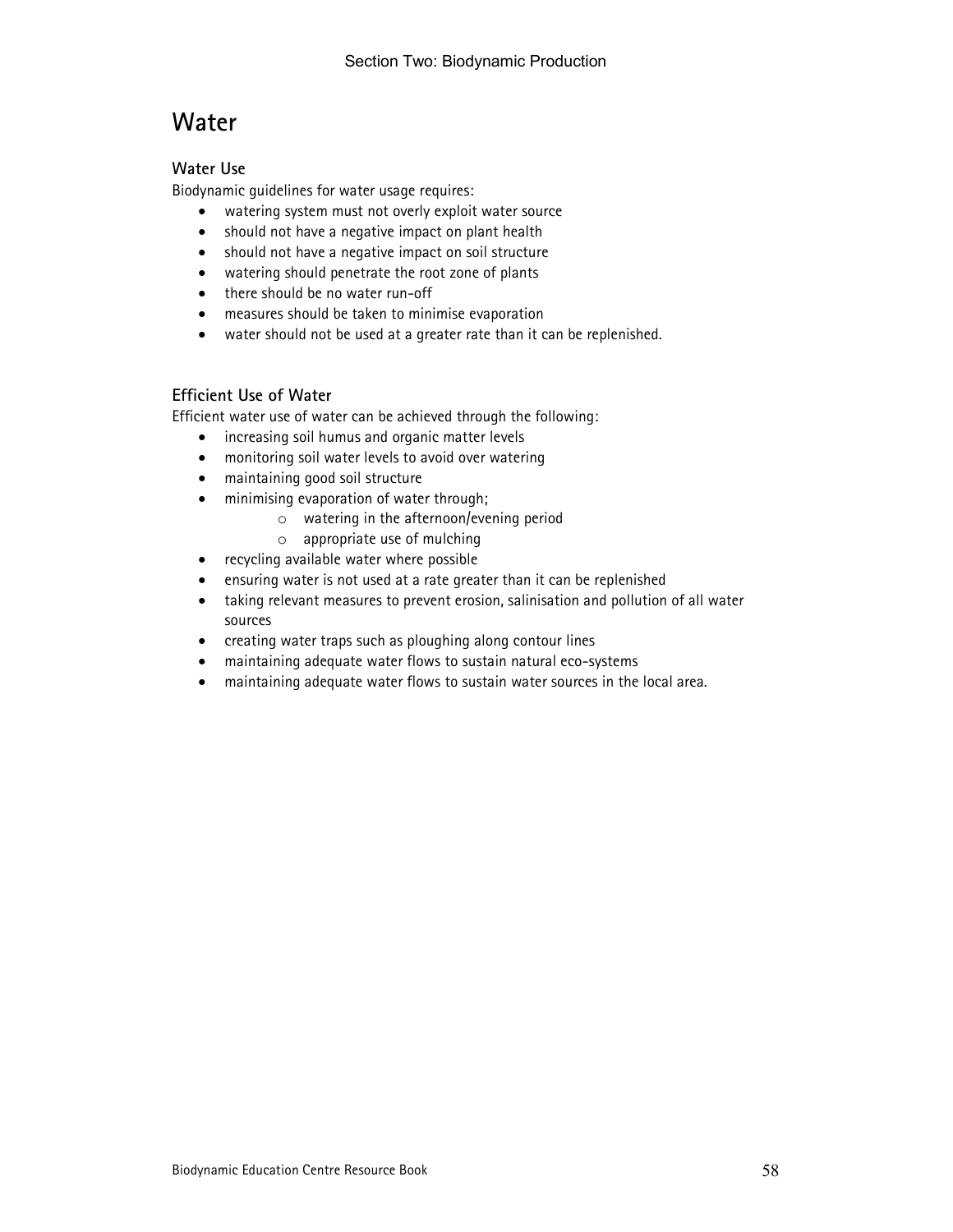# Spreadsheets for All Your Records

By Dan Kaplan for CSA Works

Dan Kaplan runs Brookfield Farm, a 400- share CSA in Amherst, MA and is a partner in CSA Works. To order disks with these spreadsheets send a donation of \$25 - \$50 to Brookfield Farms, 24 Hulst Ed, Amherst MA, 01002 or CSA Works 121 Bay Road, Hadley MA 01035. (specify Works or Excel).

Keeping track of seed inventory, planting dates, greenhouse schedules, field records and harvest records can be difficult on any vegetable farm. When you try to produce over 200 varieties of over 60 crops the task can be daunting. Trying to make sure that the 400 shareholders, whose money you've already spent, have full bags of delicious varied produce for 26 weeks, can be enough for a large migraine.

Using computer spreadsheets for crop planning and record keeping is an efficient way to manage a monstrous amount of information. I use Microsoft Works, in order to create many small spreadsheets, so that the information isn't too cumbersome. I turn these sheets into data generators and graphic displays. They can be used for any type of operation, not just a CSA. They are tools to answer the questions that we all have – how many pounds of beet seeds do I need to order to make sure all of my customers are happy in July? What date do I need to seed how many flats of broccoli in the greenhouse to have enough starts to plant on May 15th? Where did I plant my carrots last year?

Understanding this article is somewhat dependant on knowing a bit about computers and spreadsheets. You don't need to know tons, but we've assumed the basics . The words in CAPITAL letters are spreadsheet commands.

|                 |     |               |         |            |          | u         |        |               |
|-----------------|-----|---------------|---------|------------|----------|-----------|--------|---------------|
|                 | 200 | <b>SHARES</b> |         | 150        | ON FARM  |           |        |               |
| <b>CROP</b>     | UN  | YD/350        | DIST/WK | <b>WKS</b> | YIELD ND | 1997 prod | ROW ND | <b>BED ND</b> |
| <b>BEET</b>     | #   | 225           | ∸       | 10         | 4000     | 5075      | 18     | 4             |
| <b>BROCCOLI</b> | #   | 150           |         | 16         | 6400     | 2625      | 43     |               |
| CARROT          | #   | 375           | ⌒       | 22         | 8800     | 13315     | 23     | э             |

#### CROP PLAN

It all starts here – trying to convert my wildest dreams into an actual bed count. (If I want make 200 shareholders happy with carrots this year how many beds do I have to grow?). Here's what the columns mean:

 $A =$  the crop

 $B =$  the unit in question

 $C =$  the yield per 350' row

 $D =$  the quantity of product distributed per week

 $E =$  the number of weeks for distribution of product

 $F =$  the total seasonal yield needed

 $G =$  the production last year

 $H =$  total rows needed to grow for the season

 $I =$  the total beds needed to grow for the season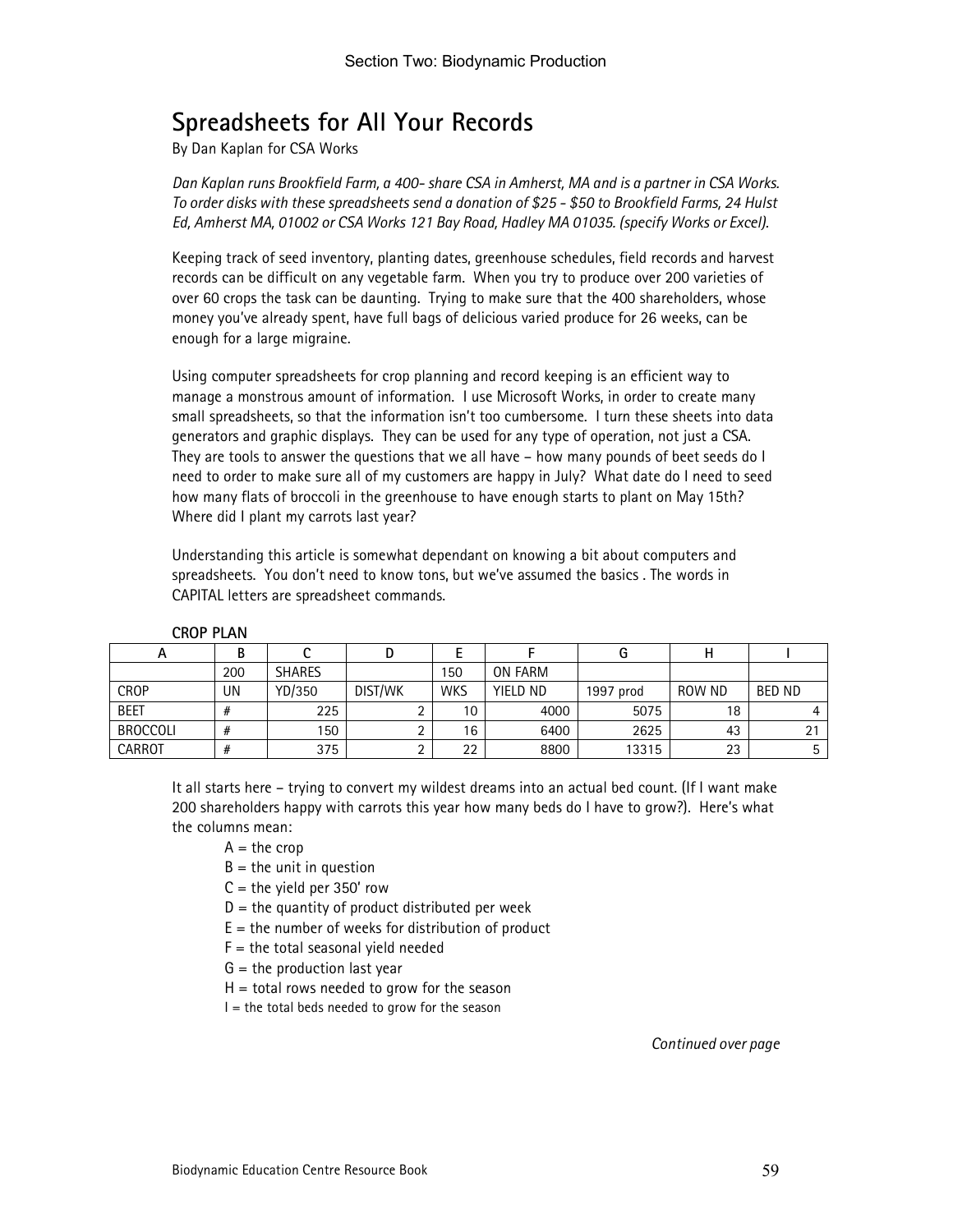All of this is data, except columns F, H and I which are results generated by formulas derived from the data. In this case column F is the sum of (column  $D \times$  column E) x the number of shares. The formulas are powerful because you can change some data and the results will automatically change. In this way, you can play around with different scenarios to see how they play out. For example, maybe I could plan on 3# of broccoli each week for distribution. How would that effect my acreage in production?

The yield estimate (C) is crucial – it is generating all of the results. Importantly, it includes a "fudge factor" of 10% which helps give the whole plan a bit of "wiggle room." It's important to have a plan, but the plan needs to be flexible enough to deal with the vagaries of weather and all of the other imponderables of being a farmer. I want to grow more then is needed – better to till it in then to have to hide at home during distribution to avoid my shareholders who want to know where their carrots are.

#### Field Plan

Once the crop plan is set, it's time to find a place in the fields to grow everything. CUT and PASTE columns A (crops) & I (total beds) from the crop plan onto a new worksheet. Then CREATE a new spreadsheet to represent each field. Each row of these new spreadsheets represents an actual bed in an actual field. Then CUT and PASTE the crops from the worksheet onto the fields where you want them to "grow." INSERT columns before and after the crop on the new sheets and they look like this:

| A |      |                |                  |      |            |
|---|------|----------------|------------------|------|------------|
|   | 4/23 | <b>CARROTS</b> | nelson(4)        | 9/10 | Oats/vetch |
|   | 5/16 | <b>CARROTS</b> | nelson(4)        | 9/10 | Oats/vetch |
|   | 6/6  | <b>CARROTS</b> | napoli(5)        | 9/10 | Oats/vetch |
|   | 4/23 | <b>BEETS</b>   | early wonder(15) | 9/10 | Oats/vetch |
|   | 5/16 | <b>BEETS</b>   | red $ace(14)$    | 9/10 | Oats/vetch |

- $A = field$  prep
- $B =$  planting date
- $C = crop$
- $D =$  variety (seed plate number, if direct seeded)
- $E =$  season extension notes
- $F =$  planting date (for double cropping or cover cropping)
- $G = \text{crop}$  (for double cropping or cover cropping)

This is where I figure out planting dates and varieties. This is also the place to work out crop rotations – graphically – using CUT and PASTE. These commands allow experimentation and creativity. I make copies of each of field plan for all of apprentices so they know what is going where, when and how.

#### Field Planting Schedule

Now just COPY and PASTE columns A, B, C, D and E from each field plan onto a new spreadsheet which becomes a master plan. The data on this new sheet can be SORTED in many ways to generate more information. First, SORT by planting date. This is now field planting schedule.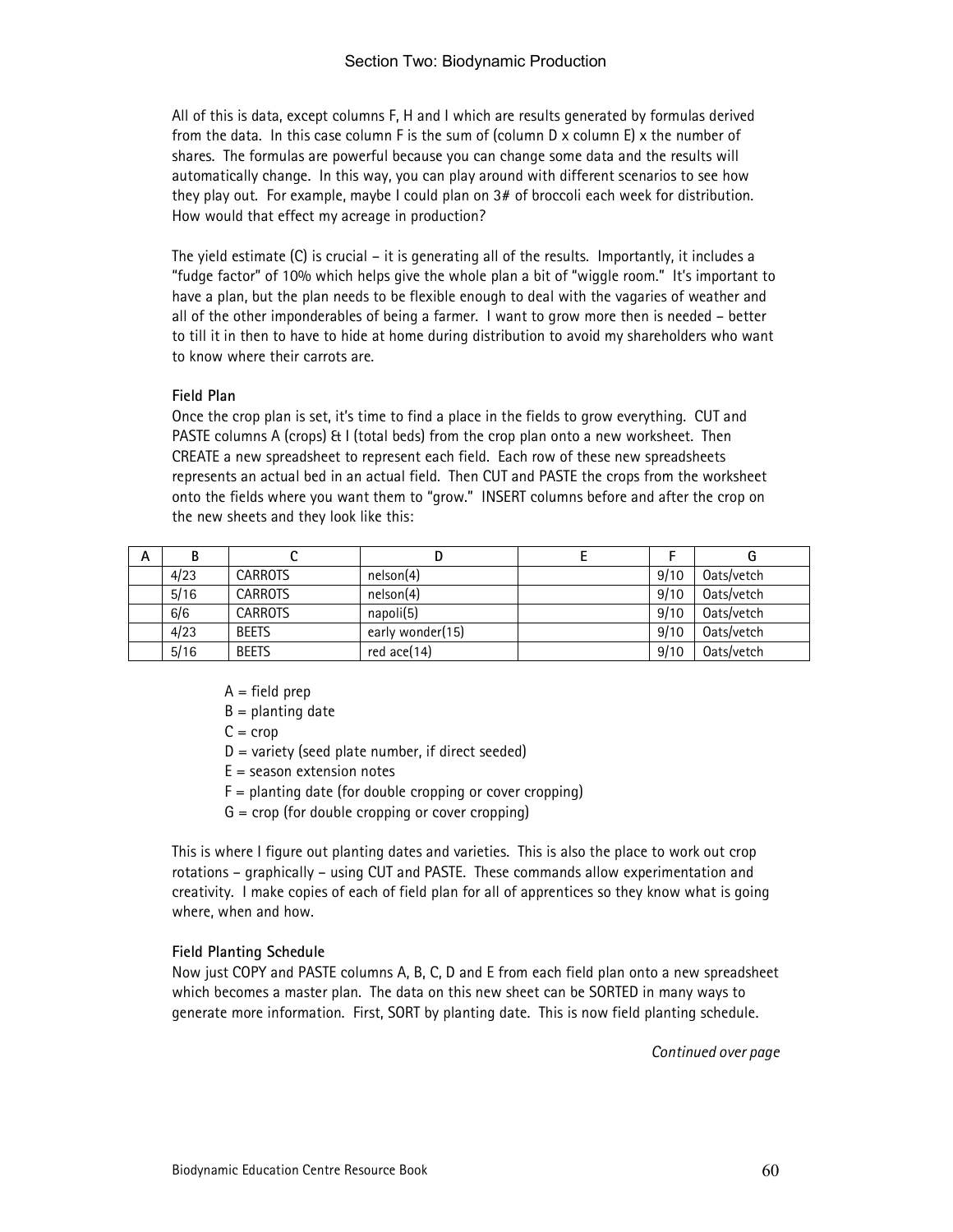It can be used to look ahead to figure out what needs to be plowed next week, what should be stale bedded, what should be seeded, etc.

| Γι   |                 |                  |
|------|-----------------|------------------|
| 4/23 | <b>BFFTS</b>    | early wonder(15) |
| 4/23 | CARROTS         | nelson(4)        |
| 4/28 | <b>BROCCOLI</b> | regal            |
| 4/28 | CABBAGE         | wakefield        |

#### Seed order

SORT the master plan by crop and INSERT some columns after to make a Seed Order.

| $\mathbf{\mathsf{a}}$ |                  |             |      |       |          | G         | н         |          |           |              |
|-----------------------|------------------|-------------|------|-------|----------|-----------|-----------|----------|-----------|--------------|
| Crops                 | Variety          | <b>Rows</b> | TP/3 | PL ND | Seed/350 | Unit      | Seed need | Seed on  | ADJ SD ND | Source       |
|                       |                  |             | 50   |       |          |           |           | hand     |           |              |
| <b>Beets</b>          | $Red$ ace $(14)$ | 15          |      |       | 1.60     | 0Z        | 24.00     | 12.00    | 12.00     | Johnny's     |
| <b>Beets</b>          | utz(19)          | 10          |      |       | 1.50     | 0Z        | 15.00     | 8.00     | 7.00      | <b>FEDCO</b> |
| Broccoli              | green            | 8           |      | 0     | 1400.00  | SD        | 11200.00  | 4000.00  | 7200.00   | <b>FEDCO</b> |
|                       | valiant          |             |      |       |          |           |           |          |           |              |
| Broccoli              | regal            | 6           | 235  | 1692  |          | <b>SD</b> | 1692.00   | 0.00     | 1692.00   | Johnny's     |
| Carrots               | nelson(4)        | 10          |      | 0     | 20000.00 | <b>SD</b> | 200000.00 | 60000.00 | 140000.00 | Johnny's     |

 $A = crop$ 

 $B = \text{variety}$ 

- $C =$  number of rows
- $D =$  number of transplants needed for a 350' row
- $E =$  total plant needed (includes an extra 20%)
- $F =$  seeds to sow a 350' row
- $G =$  the unit of seeds in question
- $H =$  the total quantity of seeds needed
- $I =$  the viable seed on hand from last year (inventory)
- J = the adjusted seed need (after inventory has been subtracted)
- $K =$  the source of the seed
- $L =$  the cost of seed (not shown)
- $M =$  the catalog number (not shown)

The estimate for seeds needed to sow a row (F) is crucial. This number generates our entire order and is the difference between being right and having to call Johnny's at 10am and ask them to Fedex another 1/4 pound of carrot seed since we just ran out. We can SUM the total cost of our seed as we're making it to ensure that we're within budget. And at the end of the day we can SORT the sheets by "seed source" (Johnny's, Fedco, etc.), PRINT out the relevant data, and send them what is now out seed order. It's also in instant record.

#### Greenhouse Schedule

From the seed order, COPY columns A, B, C, D and E onto a new spreadsheet, INSERT columns before and after and you now have a Greenhouse Schedule. This make for a quick and easy way to ensure all supplies are on hand and all of the crew knows what to do for the day.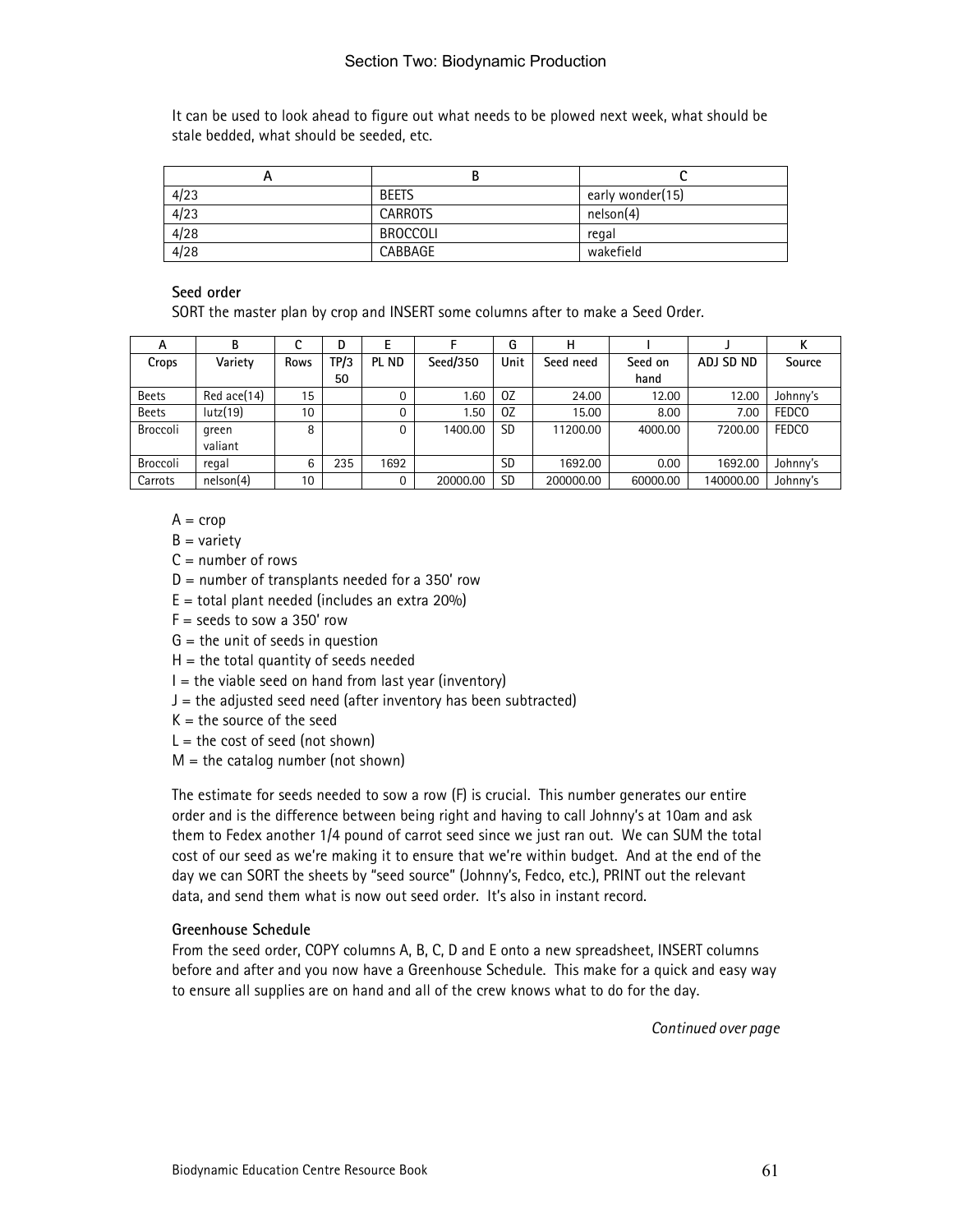|            |             |               |                |             |        |       | н            |
|------------|-------------|---------------|----------------|-------------|--------|-------|--------------|
| <b>ACT</b> | <b>DATE</b> | CROP          | <b>VARIETY</b> | <b>ROWS</b> | TP/350 | PL ND | <b>Flats</b> |
|            | 3/19        | BROCCOLI-4/28 | regal          | 6           | 235    | 1692  | 24           |
|            | 3/19        | CABBAGE-4/28  | wakefield      |             | 350    | 840   | $1^{\circ}$  |
|            | 3/19        | CH.CAB-4/22   | blues          |             | 235    | 564   |              |

- $A = actual$  seeding date
- $B =$  greenhouse seeding date
- $C = \text{crop}$  (and planting date)

 $D =$  variety

- $E =$  number of rows to plant in field
- $F =$  plant needed for a 350' row
- $G =$  total plants needed (includes an extra 20%)
- H = total flats needed (we're using 72s)

#### Planet Jr. Planter Plate Size Chart

Go back to the master plan, SAVE it as a NEW FILE, SORT it by crop, CUT out any crop that is not direct seeded, and now we have a chart which can be put in the seeding box and use for easy reference in the field.

| <b>BEFTS</b>   | early wonder(15) |
|----------------|------------------|
| <b>REFTS</b>   | red $ace(14)$    |
| <b>REFTS</b>   | utz(19)          |
| <b>CARROTS</b> | artist(4)        |
| <b>CARROTS</b> | $n$ avajo $(4)$  |

#### Field Records

Planning in necessary, but the important part is really record keeping, so I can learn from year to year and make the plan better and better. Once all of this is in the computer, record keeping becomes quite simple. SAVE each field plan as a NEW FILE and they are now Field Records.

When I go out seeding I take a pen and a small notebook. After each bed I mark down the date, crop, variety and seed plate number. At the end of every week I sit down with the field records and enter in the information from the notebook. I turn the season extension column into a notes section. Each week, I take a "field walk" through my field records and enter any relevant information which might come to mind. At the end of the season I have a field record for every field.

| Α |      |                |                  |             |
|---|------|----------------|------------------|-------------|
|   | 6/1  | <b>CARROTS</b> | nelson(4)        | reseed/thin |
|   | 5/12 | CARROTS        | nelson(4)        | thin        |
|   | 6/1  | <b>CARROTS</b> | nelson(4)        | reseed/thin |
|   | 6/1  | <b>BEETS</b>   | red $ace(14)$    | reseed      |
|   | 5/21 | <b>BEETS</b>   | early wonder(15) | reseed      |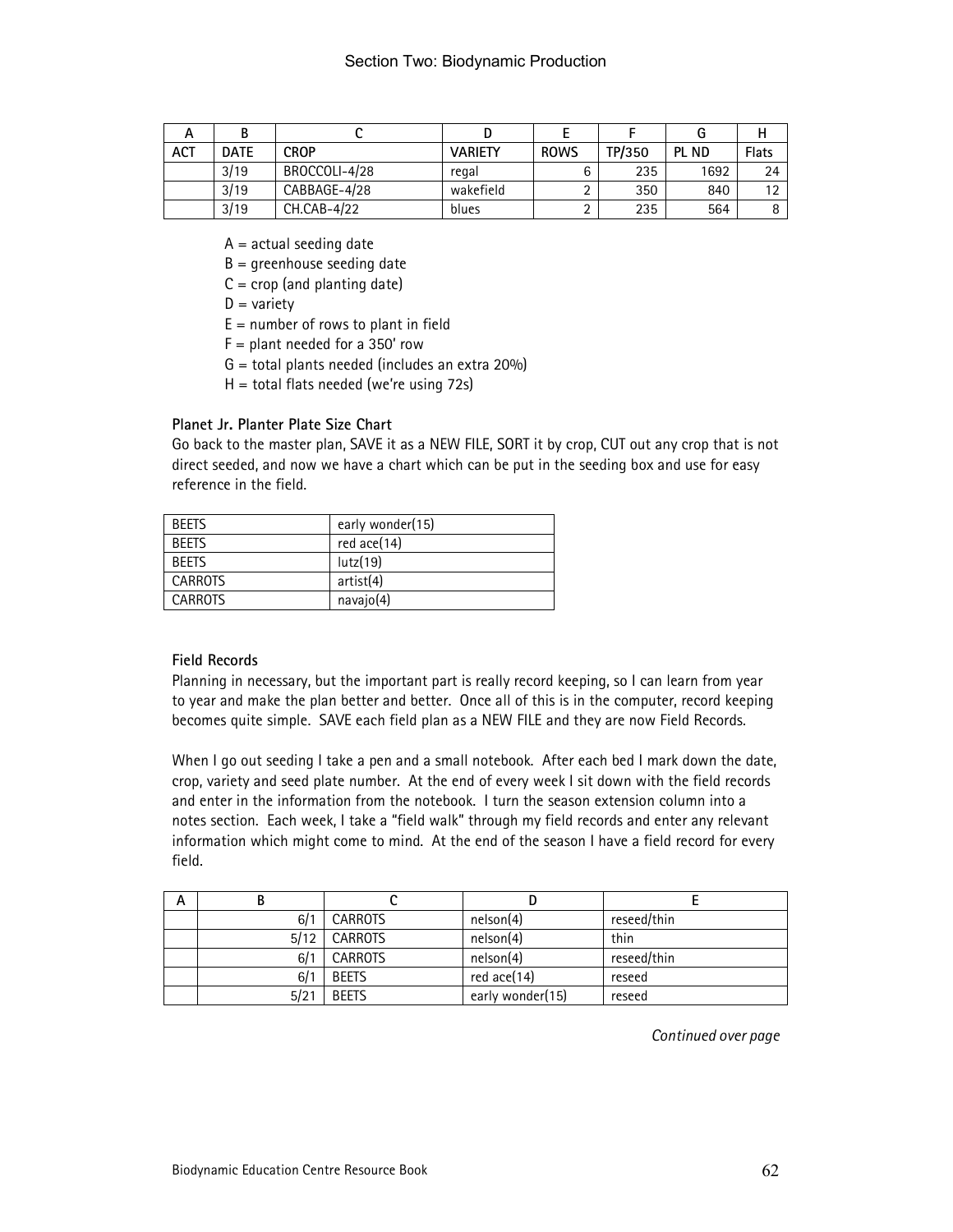#### Section Two: Biodynamic Production

#### Harvest Record

We count boxes before they go in the cooler and mark it down on a weekly harvest record sheet. We compile these at the end of the season to make a yearly harvest record. This is the data that goes back into the crop plan for the next season, thereby completing the cycle of planning and learning.

| <b>DATE</b>     | Mon | Tues | Wed | Thurs | Fri | Sat | <b>TOTAL</b> | <b>UNIT</b> |  |
|-----------------|-----|------|-----|-------|-----|-----|--------------|-------------|--|
|                 |     |      |     |       |     |     |              |             |  |
| <b>BEETS</b>    |     |      |     |       |     |     |              | LBS.        |  |
| <b>BROCCOLI</b> |     |      |     |       |     |     |              | LBS.        |  |
| <b>CARROTS</b>  |     |      |     |       |     |     |              | LBS.        |  |

There is no substitution for knowledge and understanding. These spreadsheets are just tools to hold information. They will only be useful if the information is correct for your situation. Sandy soils will yield different than loam, different seeders will need more seed to get each row just right, etc. However, it is helpful to rid my brain of lots information so that I can use it to think when the going get tough. When it is 95F and the irrigation needs to be turned on, the distribution has just started, the harvest crew is inexperienced, the truck just burned its clutch, and the tractor won't start – it's nice to know I have enough carrot seed in the hopper to get down to the end of the row. You know what I mean…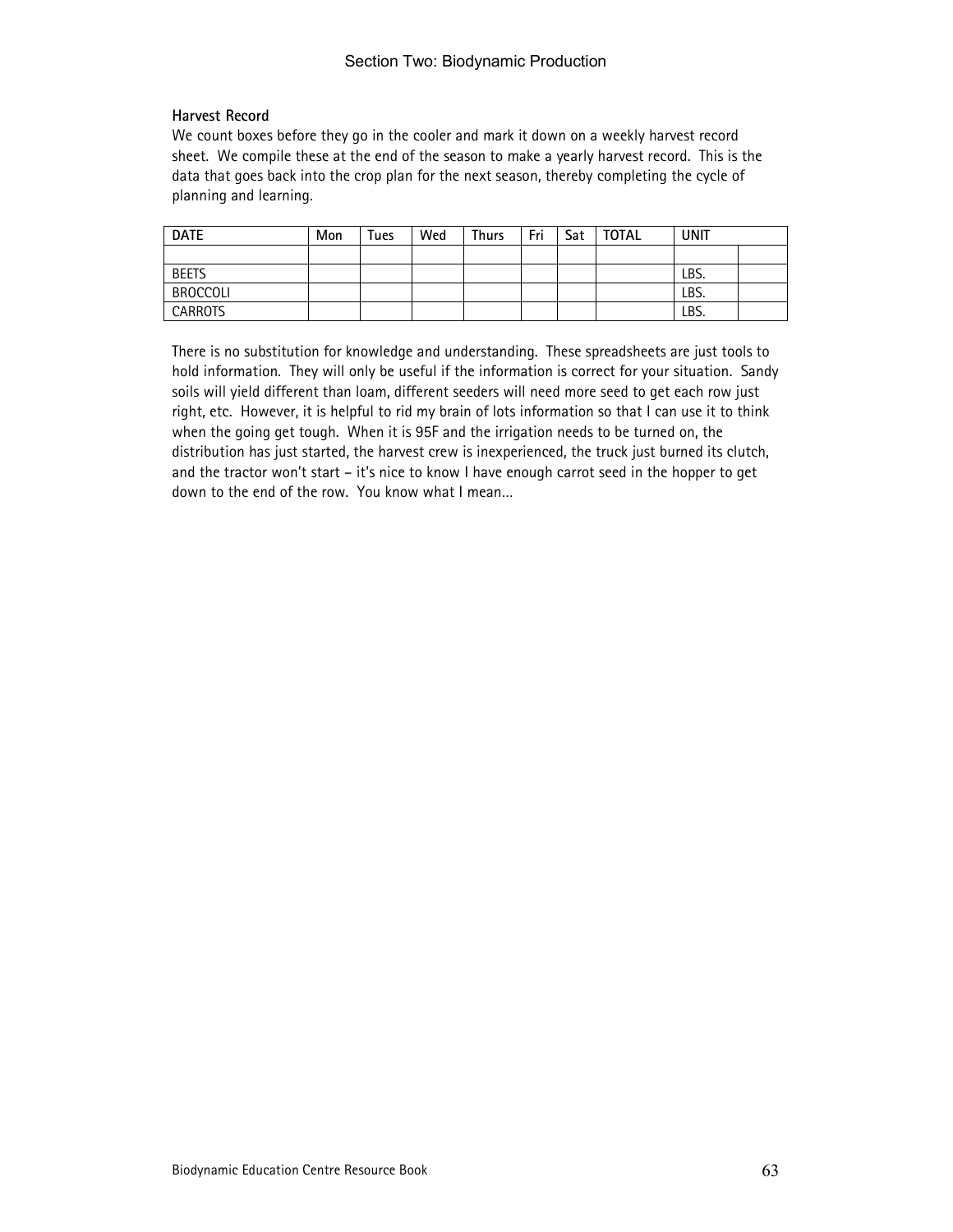# Key Performance Indicators

For cattle, sheep, pigs, laying hens, meat chickens, labour required

| Cattle                                                          |        |
|-----------------------------------------------------------------|--------|
| Cows Joined - Enterprise UNIT                                   | 0      |
| Calving Percentage                                              | 0%     |
| Steer Sale Price x                                              | \$0    |
| Heifer Sale Price \$0                                           | \$0    |
| CFA and Cull Cow Sale Price \$0                                 | \$0    |
| Cull Bull Sale Price \$0                                        | \$0    |
| Bull purchase Price - Replacements \$0                          | \$0    |
| Cow Purchase Price - Replacements \$0                           | \$0    |
|                                                                 |        |
| <b>Sheep</b>                                                    | 0      |
| Ewes Joined - Enterprise UNIT                                   | 0%     |
| Lambing Percentage<br>Lamb Sale Price                           |        |
|                                                                 | \$0    |
| Ewe Purchase Price - Replacements                               | \$0    |
| Ram Purchase Price - Replacements                               | \$0    |
| Pigs                                                            |        |
| Sows Joined - Enterprise UNIT                                   | 0      |
| Farrowing Percentage                                            | 0%     |
| Piglet Sale Price                                               | \$0    |
| CFA and Cull Sow and Boar Sale Price                            | \$0    |
| Sow Purchase Price - Replacements                               | \$0    |
| Boar Purchase Price - Replacements                              | \$0    |
| Feed Purchase Price (Landed \$ per Tonne)                       | \$0    |
| Average Feed Consumption - Sows (Kg/Head per day)               | 0.00   |
| Average Feed Consumption - Piglets (Kg/Head per day)            | 0.00   |
| Average Feed Consumption - Boars (Kg/Head per day)              | 0.00   |
|                                                                 |        |
| Laying chickens                                                 |        |
| Number of Laying Chickens - Enterprise UNIT                     | 0      |
| Sale Egg Percentage                                             | 0%     |
| <b>Brooding Quantity</b>                                        | 0      |
| <b>Commission on Sales</b>                                      | 0%     |
| Average price per Carton (Dozen)                                | \$0.00 |
| Feed Purchase Price (Landed \$ per Tonne) \$0                   | \$0    |
| Day Old Purchase Price per Chicken \$0.00                       | \$0.00 |
| Carton Purchase Price (Landed \$ per Dozen) \$0.00              | \$0.00 |
| Box Purchase Price (Landed \$ per Dozen) \$0.00                 | \$0.00 |
| Sticker Purchase Price (Landed \$ per Dozen) \$0.00             | \$0.00 |
| Feed Consumption of chickens to point of lay (Grams/head/day) 0 | 0      |
| Feed Consumption of Layer chickens (Grams/head/day) 0           | 0      |
|                                                                 |        |